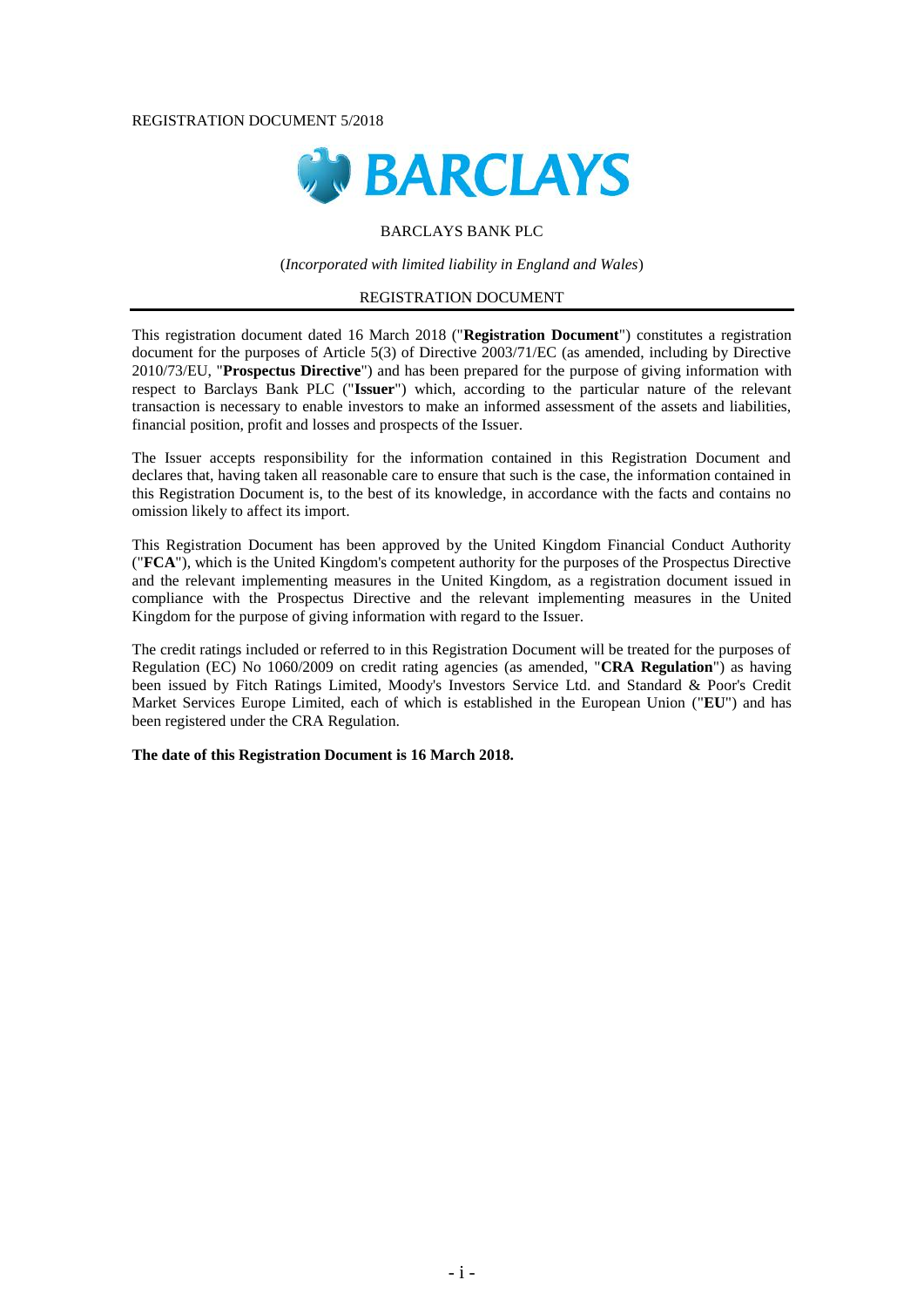## **TABLE OF CONTENTS**

## Page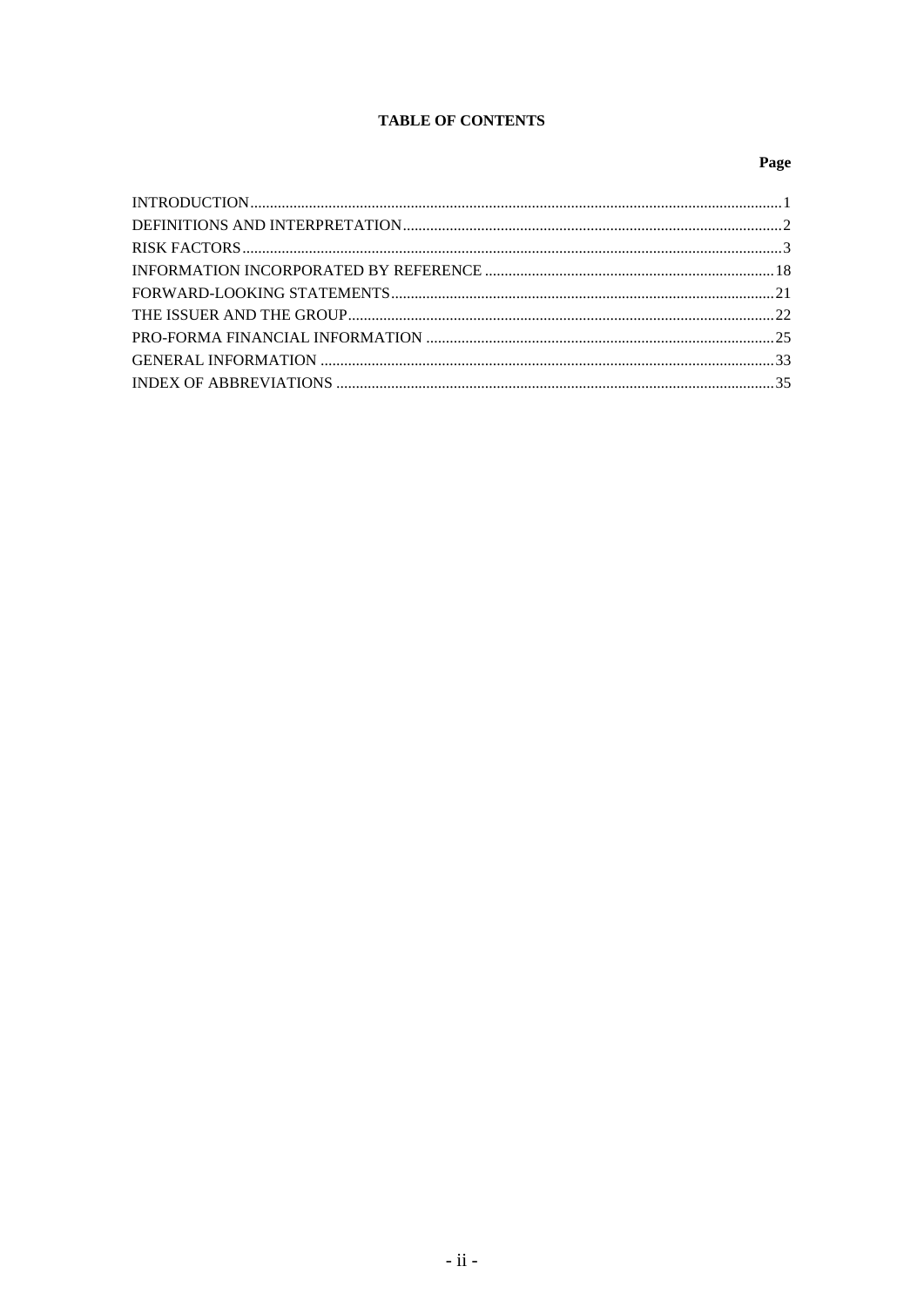## **INTRODUCTION**

## **What is this document?**

This Registration Document contains information describing the Issuer's business activities as well as certain financial information and material risks faced by the Group and the Bank Group, which, according to the particular nature of the Issuer and the securities which it may offer to the public or apply to have admitted to trading on a regulated market, is necessary to enable you to make an informed assessment of the assets and liabilities, financial position, profit and losses and prospects of the Issuer. Some of this information is incorporated by reference into this Registration Document.

## **How do I use this Registration Document?**

You should read and understand fully the contents of this Registration Document, including any documents incorporated by reference. This Registration Document contains important information about the Issuer, as well as describing certain risks relating to the Issuer and its business. An overview of the various sections comprising this Registration Document is set out below.

- The *Risk Factors* section describes the principal risks and uncertainties which could have a material adverse effect on the business, operations, financial condition or prospects of the Group and/or the Bank Group, and could have a material adverse effect on the return on the Securities.
- The *Information Incorporated by Reference* section sets out the information that is deemed to be incorporated by reference into this Registration Document. This Registration Document should be read together with all information which is deemed to be incorporated into this Registration Document by reference.
- The *Issuer and the Group* section provides certain information about the Group and the Bank Group, as well as details of litigation, investigations and reviews that the Group and the Issuer are party to and the subject of.
- The *General Information* section sets out further information on the Issuer which the Issuer is required to include under applicable rules (including details of where you can inspect documents which are relevant to you in conjunction with this Registration Document).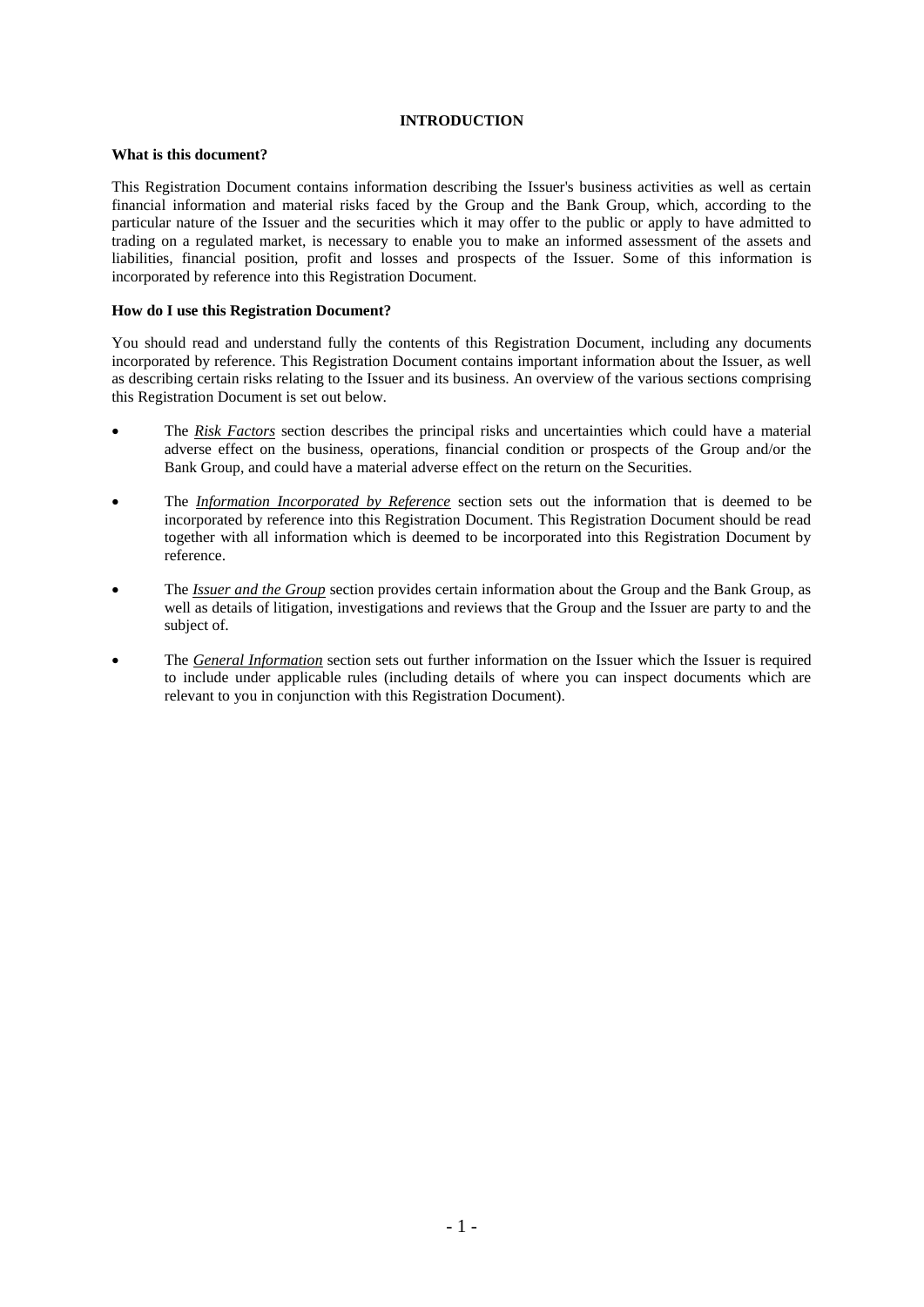## **DEFINITIONS AND INTERPRETATION**

The term the "**Group**" means Barclays PLC together with its subsidiaries and the terms "**Barclays**" or the "**Bank Group**" means Barclays Bank PLC together with its subsidiaries.

In this Registration Document, the abbreviations "**£m**" and "**£bn**" represent millions and thousands of millions of pounds sterling respectively.

"**Securities**" means any securities issued by the Issuer described in any securities note and, if applicable, summary note, which when read together with this Registration Document comprise a prospectus for the purposes of Article 5(3) of the Prospectus Directive or in any base prospectus for the purposes of Article 5(4) of the Prospectus Directive or other offering document into which this Registration Document may be incorporated by reference.

Where the context so requires, capitalised terms used will be defined in this Registration Document and are referenced in the Index of Abbreviations to this Registration Document.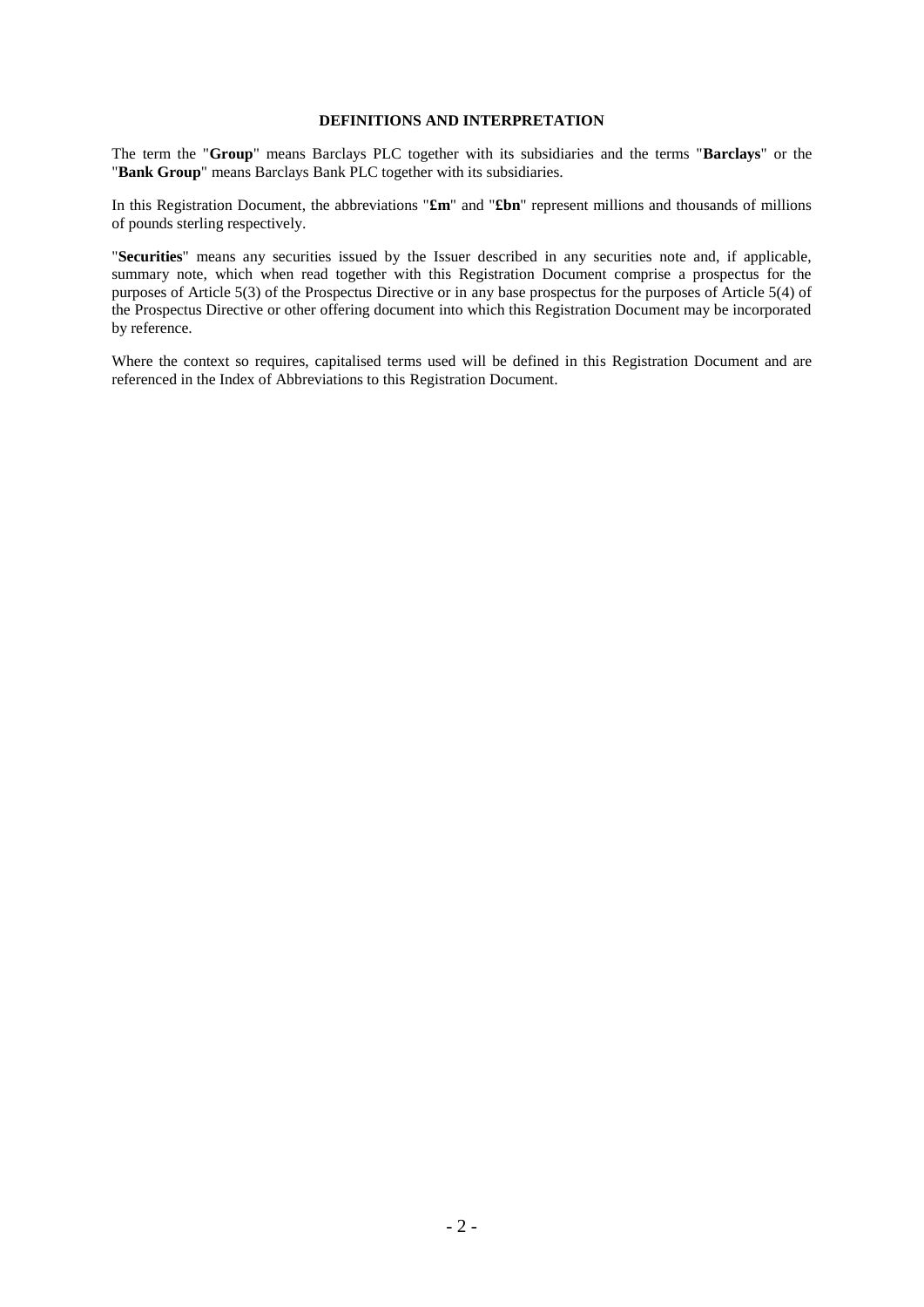### **RISK FACTORS**

*Each of the risks described below could have a material adverse effect on the Issuer's business, operations, financial condition or prospects, which, in turn, could have a material adverse effect on the return on the Securities. Prospective purchasers should only invest in the Securities after assessing these risks. More than one risk factor may have a simultaneous or a compounding effect which may not be predictable. No assurance can be given as to the effect that any combination of risk factors may have on the return on the Securities. The risks below are not exhaustive and there may be additional risks and uncertainties that are not presently known to the Issuer or that the Issuer currently believes to be immaterial but that could have a material impact on the business, operations, financial condition or prospects of the Issuer.* 

#### **Principal Risks relating to the Issuer**

Material risks are those to which senior management pay particular attention and which could cause the delivery of the Group's strategy, results of operations, financial condition and/or prospects to differ materially from current expectations. Emerging risks are those that have largely unknown components, the impact of which could crystallise over a longer time horizon. These could currently be considered immaterial but over time may individually or cumulatively affect the Group's strategy and cause the same outcomes as detailed above regarding material risks. In addition, certain factors beyond the Group's control, including escalation of terrorism or global conflicts, natural disasters and similar calamities, although not detailed below, could have a similar impact on the Group.

The risks described below are material risks that senior management has identified with respect to the Group. In connection with the planned implementation in the first half of 2018 of ring-fencing certain of the Group's UK businesses, the Issuer will transfer what are materially the assets and business of the Barclays UK division to another subsidiary of the Group, Barclays Bank UK PLC (the "**UK Ring-fenced Bank**"). Senior management expects that upon this transfer the material risks with respect to the Bank Group will be the same in all material respects as those risks with respect to the Group. For more information on certain risks senior management has identified with respect to the Bank Group, see '*Certain potential consequences of ring-fencing to the Issuer*'.

#### **Material existing and emerging risks potentially impacting more than one Principal Risk**

#### 1. **Business conditions, general economy and geopolitical issues**

The Group offers a broad range of services, including to retail, institutional and government customers, in a large number of countries. The breadth of these operations means that deterioration in the economic environment, or an increase in political instability in countries where the Group is active, or in any systemically important economy, could adversely affect the Group's operating performance, financial condition and prospects.

Although economic activity continued to strengthen globally in 2017 a change in global economic conditions and the reversal of the improving trend may result in lower client activity of the Group and/or an increase of the Group's default rates, delinquencies, write-offs, and impairment charges, which in turn could adversely affect the Group's performance and prospects.

In several countries, reversals of capital inflows, as well as fiscal austerity, have already caused deterioration in political stability. This could be exacerbated by a renewed rise in asset price volatility or sustained pressure on government finances. In addition, geopolitical tensions in some areas of the world, such as the Korean Peninsula, the Middle East and Eastern Europe, are already acute and at risk of further deterioration, thus potentially increasing market uncertainties and adverse global economic and market conditions.

In the US, there is uncertainty around the policy platform of the administration which took office in 2017. There is the possibility of significant changes in policy in sectors including trade, healthcare and commodities which may have an impact on associated Group portfolios. A significant proportion of the Group's portfolio is located in the US, including a major credit card portfolio and a range of corporate and investment banking exposures. Stress in the US economy, weakening GDP, an unexpected rise in unemployment and/or an increase in interest rates could lead to increased levels of impairment.

Most major central banks have indicated that they expect prevailing loose monetary policies to tighten. Should 'normalisation' paths diverge substantially, flows of capital between countries could alter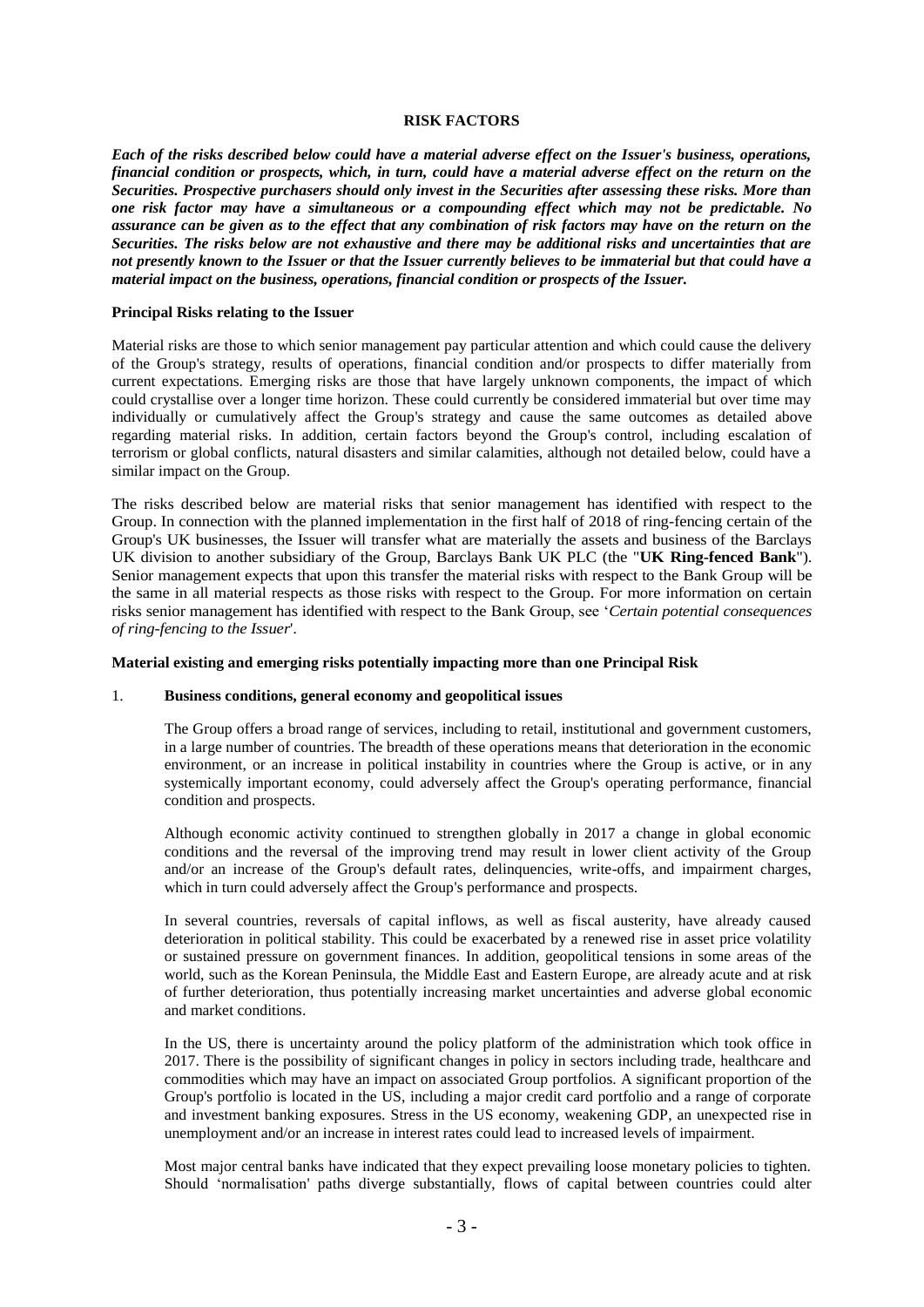significantly, placing segments with sizeable foreign currency liabilities, in particular emerging markets, under pressure. In addition, possible divergence of monetary policies between major advanced economies risks triggering further financial market volatility (see also '*Interest rate rises adversely impacting credit conditions*' below).

In the UK, the vote in favour of leaving the EU (see '*Process of UK withdrawal from the European Union*' below) has given rise to political uncertainty with attendant consequences for investment and market confidence. The initial impact was a depreciation of sterling resulting in higher costs for companies exposed to imports and a more favourable environment for exporters. Rising domestic costs resulting from higher import prices may impact household incomes and the affordability of consumer loans and mortgages. In turn this may affect businesses dependent on consumers for revenue. There has also been a reduction in activity in both commercial and residential real estate markets which has the potential to impact value of real estate assets and adversely affect mortgage assets.

Sentiment towards emerging markets as a whole continues to be driven in large part by developments in China, where there is some concern around the ability of authorities to manage growth while transitioning from manufacturing towards services. Although the Chinese government's efforts to stably increase the weight of domestic demand have had some success, the pace of credit growth remains a concern, given the high level of leverage and despite regulatory action. A stronger than expected slowdown could result if authorities fail to appropriately manage the end of the investment and creditled boom.

Deterioration in emerging markets could affect the Group if it results in higher impairment charges for the Group via sovereign or counterparty defaults. More broadly, a deterioration of conditions in the key markets where the Group operates could affect performance in a number of ways including, for example: (i) deteriorating business, consumer or investor confidence leading to reduced levels of client activity, including demand for borrowing from creditworthy customers, or indirectly, a material adverse impact on GDP growth in significant markets and therefore on Group performance; (ii) higher levels of default rates and impairment; (iii) mark to market losses in trading portfolios resulting from changes in factors such as credit ratings, share prices and solvency of counterparties (iv) reduced ability to obtain capital from other financial institutions for the Group operations; and (v) lower levels of fixed asset investment and productivity growth overall.

#### 2. **Interest rate rises adversely impacting credit conditions**

To the extent that central banks increase interest rates particularly in the Group's main markets, in the UK and the US, there could be an impact on consumer debt affordability and corporate profitability. While interest rate rises could positively impact the Group's profitability, as retail and corporate business income may increase due to margin de-compression, future interest rate increases, if larger or more frequent than expectations, could cause stress in the loan portfolio and underwriting activity of the Group. Higher credit losses driving an increased impairment allowance would most notably impact retail unsecured portfolios and wholesale non- investment grade lending.

Interest rates rising faster than expected could also have an adverse impact on the value of high quality liquid assets which are part of the Group Treasury function's investment activity that could consequently create more volatility through the Group's available for sale reserves than expected.

#### 3. **Process of UK withdrawal from the European Union**

The uncertainty and increased market volatility following the UK's decision to leave the EU in 2019 is likely to continue until the exact nature of the future trading relationship with the EU becomes clear. The potential risks associated with an exit from the EU include:

- Increased market risk with the impact on the value of trading book positions, mainly in Barclays International, expected to be driven predominantly by currency and interest rate volatility.
- Potential for credit spread widening for UK institutions which could lead to reduced investor appetite for the Group's debt securities, which could negatively impact the cost of and/or access to funding. Potential for continued market and interest rate volatility could affect the interest rate risk underlying, and potentially affect the value of the assets in the banking book, as well as securities held by the Group for liquidity purposes.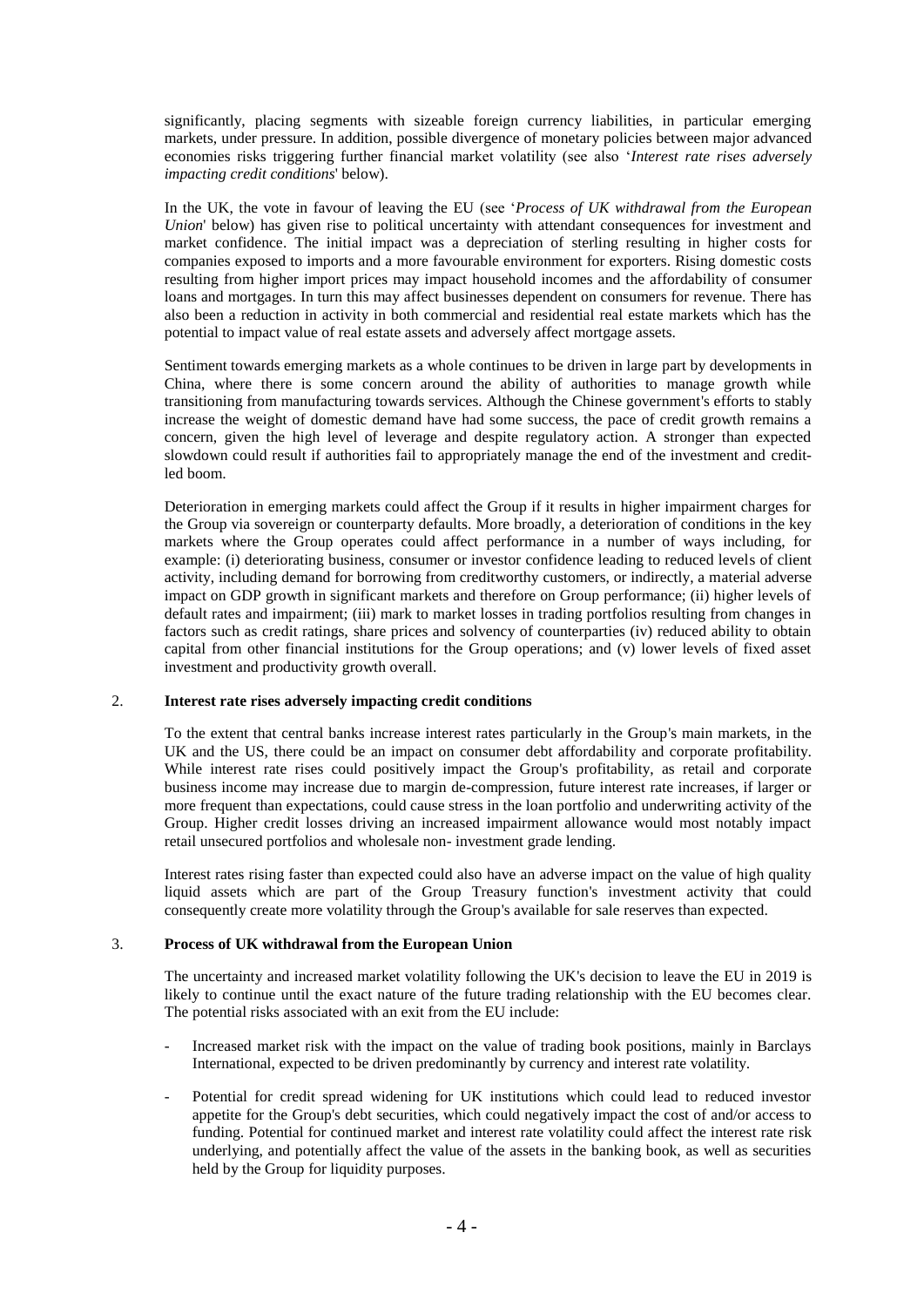- Changes in the long-term outlook for UK interest rates which may adversely affect IAS 19 pension liabilities and the market value of equity investments funding those liabilities.
- Increased risk of a UK recession with lower growth, higher unemployment and falling UK house prices. This would likely negatively impact a number of the Group's portfolios, particularly in Barclays UK, notably: higher Loan to Value mortgages, UK unsecured lending including credit cards and Commercial Real Estate exposures.
- Changes to current EU "Passporting" rights which will likely require adjustments to the current model for the Group's cross-border banking operation which could increase operational complexity and/or costs.
- The ability to attract, or prevent the departure of, qualified and skilled employees may be impacted by the UK's future approach to the EU freedom of movement and immigration from the EU countries and this may impact the Group's access to the EU talent pool.
- The legal framework within which the Group operates could change and become more uncertain as the UK takes steps to replace or repeal certain laws currently in force, which are based on EU legislation and regulation (including EU regulation of the banking sector). Certainty of existing contracts, enforceability of legal obligations and uncertainty around the outcome of disputes may be affected until the impacts of the loss of the current jurisdictional arrangements between UK and EU courts and the universal enforceability of judgements across the EU (including the status of existing EU case law) are fully known.

## 4. **Regulatory change agenda and impact on business model**

The Group remains subject to ongoing significant levels of regulatory change and scrutiny in many of the countries in which it operates (including, in particular, the UK and the US). As a result, regulatory risk will remain a focus for senior management and consume significant levels of business resources. Furthermore, a more intensive regulatory approach and enhanced requirements together with the uncertainty (particularly in light of the UK's decision to withdraw from the EU) and potential lack of international regulatory coordination as enhanced supervisory standards are developed and implemented may adversely affect the Group's business, capital and risk management strategies and/or may result in the Group deciding to modify its legal entity structure, capital and funding structures and business mix, or to exit certain business activities altogether or not to expand in areas despite otherwise attractive potential.

The most significant of the regulatory reforms affecting the Group in 2018 is the creation of the ringfenced bank under the Group's structural reform programme. For more information on structural reform, see Supervision and Regulation on page 162 of the Joint Annual Report. The implementation of these changes involves a number of risks which include:

- The Group is restructuring its intra-group and external capital, funding and liquidity arrangements to meet regulatory requirements and support business needs. The changes will impact the sources of funding available to the different entities including their respective ability to access the capital markets. These changes may affect funding costs.
- The changes to the Group structure may negatively impact the assessment made by credit rating agencies and creditors over time. The risk profile and key risk drivers of the ring-fenced bank and the non ring-fenced bank will be specific to the activities and risk profile of each entity. As a result, different Group entities such as the Issuer may also be assessed differently in future which could result in differences in credit ratings. Changes to the credit assessment at the Group or individual entity level, including the potential for ratings downgrades and ratings differences across entities, could impact access and cost of certain sources of funding.
- Implementation of ring-fencing introduces a number of execution risks. Technology change could result in outages or operational errors. Legal challenge to the ring-fence transfer scheme may delay the transfer of assets and liabilities to the ring-fenced bank. Delayed delivery could increase reputational risk or result in regulatory non-compliance.
- There is a risk that the Group does not meet regulatory requirements across the new structure. Failure to meet these requirements may have an adverse impact on the Group's profitability,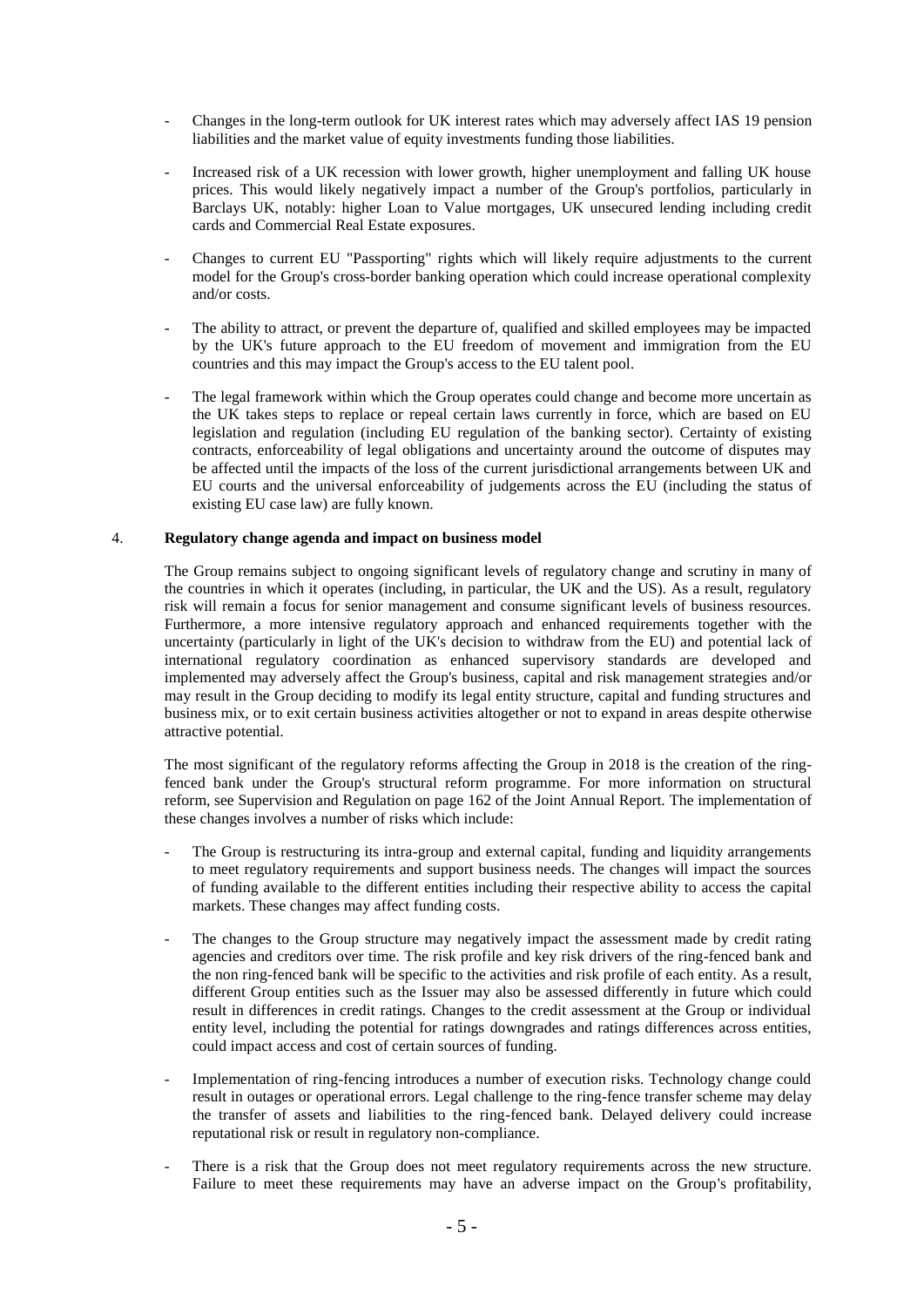operating flexibility, flexibility of deployment of capital and funding, return on equity, ability to pay dividends, credit ratings, and/or financial condition.

In addition to Structural Reform there are several other significant pieces of legislation/ areas of focus which will require significant management attention, cost and resource:

- Changes in prudential requirements, including the proposals for amendment of the Capital Requirements Directive ("**CRD IV**") and the EU Bank Recovery and Resolution Directive ("**BRRD**") (as part of the EU's risk reduction measures package) may impact minimum requirements for own funds and eligible liabilities ("**MREL**") (including requirements for internal MREL), leverage, liquidity or funding requirements, applicable buffers and/or add-ons to such minimum requirements and risk weighted assets calculation methodologies all as may be set by international, EU or national authorities from time to time. Such or similar changes to prudential requirements or additional supervisory and prudential expectations, either individually or in aggregate, may result in, among other things, a need for further management actions to meet the changed requirements, such as: increasing capital, MREL or liquidity resources, reducing leverage and risk weighted assets; restricting distributions on capital instruments; modifying the terms of outstanding capital instruments; modifying legal entity structure (including with regard to issuance and deployment of capital, MREL and funding for the Group); changing the Group's business mix or exiting other businesses; and/or undertaking other actions to strengthen the Group's position. See Treasury and capital risk on pages 122 to 148 and Supervision and Regulation on pages 158 to 159 of the Joint Annual Report for more information.
- The derivatives market has been the subject of particular focus for regulators in recent years across the G20 countries and beyond, with regulations introduced which require the reporting and clearing of standardised over the counter ("**OTC**") derivatives and the mandatory margining of non-cleared OTC derivatives. Reforms in this area are ongoing with further requirements expected to be implemented in the course of 2018. More broadly, the recast Markets in Financial Instruments Directive in Europe, which came into force in January 2018, has fundamentally changed the European regulatory framework, and entails significant operational changes for market participants in a wide range of financial instruments as well as changes in market structures and practices. In addition, the EU Benchmarks Regulation which also came into force in January 2018 regulates the administration and use of benchmarks in the EU. Compliance with this evolving regulatory framework entails significant costs for market participants and is having a significant impact on certain markets in which the Group, notably Barclays International, operates. Other regulations applicable to swap dealers, including those promulgated by the US Commodity Futures Trading Commission, have imposed significant costs on the Group's derivatives business. These and any future requirements, including the SEC's (as defined below) regulations relating to security-based swaps and the possibility of overlapping and/or contradictory requirements imposed on derivative transactions by regulators in different jurisdictions, are expected to continue to impact such business.
- The Group and certain of its members are subject to supervisory stress testing exercises in a number of jurisdictions. These exercises currently include the programmes of the Bank of England ("**BoE**"), the European Banking Authority, the Federal Deposit Insurance Corporation and the Federal Reserve Board. These exercises are designed to assess the resilience of banks to adverse economic or financial developments and enforce robust, forward- looking capital and liquidity management processes that account for the risks associated with their business profile. Assessment by regulators is on both a quantitative and qualitative basis, the latter focusing on the Group's or certain of its members' business model, data provision, stress testing capability and internal management processes and controls. The stress testing requirements to which the Group and its members are subject are becoming increasingly stringent. Failure to meet requirements of regulatory stress tests, or the failure by regulators to approve the stress test results and capital plans of the Group, could result in the Group being required to enhance its capital position, limit capital distributions or position additional capital in specific subsidiaries. For more information on stress testing, please see Supervision and Regulation on page 158 of the Joint Annual Report.
- The introduction and implementation of both the Second Payment Services Directive and the Open API standards and data sharing remedy imposed by the UK Competition and Markets Authority following its Retail Banking Market Investigation Order (together "**Open Banking**") from January 2018 is anticipated to transform the traditional UK banking model and conventional relationship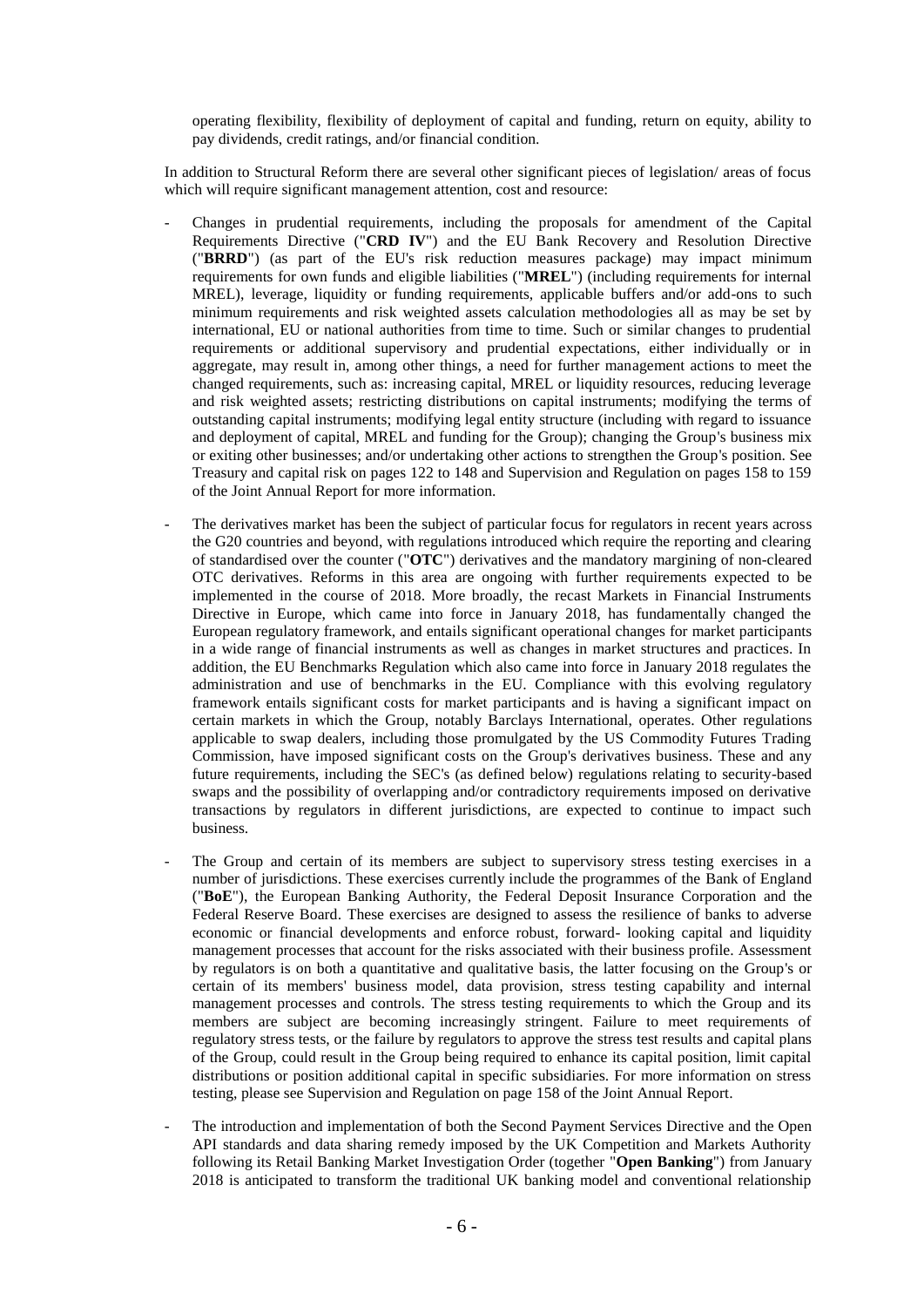between a customer and their bank. It will do this by providing customers with the ability to share their transactional data with authorised third party service providers either for aggregation or payment services. It is anticipated that these aggregation or payment services will be offered by third parties to Group customers. Members of the Group will be able to offer these same services to customers of other banks. A failure to comply with Open Banking requirements could expose the Group to regulatory sanction, potential financial loss and reputational detriment. While Open Banking will affect the Group as a whole, the impact is likely to be particularly relevant for Barclays UK.

### 5. **Certain potential consequences of ring-fencing to the Issuer**

In connection with the planned implementation in the first half of 2018 of ring-fencing certain of the Group's businesses, the Issuer will transfer what are materially the assets and business of the Barclays UK division to another subsidiary of the Group, the UK Ring-fenced Bank. Senior management expects that upon this transfer, the material risks with respect to the Bank Group will be the same in all material respects as those risks with respect to the Group. However, senior management has identified certain potential differences in risks with respect to the Bank Group as compared to risks to the Group.

The transfer of the assets and liabilities of the Barclays UK division from the Issuer will mean that the Bank Group will be less diversified than the Group as a whole. The Issuer will not be the parent of the UK Ring-fenced Bank and thus will not have recourse to the assets of the UK Ring-fenced Bank. Relative to the Group, the Bank Group will be, among other things:

- more focused on businesses outside the UK, particularly in the US, and thus more exposed to the US economy and more affected by movements in the US dollar (and other non-sterling currencies) relative to sterling, with a relatively larger portion of its business exposed to US regulation;
- more focused on wholesale businesses, such as corporate and investment banking and capital markets, which expose the Bank Group to a broader range of market conditions and to counterparty and operational risks and thus the financial performance of the Issuer may be subject to greater fluctuations relative to that of the Group as a whole or that of the ring-fenced bank;
- more dependent on wholesale funding sources, as the UK retail deposit base will be transferred to the ring-fenced bank. The UK retail mortgage assets will also be transferred to the ring-fenced bank, which reduces the Issuer's access to funding sources reliant on residential mortgage collateral. The Bank Group may therefore experience more difficult financing conditions and/or higher costs of funding including in situations of stress. As a result of the implementation of ringfencing, different Group entities, such as the Issuer, may be assessed differently by credit rating agencies, which may result in different, and possibly more negative, assessments of the Issuer's credit and thus in lower credit ratings than the credit ratings of the Group, which in turn could adversely affect the sources and costs of funding for the Issuer; and
- potentially subject to different regulatory obligations, including different liquidity requirements and capital buffers.

As a result of any or all of the foregoing, implementation of ring-fencing may adversely affect the market value and/or liquidity of securities issued by the Issuer, including the Securities.

## **Material existing and emerging risks impacting individual Principal Risks**

#### **Credit risk**

The risk of loss to the firm from the failure of clients, customers or counterparties, including sovereigns, to fully honour their obligations to the firm, including the whole and timely payment of principal, interest, collateral and other receivables.

#### 1. **Impairment**

The introduction of the impairment requirements of IFRS 9 Financial Instruments, implemented on 1 January 2018, results in higher impairment loss allowances that are recognised earlier, on a more forward looking basis and on a broader scope of financial instruments than is the case under IAS 39 and, as a result, will have a material impact on the Group's financial condition. Measurement involves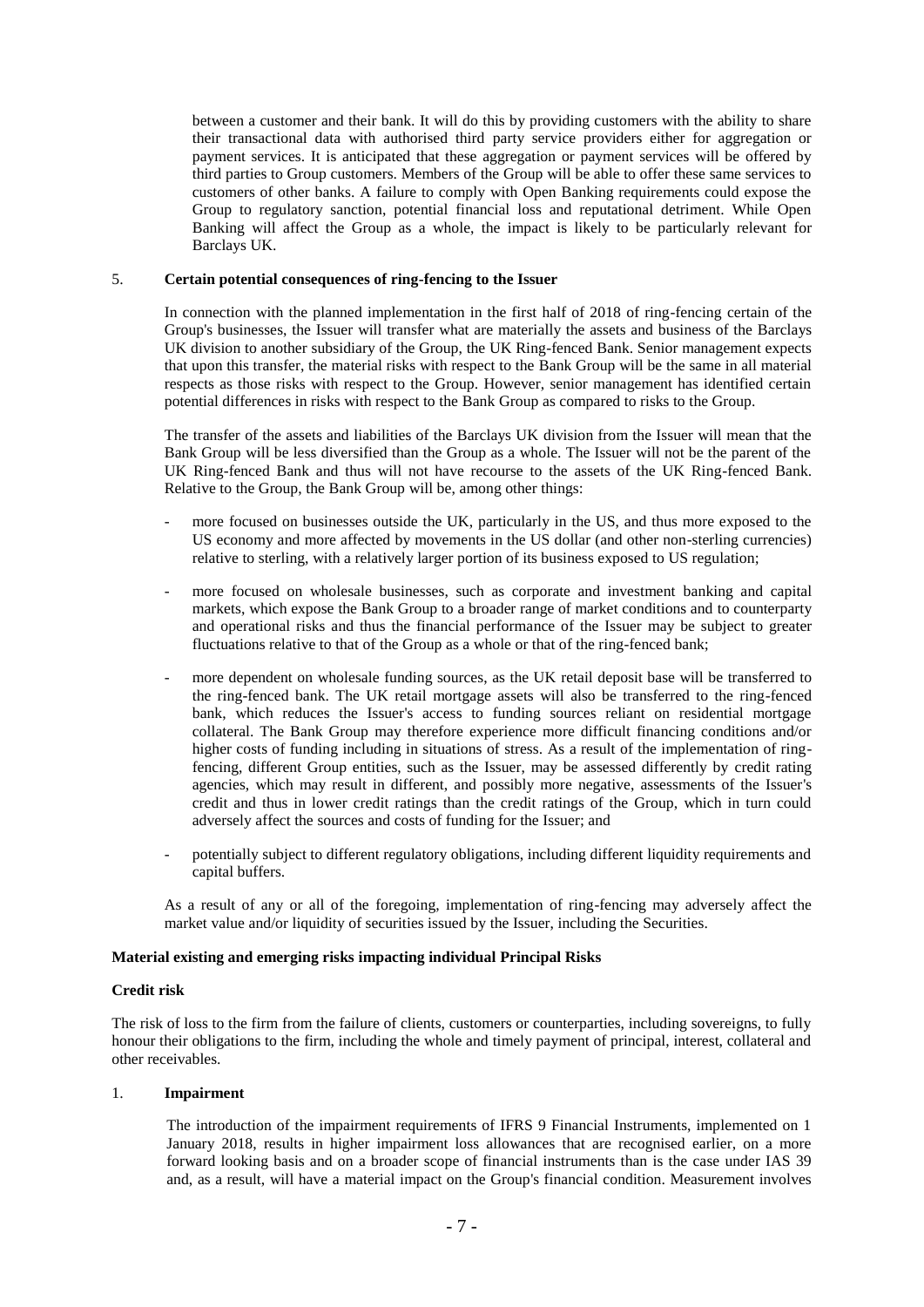increased complex judgement and impairment charges will tend to be more volatile. Unsecured products with longer expected lives, such as revolving credit cards, are the most impacted. The capital treatment on the increased reserves has the potential to adversely impact regulatory capital ratios. In addition, the move from incurred to expected credit losses has the potential to impact the Group's performance under stressed economic conditions or regulatory stress tests. For more information please refer to Note 1 (*Significant accounting policies*) to the consolidated financial statements of Barclays PLC on pages 195 to 200 of the Joint Annual Report.

## 2. **Specific sectors**

The Group is subject to risks arising from changes in credit quality and recovery rate of loans and advances due from borrowers and counterparties in a specific portfolio. Any deterioration in credit quality could lead to lower recoverability and higher impairment in a specific sector. The following are areas of uncertainties to the Group's portfolio which could have a material impact on performance.

(a) UK real estate market

With UK property representing a significant portion of the overall UK Corporate and Retail credit exposure, the Group is at risk from a fall in property prices in both the residential and commercial sectors in the UK. Strong house price growth in London and the South East of the UK, fuelled by foreign investment, strong buy-to-let demand and subdued housing supply, has resulted in affordability metrics becoming stretched. Average house prices as at the end of 2017 were more than 5.6 times average earnings.

(b) Large single name losses

The Group has large individual exposures to single name counterparties both in its lending activities and in its financial services and trading activities, including transactions in derivatives and transactions with brokers, central clearing houses, dealers, other banks, mutual and hedge funds and other institutional clients. The default of such counterparties could have a significant impact on the carrying value of these assets. In addition, where such counterparty risk has been mitigated by taking collateral, credit risk may remain high if the collateral held cannot be realised, or has to be liquidated at prices which are insufficient to recover the full amount of the loan or derivative exposure. Any such defaults could have a material adverse effect on the Group's results due to, for example, increased credit losses and higher impairment charges.

(c) Leverage finance underwriting

The Group takes on sub-investment grade underwriting exposure, including single name risk, particularly in the US and Europe. The Group is exposed to credit events and market volatility during the underwriting period. Any adverse events during this period may potentially result in loss for the Group, mainly through Barclays International, or an increased capital requirement should there be a need to hold the exposure for an extended period.

#### **Market risk**

The risk of a loss arising from potential adverse changes in the value of the firm's assets and liabilities from fluctuation in market variables including, but not limited to, interest rates, foreign exchange, equity prices, commodity prices, credit spreads, implied volatilities and asset correlations.

## 1. **Market volatility**

Elevated market volatility, which can be triggered and/or aggravated by disappointment in economic data, divergent monetary policies, political uncertainty or conflicts, would likely entail a significant deflation of assets which in turn may put under strain counterparties and have knock-on effects on the Group.

In addition, the Group's trading business is generally exposed to a prolonged period of elevated asset price volatility, particularly if it negatively affects the depth of marketplace liquidity. Such a scenario could impact the Group's ability to execute client trades and may also result in lower client flow-driven income and/or market-based losses on its existing portfolio of market risks. These can include having to absorb higher hedging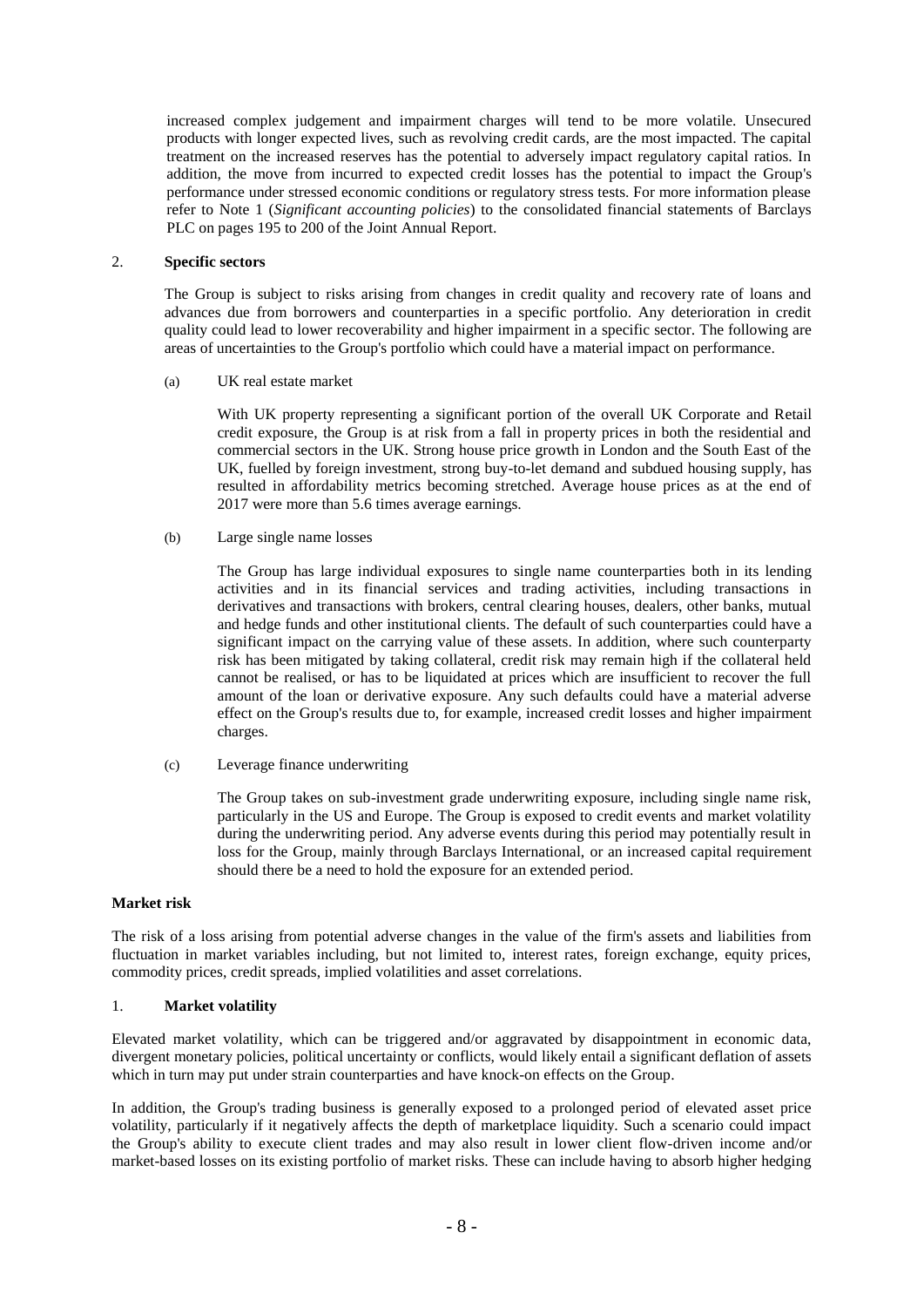costs from rebalancing risks that need to be managed dynamically as market levels and their associated volatilities change.

## **Treasury and capital risk**

The risk that the firm (i) is unable to meet its contractual or contingent obligations or that it does not have the appropriate amount, tenor and composition of funding and liquidity to support its assets, (ii) has an insufficient level or composition of capital to support its normal business activities and to meet its regulatory capital requirements, or (iii) is exposed to capital or income volatility because of a mismatch between the interest rate exposures of its assets and liabilities.

The Group may not be able to achieve its business plans due to among other things: a) being unable to maintain appropriate capital ratios; b) being unable to meet its obligations as they fall due; c) rating agency downgrades; d) adverse changes in foreign exchange rates on capital ratios; e) adverse movements in the pension fund; and f) non-traded market risk/interest rate risk in the banking book.

## 1. **Inability to maintain prudential ratios and/or other regulatory requirements**

Inability to maintain appropriate prudential ratios could lead to: an inability to support business activity; a failure to meet regulatory capital requirements including any additional capital add-ons or the requirements set for regulatory stress tests; increased cost of funding due to deterioration in investor appetite or credit ratings; restrictions on distributions including the ability to meet dividend targets; and/or the need to take additional measures to strengthen the Group's capital or leverage position.

## 2. **Inability to manage liquidity and funding risk effectively**

Inability to manage liquidity and funding risk effectively may result in the Group either not having sufficient financial resources to meet its payment obligations as they fall due or, although solvent, only being able to meet these obligations at excessive cost. This could cause the Group to fail to meet regulatory liquidity standards, be unable to support day-to-day banking activities (including meeting deposit withdrawals or funding new loans) or no longer be a going concern.

The stability of the Group's current funding profile, in particular that part which is based on accounts and savings deposits payable on demand or at short notice, could be affected by the Group failing to preserve the current level of customer and investor confidence. The Group also regularly accesses the capital markets to provide long-term funding to support its operations. Several factors, including adverse macroeconomic conditions, adverse outcomes in legal, regulatory or conduct matters and loss of confidence by investors, counterparties and/or customers in the Group, can affect the ability of the Group to access the capital markets and/or the cost and other terms upon which the Group is able to obtain market funding.

## 3. **Credit rating changes and the impact on funding costs**

Any potential or actual credit rating agency downgrades could significantly increase the Group's borrowing costs, credit spreads and materially adversely affect the Group's interest margins and liquidity position which may, as a result, significantly diverge from current expectations. Such adverse changes would also have a negative impact on the Group's overall performance.

## 4. **Adverse changes in foreign exchange rates impacting capital ratios**

The Group has capital resources, risk weighted assets and leverage exposures denominated in foreign currencies. Changes in foreign currency exchange rates may adversely impact the sterling equivalent value of these items. As a result, the Group's regulatory capital ratios are sensitive to foreign currency movements, and any failure to appropriately manage the Group's balance sheet to take account of foreign currency movements could result in an adverse impact on regulatory capital and leverage ratios.

## 5. **Adverse movements in the pension fund**

Adverse movements in pension assets and liabilities for defined benefit pension schemes could result in a pension deficit which, depending on the specific circumstance, may require the Group to make substantial additional contributions to its pension plans. The liabilities discount rate is a key driver and, in accordance with IFRS (IAS 19), is derived from the yields of high quality corporate bonds (deemed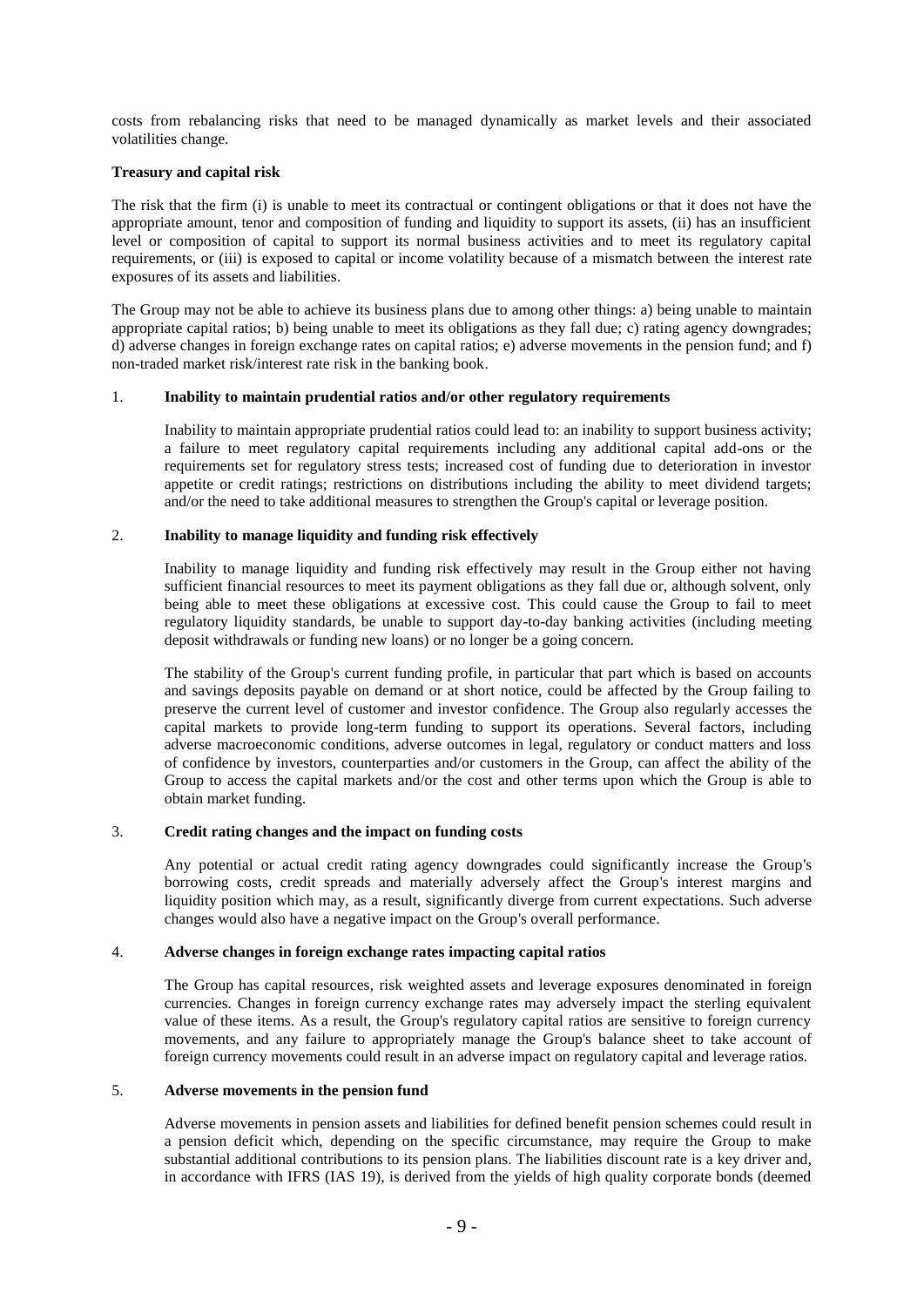to be those with AA ratings) and consequently includes exposure to both UK sovereign gilt yields and corporate credit spreads. Therefore, the valuation of the Group's defined benefits schemes would be adversely affected by a prolonged fall in the discount rate due to a persistent low rate and/or credit spread environment. Inflation is another significant risk driver to the pension fund, as the liabilities are adversely impacted by an increase in long-term inflation expectations.

#### 6. **Non-traded market risk/interest rate risk in the banking book**

A liquidity buffer investment return shortfall could increase the Group's cost of funds and impact the capital ratios. The Group's structural hedge programmes for interest rate risk in the banking book rely heavily on behavioural assumptions, as a result, the success of the hedging strategy is not guaranteed. A potential mismatch in the balance or duration of the hedge assumptions could lead to earnings deterioration.

#### **Operational risk**

The risk of loss to the firm from inadequate or failed processes or systems, human factor or due to external events (for example fraud) where the root cause is not due to credit or market risks.

#### 1. **Cyber risk**

The frequency of cyber attacks continues to grow on an annual basis and is a global threat and is inherent across all industries, including the financial sector. As the financial sector remains a primary target for cyber criminals, 2017 saw a number of highly publicised attacks involving ransomware, theft of intellectual property, customer data and service unavailability across a wide range of organisations.

The cyber threat increases the inherent risk to the availability of the Group's services and to the Group's data (whether it is held by the Group or in its supply chain), to the integrity of financial transactions of the Group, its clients, counterparties and customers. Failure to adequately manage this threat and to continually evolve enterprise security and provide an active cyber security response capability could result in increased fraud losses, inability to perform critical economic functions, customer detriment, potential regulatory censure and penalty, legal liability, reduction in shareholder value and reputational damage.

#### 2. **Service resilience**

Loss of or disruption to the Group's business processing, whether arising through impacts on technology systems, real estate services, personnel availability or the support of major suppliers, represents a material inherent risk theme for the Group.

Building resilience into business processes and into the services of technology, real estate and suppliers on which those processes depend can reduce disruption to the Group's business activities or avoid it altogether. Failure to do so may result in significant customer detriment, cost to reimburse losses incurred by the Group's customers, potential regulatory censure or penalty, and reputational damage.

## 3. **Outsourcing**

The Group depends on suppliers for the provision of many of its services and the development of future technology driven product propositions, though the Group continues to be accountable for risk arising from the actions of such suppliers. Failure to monitor and control the Group's suppliers could potentially lead to client information, or critical infrastructures and services, not being adequately protected or available when required.

The dependency on suppliers and sub-contracting of outsourced services introduces concentration risk where the failure of specific suppliers could have an impact on the Group's ability to continue to provide services that are material to the Group, especially for those individual businesses within the Group to which many services are provided centrally by the newly established Group Service Company.

Failure to adequately manage outsourcing risk through control environments which remain robust to ever changing threats and challenges could result in increased losses, inability to perform critical economic functions, customer detriment, potential regulatory censure and penalty, legal liability and reputational damage.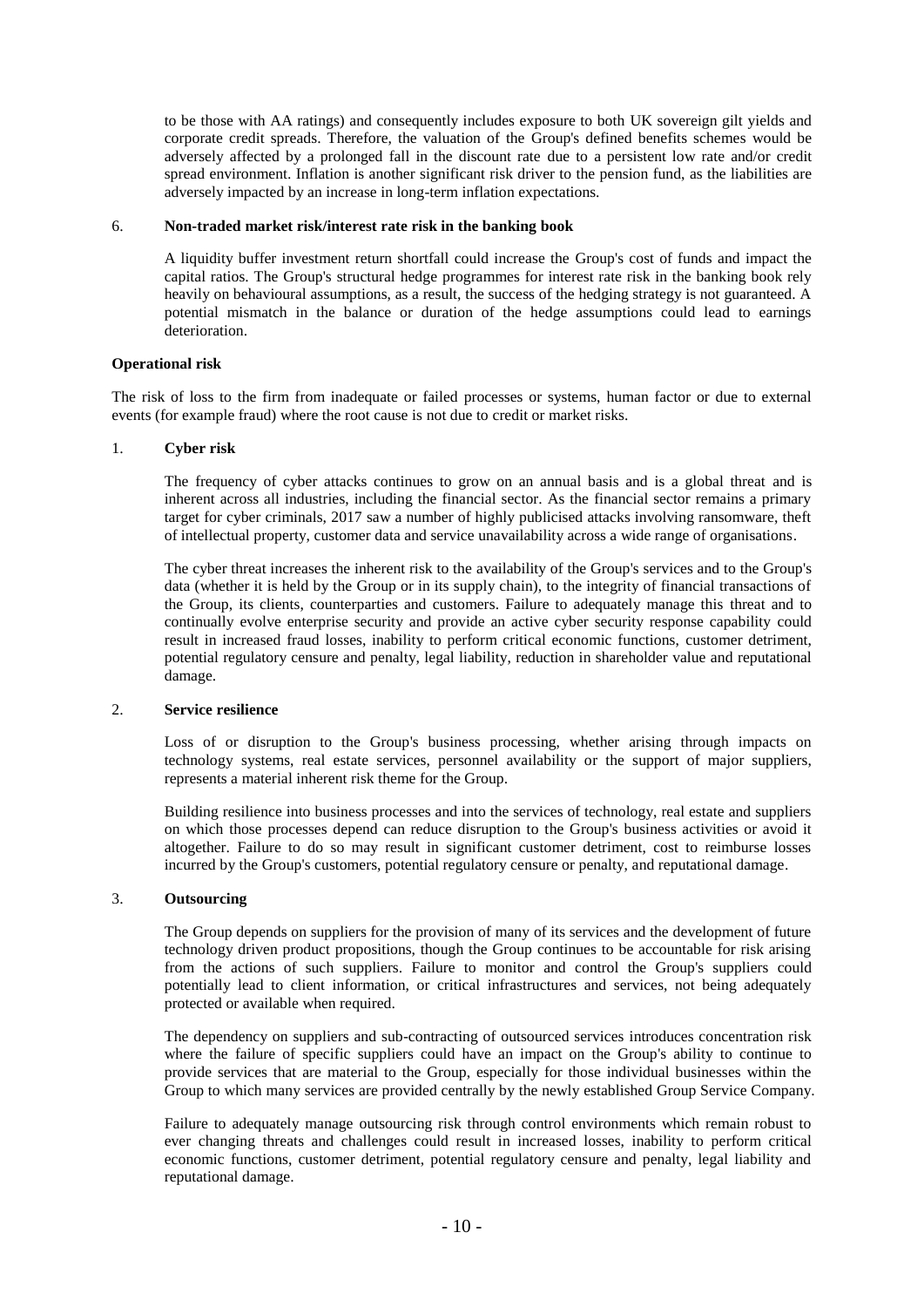### 4. **Operational precision and payments**

The risk of material errors in operational processes, including payments, are exacerbated during the present period of significant levels of structural and regulatory change, the evolving technology landscape, and a transition to digital channel capabilities.

Material operational or payment errors could disadvantage the Group's customers, clients or counterparties and could result in regulatory censure and penalties, legal liability, reputational damage and financial loss by the Group.

### 5. **New and emergent technology**

Technological advancements present opportunities to develop new and innovative ways of doing business across the Group, with new solutions being developed both in-house and in association with third party companies. Introducing new forms of technology has the potential to increase inherent risk. Failure to closely monitor risk exposure could lead to customer detriment, loss of business, regulatory censure, missed business opportunity and reputational damage.

#### 6. **Fraud**

Fraud is a constantly evolving risk to the Group. This is exacerbated during periods of significant change, including the digitisation of products, which carry higher levels of inherent risk. As the Group continues to invest in new and upgraded fraud systems, criminals continually adapt and become ever more sophisticated in their approach. Risks from social engineering and attempts to trick customers into authorising payments also continue to grow and increasing regulatory focus is placing more responsibility on the industry to protect consumers.

In addition, internal fraud arising from areas such as failure of the Group's trading controls could result in high profile material losses together with regulatory censure, penalties and significant reputational damage.

## 7. **Ability to hire and retain appropriately qualified employees**

The Group has resource requirements to support existing revenue streams, moves into new business models and to deliver complex multi-year regulatory commitments and mandatory change. These commitments require diversified and specialist skilled colleagues and the Group's ability to attract, develop and retain such a diverse mix of talent is key to the delivery of its core business activity and strategy. This is impacted by a range of external and internal factors.

External regulation such as the introduction of the Individual Accountability Regime and the required deferral and clawback provisions of the Group's compensation arrangements may make the Group a less attractive proposition relative to both the Group's international competitors and other industries. Similarly, the impact of the exit of the UK from the EU in March 2019 (see Process of UK withdrawal from the European Union on page 79 of the Joint Annual Report) could potentially have a more immediate impact on the Group's ability to hire and retain key employees.

Failure to attract or prevent the departure of appropriately qualified and skilled employees who are dedicated to overseeing and managing current and future regulatory standards and expectations, or who have the necessary diversified skills required to deliver the Group strategy, could negatively impact the Group's financial performance, control environment and level of employee engagement. Additionally, this may result in disruption to service which could in turn lead to disenfranchising certain customer groups, customer detriment and reputational damage.

#### 8. **Tax risk**

The Group is required to comply with the domestic and international tax laws and practice of all countries in which it has business operations. There is a risk that the Group could suffer losses due to additional tax charges, other financial costs or reputational damage as a result of failing to comply with such laws and practice or by failing to manage its tax affairs in an appropriate manner, with much of this risk attributable to the international structure of the Group. The Tax Cuts and Jobs Act has introduced substantial changes to the US tax system, including the introduction of a new tax, the Base Erosion Anti-Abuse Tax. These changes have increased the Group's tax compliance obligations and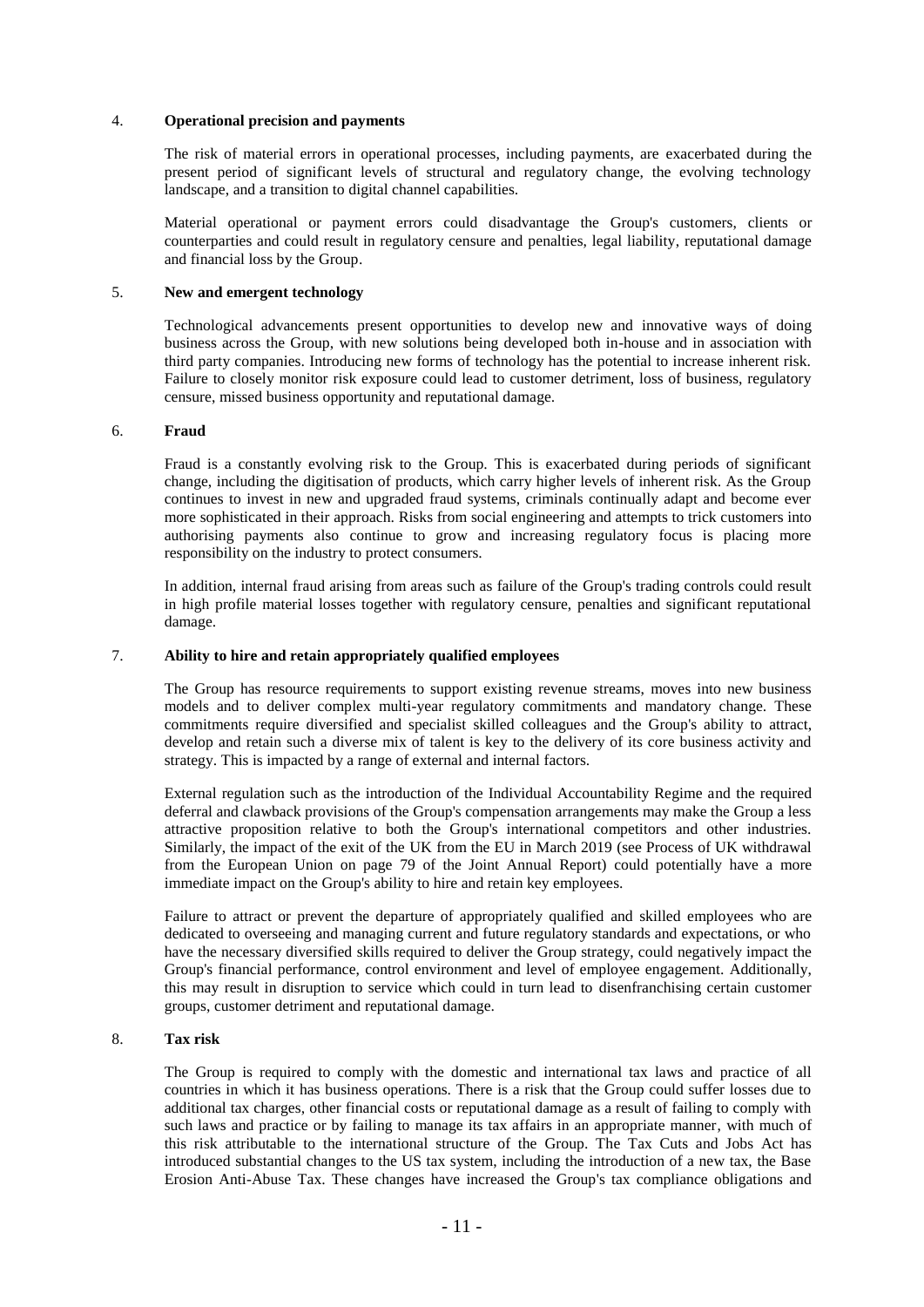require a number of system and process changes which introduce additional operational risk. In addition, increasing customer tax reporting requirements around the world and the digitisation of the administration of tax has potential to increase the Group's tax compliance burden further.

## 9. **Critical accounting estimates and judgements**

The preparation of financial statements in accordance with IFRS requires the use of estimates. It also requires management to exercise judgement in applying relevant accounting policies. The key areas involving a higher degree of judgement or complexity, or areas where assumptions are significant to the consolidated and individual financial statements include credit impairment charges for amortised cost assets, taxes, fair value of financial instruments, pensions and post-retirement benefit, and provisions including conduct and legal, competition and regulatory matters. There is a risk that if the judgement exercised, or the estimates or assumptions used, subsequently turn out to be incorrect, this could result in significant loss to the Group, beyond what was anticipated or provided for.

The further development of standards and interpretations under IFRS could also significantly impact the financial results, condition and prospects of the Group.

### 10. **Data management and information protection**

The Group holds and processes large volumes of data, including personally identifiable information, intellectual property, and financial data. Failure to accurately collect and maintain this data, protect it from breaches of confidentiality and interference with its availability exposes the Group to the risk of loss or unavailability of data (including customer data covered under 'Data protection and privacy' below), data integrity issues and could result in regulatory censure, legal liability and reputational damage.

#### **Model risk**

The risk of the potential adverse consequences from financial assessments or decisions based on incorrect or misused model outputs and reports.

## 1. **Enhanced model risk management requirements**

The Group relies on models to support a broad range of business and risk management activities, including informing business decisions and strategies, measuring and limiting risk, valuing exposures (including the calculation of impairment), conducting stress testing, assessing capital adequacy, supporting new business acceptance and risk/reward evaluation, managing client assets, and meeting reporting requirements.

Models are, by their nature, imperfect and incomplete representations of reality because they rely on assumptions and inputs, and so they may be subject to errors affecting the accuracy of their outputs. For instance, the quality of the data used in models across the Group has a material impact on the accuracy and completeness of the Group's risk and financial metrics. Models may also be misused. Model errors or misuse may result in the Group making inappropriate business decisions and being subject to financial loss, regulatory risk, reputational risk and/or inadequate capital reporting.

## **Conduct risk**

There is the risk of detriment to customers, clients, market integrity, competition or the Group from the inappropriate supply of financial services, including instances of wilful or negligent misconduct. This risk could manifest itself in a variety of ways.

#### 1. **Product governance and life cycle**

Ineffective product governance, including design, approval and review of products, inappropriate controls over internal and third-party sales channels and post-sales services could lead to poor customer outcomes, as well as regulatory sanctions, financial loss and reputational damage.

#### 2. **Financial crime**

The Group may be adversely affected if it fails to effectively mitigate the risk that its employees or third parties facilitate, or that its products and services are used to facilitate financial crime (money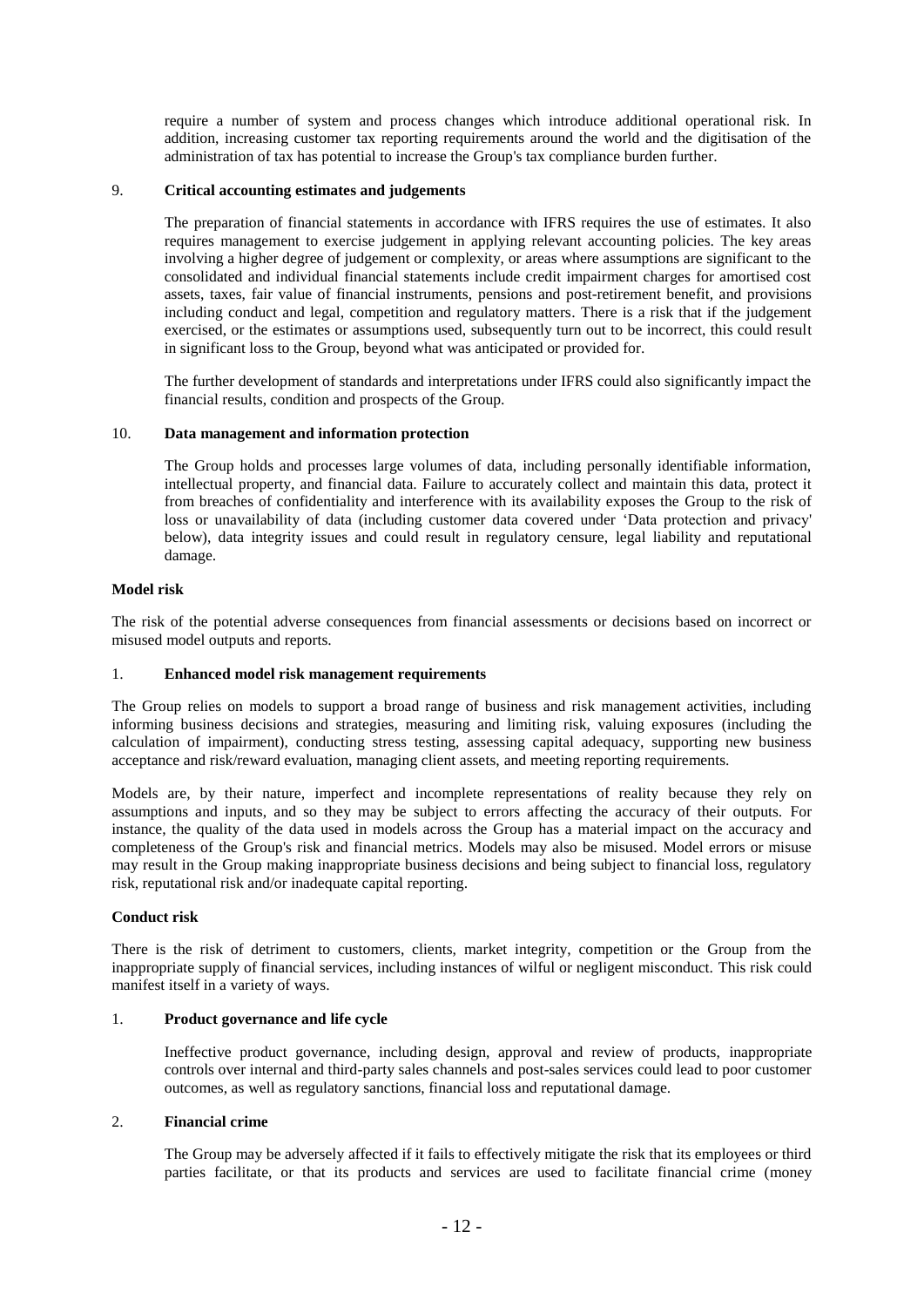laundering, terrorist financing, bribery and corruption and sanctions evasion). A major focus of US and UK government policy relating to financial institutions continues to be combating money laundering and enforcing compliance with US and EU economic sanctions. The failure to comply with such regulations may result in enforcement actions by the regulators and in the imposition of severe penalties, with a consequential impact on the Group's reputation and financial results.

### 3. **Data protection and privacy**

Proper handling of personal data is critical to sustaining long-term relationships with the Group's customers and clients and to meeting privacy laws and obligations. Failure to protect personal data can lead to potential detriment to the Group's customers and clients, reputational damage, regulatory sanctions and financial loss, which under the new EU Data Protection Regulation may be substantial.

#### 4. **Regulatory focus on culture and accountability**

Regulators around the world continue to emphasise the importance of culture and personal accountability and the adoption and enforcement of adequate internal reporting and whistleblowing procedures in helping to promote appropriate conduct and drive positive outcomes for customers, clients and markets. Failure to meet the requirements and expectations of the UK Senior Managers Regime, Certification Regime and Conduct Rules may lead to regulatory sanctions, both for the individuals and the Group.

## **Reputation risk**

The risk that an action, transaction, investment or event will reduce trust in the firm's integrity and competence by clients, counterparties, investors, regulators, employees or the public.

#### 1. **The Group's association with sensitive sectors and its impact on reputation**

A risk arising in one business area can have an adverse effect upon the Group's overall reputation. Any one transaction, investment or event that, in the perception of key stakeholders reduces their trust in the Group's integrity and competence, has the potential to give rise to reputation risk for the Group and may result in loss of business, regulatory censure and missed business opportunity. The Group's association with sensitive sectors is an area of concern for stakeholders and the following topics are of regular interest:

- Disclosure of climate risks and opportunities, including the activities of certain sections of the client base. This is becoming the subject of increased scrutiny from regulators, NGOs and other stakeholders.
- The risks of association with human rights violations through the perceived indirect involvement in human rights abuses committed by clients and customers.
- The manufacture and export of military and riot control goods and services by clients and customers.

#### **Legal risk and legal, competition and regulatory matters**

The risk of loss or imposition of penalties, damages or fines from the failure of the firm to meet its legal obligations including regulatory or contractual requirements.

Legal disputes, regulatory investigations, fines and other sanctions relating to conduct of business and breaches of legislation and/or regulations may negatively affect the Group's results, reputation and ability to conduct its business. Legal outcomes can arise as a consequence of legal risk or because of past and future actions, behaviours and business decisions as a result of other Principal Risks.

The Group conducts diverse activities in a highly regulated global market and therefore is exposed to the risk of fines and other sanctions relating to the conduct of its business. In recent years authorities have increasingly investigated past practices, pursued alleged breaches and imposed heavy penalties on financial services firms. This trend is expected to continue. A breach of applicable legislation and/or regulations could result in the Group or its staff being subject to criminal prosecution, regulatory censure, fines and other sanctions in the jurisdictions in which it operates, particularly in the UK and the US. Where clients, customers or other third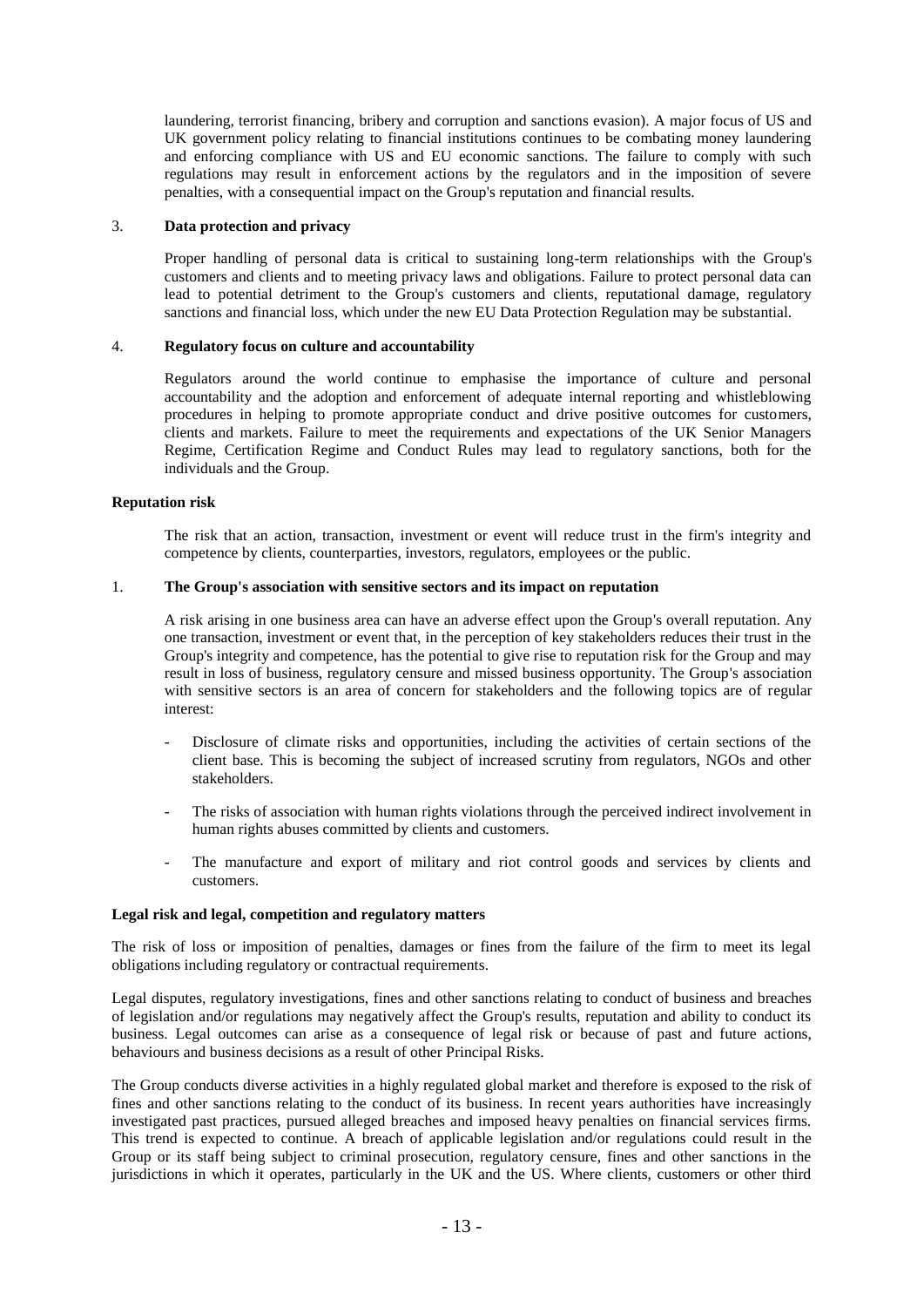parties are harmed by the Group's conduct this may also give rise to legal proceedings, including class actions. Other legal disputes may also arise between the Group and third parties relating to matters such as breaches, enforcement of legal rights or obligations arising under contracts, statutes or common law. Adverse findings in any such matters may result in the Group being liable to third parties seeking damages, or may result in the Group's rights not being enforced as intended.

Details of legal, competition and regulatory matters to which the Group is currently exposed are set out in Note 29 (*Legal, competition and regulatory matters*) to the consolidated financial statements of Barclays PLC on pages 285 to 293 of the Joint Annual Report. In addition to matters specifically described in Note 29, the Group is engaged in various other legal proceedings in the UK and US and a number of other overseas jurisdictions which arise in the ordinary course of business. The Group is also subject to requests for information, investigations and other reviews by regulators, governmental and other public bodies in connection with business activities in which the Group is or has been engaged. The Group is cooperating with the relevant authorities and keeping all relevant agencies briefed as appropriate in relation to these matters and others described in Note 29 on an ongoing basis.

The outcome of legal, competition and regulatory matters, both those to which the Group is currently exposed and any others which may arise in the future, is difficult to predict. However, in connection with such matters the Group may incur significant expense, regardless of the ultimate outcome, and any such matters could expose the Group to any of the following outcomes: substantial monetary damages, settlements and/or fines; remediation of affected customers and clients; other penalties and injunctive relief; additional litigation; criminal prosecution in certain circumstances; the loss of any existing agreed protection from prosecution; regulatory restrictions on the Group's business operations including the withdrawal of authorisations; increased regulatory compliance requirements; suspension of operations; public reprimands; loss of significant assets or business; a negative effect on the Group's reputation; loss of confidence by investors, counterparties, clients and/or customers; risk of credit rating agency downgrades; potential negative impact on the availability and/or cost of funding and liquidity; and/or dismissal or resignation of key individuals. In light of the uncertainties involved in legal, competition and regulatory matters, there can be no assurance that the outcome of a particular matter or matters will not be material to the Group's results of operations or cash flow for a particular period, depending on, among other things, the amount of the loss resulting from the matter(s) and the amount of income otherwise reported for the period.

In January 2017, Barclays PLC was sentenced to serve three years of probation from the date of the sentencing order in accordance with the terms of its May 2015 plea agreement with the Department of Justice. During the term of probation Barclays PLC must, among other things, (i) commit no crime whatsoever in violation of the federal laws of the US, (ii) implement and continue to implement a compliance programme designed to prevent and detect the conduct that gave rise to the plea agreement and (iii) strengthen its compliance and internal controls as required by relevant regulatory or enforcement agencies. Potential consequences of breaching the plea agreement include the imposition of additional terms and conditions on the Group, an extension of the agreement, or the criminal prosecution of Group entities, which could, in turn, entail further financial penalties and collateral consequences and have a material adverse effect on the Group's business, operating results or financial position.

There is also a risk that the outcome of any legal, competition or regulatory matters in which the Group is involved may give rise to changes in law or regulation as part of a wider response by relevant law makers and regulators. A decision in any matter, either against the Group or another financial institution facing similar claims, could lead to further claims against the Group.

#### **Regulatory action in the event a bank or investment firm in the Group is failing or likely to fail could materially adversely affect the value of the Securities**

The majority of the requirements of the European Union directive 2014/59/EU of the European Parliament and of the Council establishing a framework for the recovery and resolution of credit institutions and investment firms of 15 May 2014, as amended ("**BRRD**") (including the bail-in tool) were implemented in the UK by way of amendments to the Banking Act. For more information on the bail-in tool, see "*The relevant UK resolution authority may exercise the bail-in tool in respect of the Issuer and the Securities, which may result in holders of the Securities losing some or all of their investment*" and "*Under the terms of the Securities, you have agreed to be bound by the exercise of any UK Bail-in power by the relevant UK resolution authority*" below.

On 23 November 2016, the European Commission published, among other proposals, proposals to amend the BRRD. The majority of these proposals are in draft form and are still subject to the EU legislative process and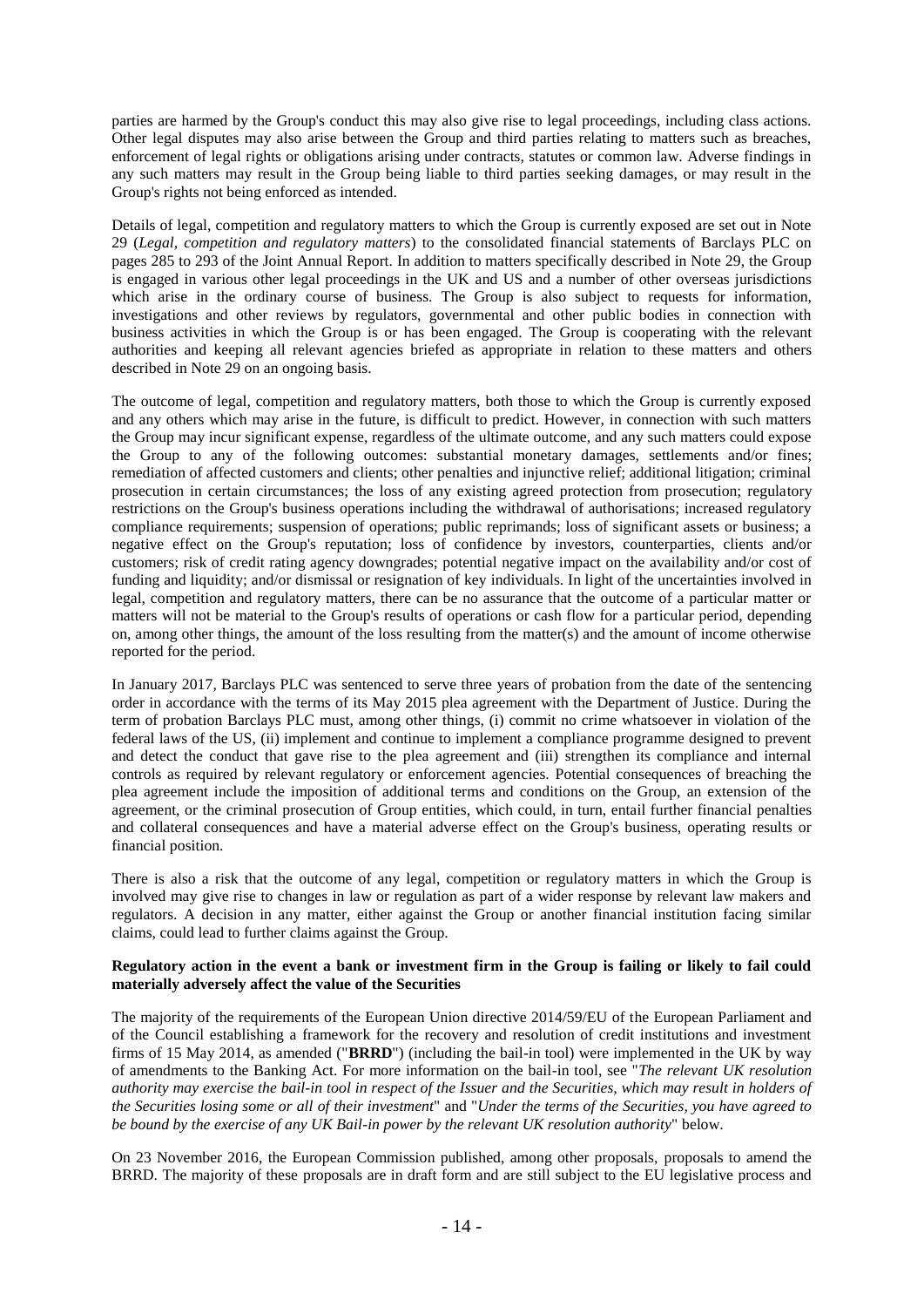national implementation. Therefore, it is unclear what the effect of such proposals may be on the Group, the Issuer or the Securities.

*The Banking Act confers substantial powers on a number of UK authorities designed to enable them to take a range of actions in relation to UK banks or investment firms and certain of their affiliates (currently including the Issuer) in the event a bank or investment firm in the same group is considered to be failing or likely to fail. The exercise of any of these actions in relation to the Issuer could materially adversely affect the value of the Securities.*

Under the Banking Act, substantial powers are granted to the BoE (or, in certain circumstances, HM Treasury), in consultation with the PRA, the FCA and HM Treasury, as appropriate as part of a special resolution regime (the "**SRR**"). These powers enable the relevant UK resolution authority to implement resolution measures with respect to a UK bank or investment firm and certain of its affiliates (currently including the Issuer) (each a "**relevant entity**") in circumstances in which the relevant UK resolution authority is satisfied that the resolution conditions are met. Such conditions include that a UK bank or investment firm is failing or is likely to fail to satisfy the Financial Services and Markets Act 2000 ("**FSMA**") threshold conditions for authorisation to carry on certain regulated activities (within the meaning of section 55B of the FSMA) or, in the case of a UK banking group company that is an EEA or third country institution or investment firm, that the relevant EEA or third country relevant authority is satisfied that the resolution conditions are met in respect of such entity.

The SRR consists of five stabilisation options: (a) private sector transfer of all or part of the business or shares of the relevant entity, (b) transfer of all or part of the business of the relevant entity to a "bridge bank" established by the BoE, (c) transfer to an asset management vehicle wholly or partly owned by HM Treasury or the BoE, (d) the bail-in tool (as described below) and (e) temporary public ownership (nationalisation).

The Banking Act also provides for two new insolvency and administration procedures for relevant entities. Certain ancillary powers include the power to modify contractual arrangements in certain circumstances (which could include a variation of the terms of the Securities), powers to impose temporary suspension of payments, powers to suspend enforcement or termination rights that might be invoked as a result of the exercise of the resolution powers and powers for the relevant UK resolution authority to disapply or modify laws in the UK (with possible retrospective effect) to enable the powers under the Banking Act to be used effectively.

Holders of the Securities should assume that, in a resolution situation, financial public support will only be available to a relevant entity as a last resort after the relevant UK resolution authorities have assessed and used, to the maximum extent practicable, the resolution tools, including the bail-in tool (as described below).

The exercise of any resolution power or any suggestion of any such exercise could materially adversely affect the value of any Securities and could lead to holders of the Securities losing some or all of the value of their investment in the Securities.

*The SRR is designed to be triggered prior to insolvency of the Issuer, and holders of the Securities may not be able to anticipate the exercise of any resolution power (including the bail-in tool) by the relevant UK resolution authority.*

The stabilisation options are intended to be used prior to the point at which any insolvency proceedings with respect to the relevant entity could have been initiated. The purpose of the stabilisation options is to address the situation where all or part of a business of a relevant entity has encountered, or is likely to encounter, financial difficulties, giving rise to wider public interest concerns.

Although the Banking Act provides specific conditions to the exercise of any resolution powers and, furthermore, the European Banking Authority's guidelines published in May 2015 set out the objective elements for the resolution authorities to apply in determining whether an institution is failing or likely to fail, it is uncertain how the relevant UK resolution authority would assess such conditions in any particular preinsolvency scenario affecting the Issuer and/or other members of the Group and in deciding whether to exercise a resolution power.

The relevant UK resolution authority is also not required to provide any advance notice to holders of the Securities of its decision to exercise any resolution power. Therefore, holders of the Securities may not be able to anticipate a potential exercise of any such powers nor the potential effect of any exercise of such powers on the Issuer, the Group and the Securities.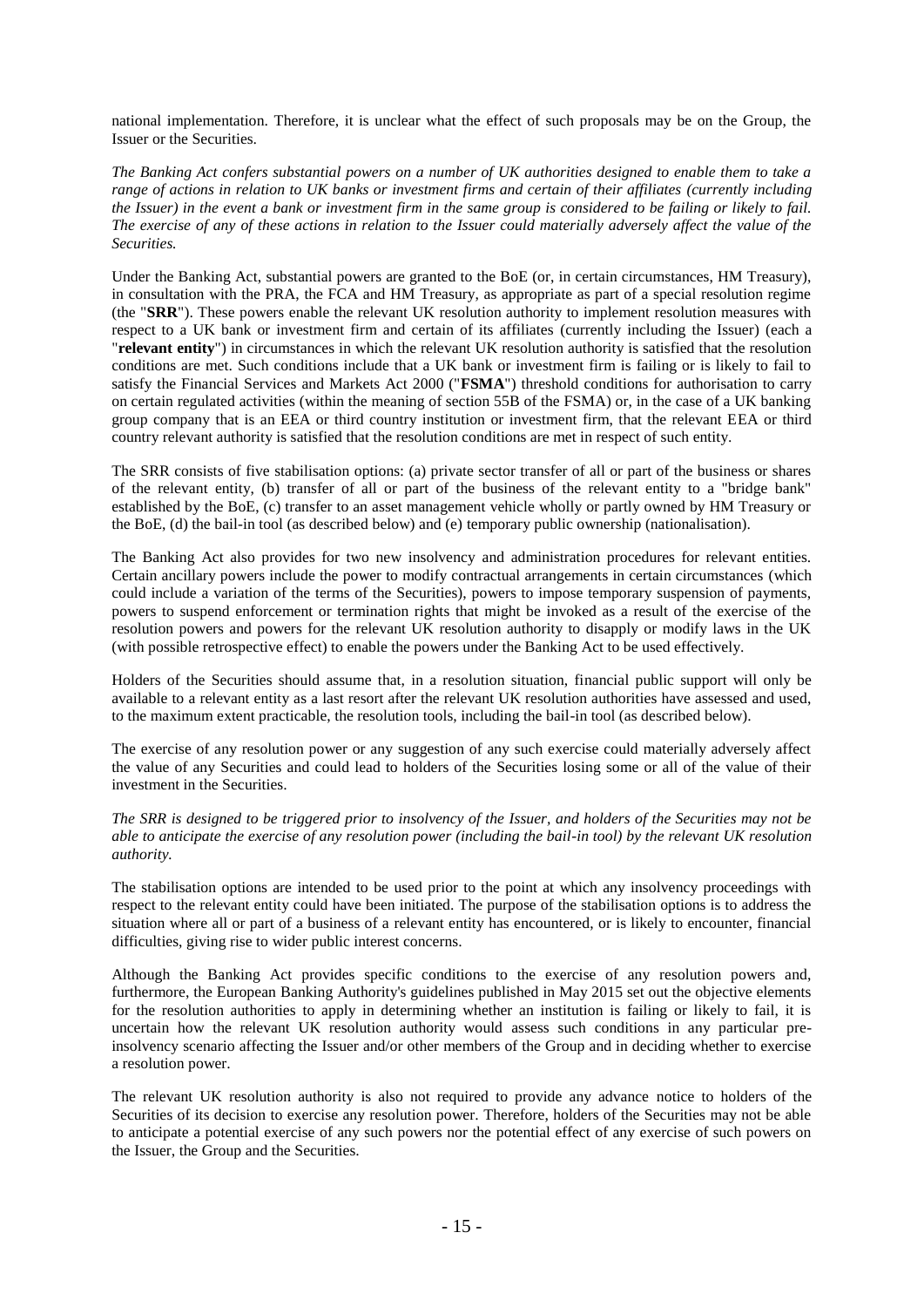*Holders of the Securities may have only very limited rights to challenge the exercise of any resolution powers (including the UK bail-in tool) by the relevant UK resolution authority.*

Holders of the Securities may have only very limited rights to challenge and/or seek a suspension of any decision of the relevant UK resolution authority to exercise its resolution powers (*including the UK bail-in tool*) or to have that decision reviewed by a judicial or administrative process or otherwise.

## *The relevant UK resolution authority may exercise the bail-in tool in respect of the Issuer and the Securities, which may result in holders of the Securities losing some or all of their investment.*

Where the relevant statutory conditions for use of the bail-in tool have been met, the relevant UK resolution authority would be expected to exercise these powers without the consent of the holders of the Securities. Subject to certain exemptions set out in the BRRD (including secured liabilities, bank deposits guaranteed under an EU member state's deposit guarantee scheme, liabilities arising by virtue of the holding of client money, liabilities to other non-group banks or investment firms that have an original maturity of fewer than seven days and certain other exceptions), it is intended that all liabilities of institutions and/or their EEA parent holding companies should potentially be within scope of the bail-in tool. Accordingly, any exercise of the bailin tool in respect of the Issuer and the Securities may result in the cancellation of all, or a portion, of the principal amount of, interest on, or any other amounts payable on, the Securities and/or the conversion of the Securities into shares or other Securities or other obligations of the Issuer or another person, or any other modification or variation to the terms of the Securities.

The Banking Act specifies the order in which the bail-in tool should be applied, reflecting the hierarchy of capital instruments under CRD IV and otherwise respecting the hierarchy of claims in an ordinary insolvency. In addition, the bail-in tool contains an express safeguard (known as "**no creditor worse off**") with the aim that shareholders and creditors do not receive a less favourable treatment than they would have received in ordinary insolvency proceedings of the relevant entity. Among other proposals, the amendments to BRRD and CRD IV proposed by the European Commission on 23 November 2016 have amended the creditor hierarchy in respect of certain unsecured debt instruments, although such amendments remain subject to national implementation. The other amendments to BRRD and CRD IV, such as the amendments in relation to MREL, are still in draft form and subject to the EU legislative process, therefore it is unclear what the effect of such amendments may be on the Group, the Issuer or the Securities.

The exercise of the bail-in tool in respect of the Issuer and the Securities or any suggestion of any such exercise could materially adversely affect the rights of the holders of the Securities, the price or value of their investment in the Securities and/or the ability of the Issuer to satisfy its obligations under the Securities and could lead to holders of the Securities losing some or all of the value of their investment in such Securities. In addition, even in circumstances where a claim for compensation is established under the 'no creditor worse off' safeguard in accordance with a valuation performed after the resolution action has been taken, it is unlikely that such compensation would be equivalent to the full losses incurred by the holders of the Securities in the resolution and there can be no assurance that holders of the Securities would recover such compensation promptly.

#### *As insured deposits are excluded from the scope of the bail-in tool and other preferred deposits (and insured deposits) rank ahead of any Securities issued by the Issuer, such Securities would be more likely to be bailed-in than certain other unsubordinated liabilities of the Issuer (such as other preferred deposits).*

As part of the reforms required by the BRRD, amendments have been made to relevant legislation in the UK (including the UK Insolvency Act 1986) to establish in the insolvency hierarchy a statutory preference (i) firstly, for deposits that are insured under the UK Financial Services Compensation Scheme ("**insured deposits**") to rank with existing preferred claims as 'ordinary' preferred claims and (ii) secondly, for all other deposits of individuals and micro, small and medium sized enterprises held in EEA or non-EEA branches of an EEA bank ("**other preferred deposits**"), to rank as 'secondary' preferred claims only after the 'ordinary' preferred claims. In addition, the UK implementation of the EU Deposit Guarantee Scheme Directive increased, from July 2015, the nature and quantum of insured deposits to cover a wide range of deposits, including corporate deposits (unless the depositor is a public sector body or financial institution) and some temporary high value deposits. The effect of these changes is to increase the size of the class of preferred creditors. All such preferred deposits will rank in the insolvency hierarchy ahead of all other unsecured senior creditors of the Issuer, including the holders of the Securities. Furthermore, insured deposits are excluded from the scope of the bail-in tool. As a result, if the bail-in tool were exercised by the relevant UK resolution authority, the Securities would be more likely to be bailed-in than certain other unsubordinated liabilities of the Issuer such as other preferred deposits.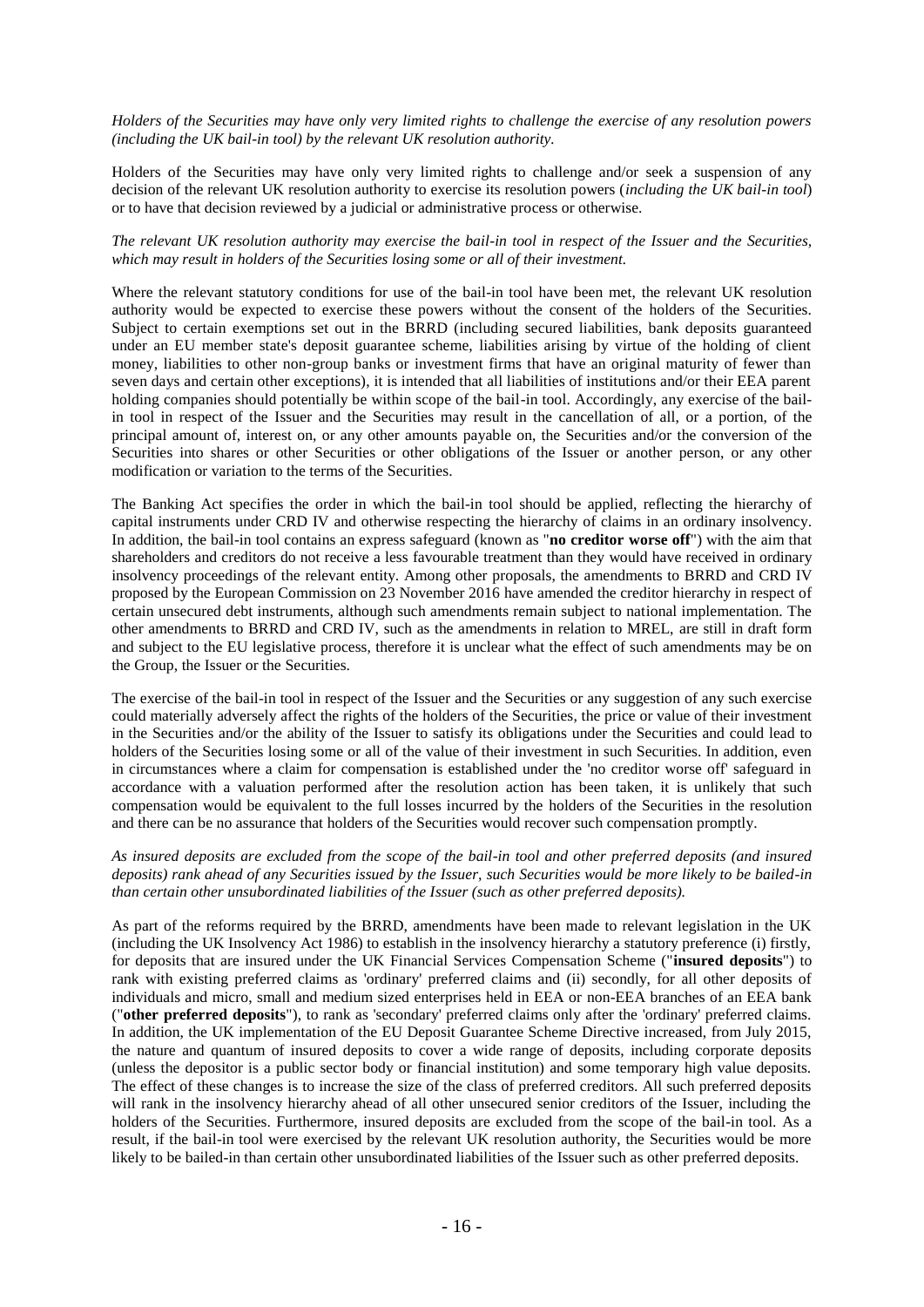## *Under the terms of the Securities, you have agreed to be bound by the exercise of any UK Bail-in power by the relevant UK resolution authority.*

Notwithstanding any other agreements, arrangements, or understandings between us and any holder of the Securities, by acquiring the Securities, each holder of the Securities acknowledges, accepts, agrees to be bound by, and consents to the exercise of, any UK Bail-in power by the relevant UK resolution authority that may result in (i) the reduction or cancellation of all, or a portion, of the principal amount of, or interest on, the Securities; (ii) the conversion of all, or a portion, of the principal amount of, or interest on, the Securities into shares or other securities or other obligations of the Issuer or another person (and the issue to, or conferral on, the holder of the Securities such shares, securities or obligations); and/or (iii) the amendment or alteration of the maturity of the Securities, or amendment of the amount of interest due on the Securities, or the dates on which interest becomes payable, including by suspending payment for a temporary period; which UK Bail-in power may be exercised by means of a variation of the terms of the Securities solely to give effect to the exercise by the relevant UK resolution authority of such UK Bail-in power. Each holder of the Securities further acknowledges and agrees that the rights of the holders of the Securities are subject to, and will be varied, if necessary, solely to give effect to, the exercise of any UK Bail-in Power by the relevant UK resolution authority.

Accordingly, any UK Bail-in power may be exercised in such a manner as to result in you and other holders of the Securities losing all or a part of the value of your investment in the Securities or receiving a different security from the Securities, which may be worth significantly less than the Securities and which may have significantly fewer protections than those typically afforded to debt securities. Moreover, the relevant UK resolution authority may exercise the UK Bail-in power without providing any advance notice to, or requiring the consent of, the holders of the Securities.

In addition, under the terms of the Securities, the exercise of the UK Bail-in power by the relevant UK resolution authority with respect to the Securities is not an Event of Default (as defined in the terms and conditions of the Securities). For more information, see the terms and conditions of the Securities.

## **A downgrade of the credit rating assigned by any credit rating agency to the Issuer or, if applicable, to the Securities could adversely affect the liquidity or market value of the Securities. Credit ratings downgrades could occur as a result of, among other causes, changes in the ratings methodologies used by credit rating agencies.**

The Securities may be rated by credit rating agencies and may in the future be rated by additional credit rating agencies, although the Issuer is under no obligation to ensure that the Securities issued under the Programme are rated by any credit rating agency. Credit ratings may not reflect the potential impact of all risks related to structure, market, additional factors discussed in these Risk Factors and other factors that may affect the liquidity or market value of the Securities. A credit rating is not a recommendation to buy, sell or hold securities and may be revised, suspended or withdrawn by the credit rating agency at any time.

Any rating assigned to the Issuer and/or, if applicable, to the Securities may be withdrawn entirely by a credit rating agency, may be suspended or may be lowered, if, in that credit rating agency's judgment, circumstances relating to the basis of the rating so warrant. Ratings may be impacted by a number of factors which can change over time, including the credit rating agency's assessment of: the Issuer's strategy and management's capability; the Issuer's financial condition including in respect of capital, funding and liquidity; competitive and economic conditions in the Issuer's key markets; the level of political support for the industries in which the Issuer operates; the implementation of structural reform; and legal and regulatory frameworks affecting the issuer's legal structure, business activities and the rights of its creditors. The credit rating agencies may also revise the ratings methodologies applicable to Issuer within a particular industry, or political or economic region. If credit rating agencies perceive there to be adverse changes in the factors affecting an Issuer's credit rating, including by virtue of changes to applicable ratings methodologies, the credit rating agencies may downgrade, suspend or withdraw the ratings assigned to an issuer and/or its securities. Revisions to ratings methodologies and actions on the Issuer's ratings by the credit rating agencies may occur in the future.

If the Issuer determines to no longer maintain one or more ratings, or if any credit rating agency withdraws, suspends or downgrades the credit ratings of the Issuer or the Securities, or if such a withdrawal, suspension or downgrade is anticipated (or any credit rating agency places the credit ratings of the Issuer or, if applicable, the Securities on "credit watch" status in contemplation of a downgrade, suspension or withdrawal), whether as a result of the factors described above or otherwise, such event could adversely affect the liquidity or market value of the Securities (whether or not the Securities had an assigned rating prior to such event).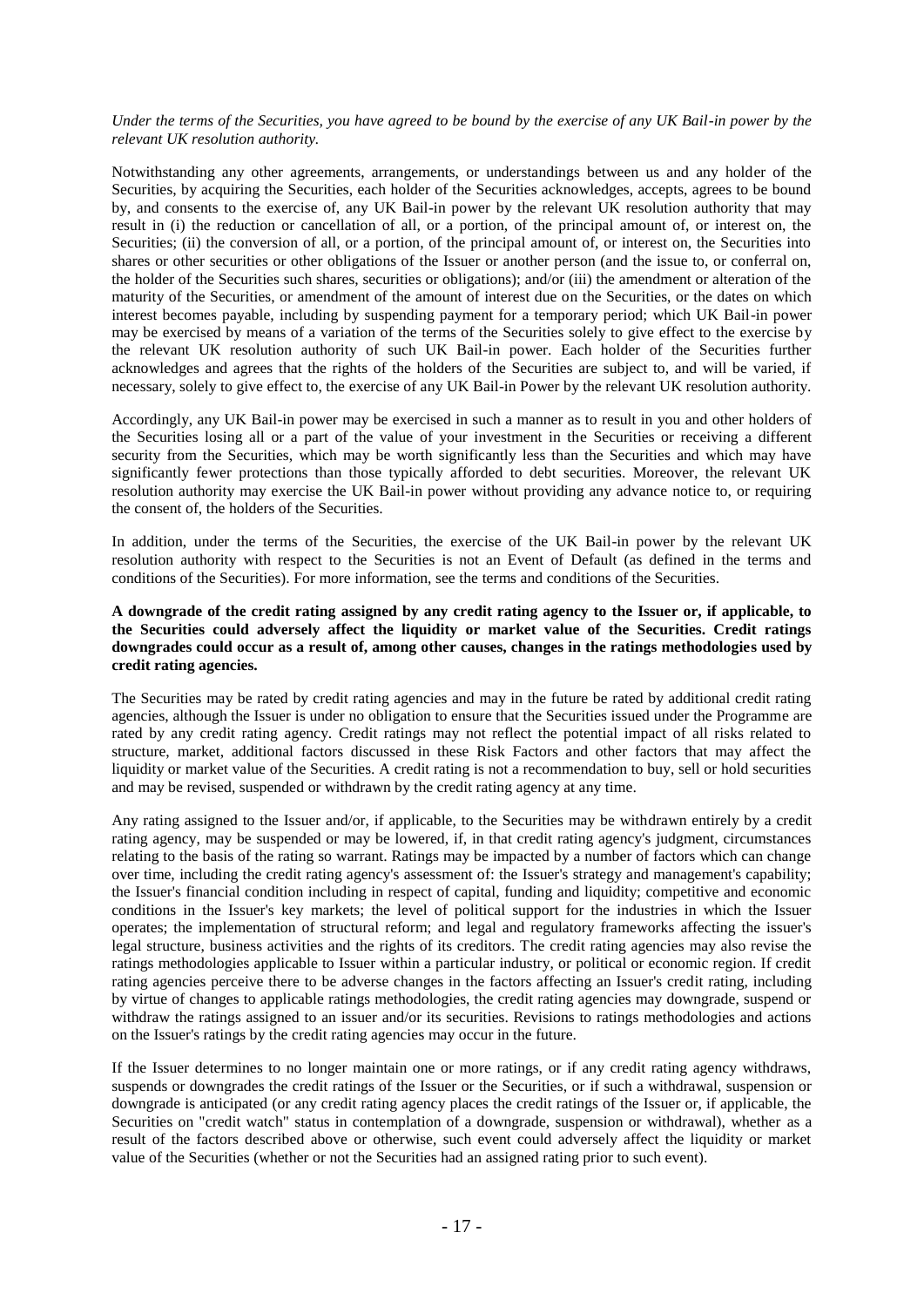## **INFORMATION INCORPORATED BY REFERENCE**

The following information has been filed with the FCA and shall be deemed to be incorporated in, and to form part of, this Registration Document:

- the sections set out below from the joint Annual Report of Barclays PLC and the Issuer, as filed with the US Securities and Exchange Commission (the "**SEC**") on Form 20-F on 22 February 2018 in respect of the years ended 31 December 2016 and 31 December 2017 (the "**Joint Annual Report**"); and
- the Annual Reports of the Issuer containing the audited consolidated financial statements of the Issuer in respect of the years ended 31 December 2016 (the "**2016 Issuer Annual Report**") and 31 December 2017 (the "**2017 Issuer Annual Report**"), respectively.

The above documents may be inspected as described in "*General Information - Documents Available"* free of charge at the registered office of the Issuer and at http://www.barclays.com/barclays-investor-relations/resultsand-reports/results.html. Any information contained in any of the documents specified above which is not incorporated by reference in this Registration Document is either not relevant for prospective investors for the purposes of Article 5(1) of the Prospectus Directive or is covered elsewhere in this Registration Document.

To the extent that any document or information incorporated by reference into this Registration Document itself incorporates any information by reference, either expressly or impliedly, such information will not form part of this Registration Document for the purposes of the Prospectus Directive, except where such information or documents are stated within this Registration Document as specifically being incorporated by reference.

Barclays PLC's financial statements contain material information for investors as Barclays PLC is the listed entity and holding company of the Group. In addition, Barclays PLC publishes quarterly financial information (unlike the Issuer).

| Governance                                                           | Pages 1 to 74    |
|----------------------------------------------------------------------|------------------|
| Directors' report                                                    | Pages 2 to 50    |
| People                                                               | Page 50          |
| <b>Remuneration Report</b>                                           | Pages 51 to 74   |
| <b>Risk review</b>                                                   | Pages 75 to 162  |
| Risk management                                                      | Pages 77 to 78   |
| Material existing and emerging risks                                 | Pages 79 to 84   |
| Risk performance                                                     | Pages 96 to 154  |
| Supervision and regulation                                           | Pages 155 to 162 |
| <b>Financial review</b>                                              | Pages 163 to 183 |
| Presentation of Information                                          | Page 184         |
| <b>Financial statements</b>                                          | Pages 185 to 271 |
| Independent Registered Public Accounting Firm's report               | Pages 186 to 187 |
| Consolidated financial statements                                    | Pages 188 to 192 |
| Notes to the financial statements                                    | Pages 195 to 271 |
| <b>Additional information</b>                                        | Pages 272 to 410 |
| Additional shareholder information                                   | Pages 272 to 281 |
| Additional information                                               | Pages 282 to 300 |
| Barclays' approach to managing risks                                 | Pages 301 to 361 |
| Additional information - Additional financial disclosure (unaudited) | Pages 362 to 385 |
| Independent Registered Public Accounting Firm's Report               | Pages 386 to 387 |
| <b>Barclays Bank PLC</b>                                             | Pages 388 to 390 |
| Barclays Bank PLC data                                               | Pages 391 to 408 |
| Additional Financial data                                            | Pages 409 to 410 |
| <b>Glossary</b>                                                      | Pages 411to 432  |
| <b>Shareholder information</b>                                       | Page 433         |

## **Joint Annual Report Cross Reference List**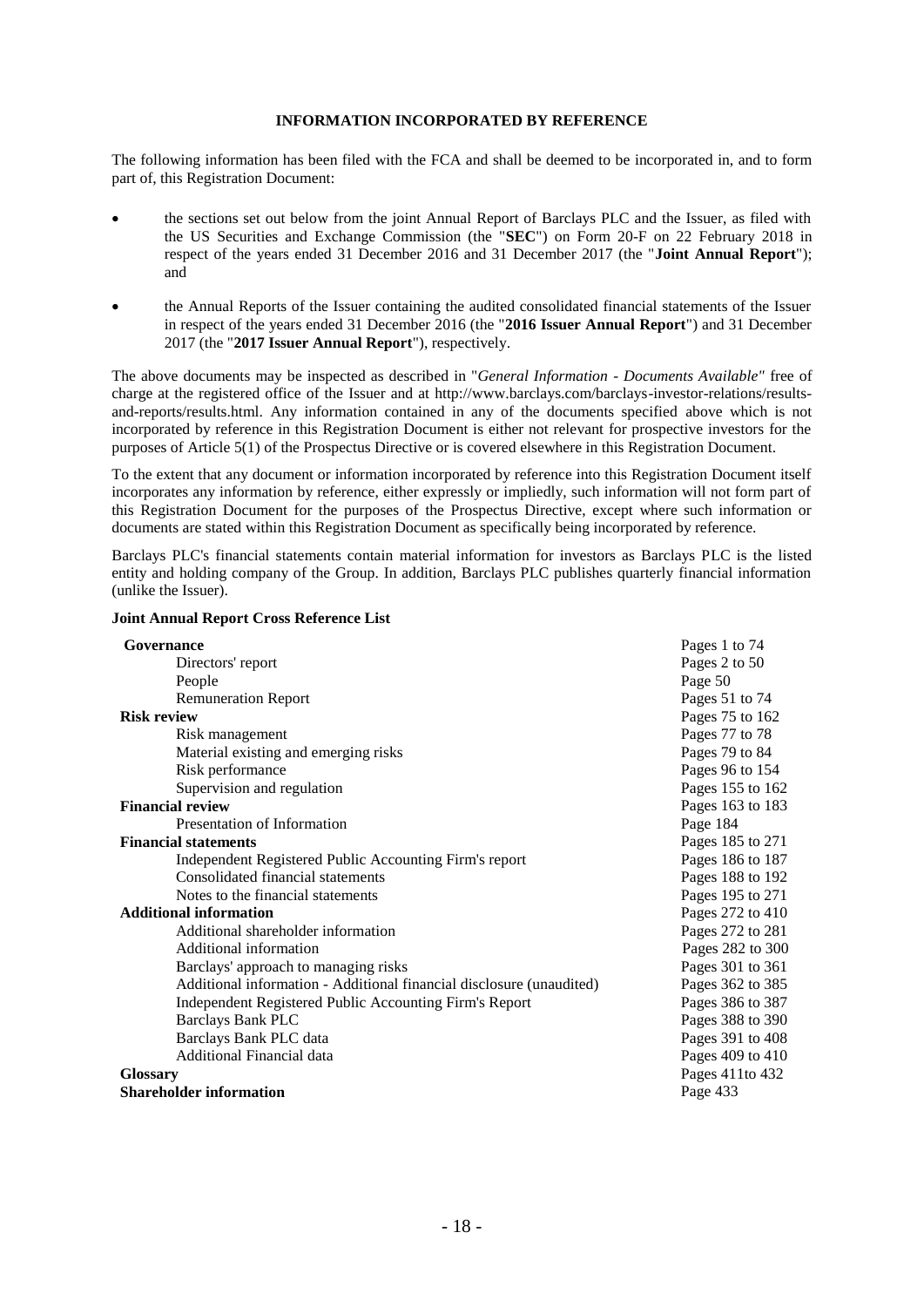| 2017 Issuer Annual Report Cross Reference List |  |  |  |
|------------------------------------------------|--|--|--|
|------------------------------------------------|--|--|--|

**Strategic Report Overview of governance**<br>Governance **Governance** Pages 40 to 48 **Directors' report** Pages 41 **Directors and Officers Pages 41 Directors and Officers Directors and Officers<br>
Risk review** Material existing and emerging risks Principal Risk management Risk performance Credit risk Pages Market risk Funding risk– Liquidity Pages 101 to 114 Funding risk Operational risk Page 120<br>
Conduct risk Page 123 Conduct risk Page 123<br>Supervision and regulation expansion of Pages 126 to 134 Supervision and regulation **Financial review** Pages 135<br>Performance measures **Pages** 136 Performance measures Consolidated summary income statement Page 137 Income statement commentary Page 138<br>
Consolidated summary balance sheet Page 139 Consolidated summary balance sheet Balance sheet commentary **Page 140** Analysis of results by business Pages 14 Property Pages 14 Property Pages 14 Property Page 149 Non -IFRS performance measures Page 149 Presentation of information **Financial statements** Independent auditors' report Pages 154 to 162<br> **Pages 154 to 162**<br>
Pages 163 to 169 **Consolidated financial statements** Pages 163<br>
Consolidated income statement Page 163 Consolidated income statement Consolidated statement of comprehensive income Page 164 Consolidated balance sheet Page 165 Consolidated statement of changes in equity Pages 166 to 167 Consolidated cash flow statement Pages 168 to 169 **Notes to the financial statements Pages 170 to 268** 

#### **2016 Issuer Annual Report Cross Reference List**

| <b>Strategic Report</b>               | Pages 1 t |
|---------------------------------------|-----------|
| <b>Overview of governance</b>         | Pages 37  |
| Governance                            | Pages 43  |
| Directors' report                     | Pages 48  |
| <b>Directors and Officers</b>         | Page 51   |
| <b>Risk review</b>                    | Pages 52  |
| Material existing and emerging risks  | Pages 54  |
| Risk management                       | Pages 63  |
| Risk performance                      | Page 82 t |
| Credit risk                           | Pages 83  |
| Market risk                           | Pages 10  |
| Funding risk–Capital                  | Pages 11  |
| Funding risk – Liquidity              | Pages 12  |
| Operational risk                      | Pages 14  |
| Conduct risk                          | Pages 14  |
| Supervision and regulation            | Pages 14  |
| <b>Financial review</b>               | Pages 15  |
| Key performance indicators            | Pages 15  |
| Consolidated summary income statement | Page 159  |
| Income statement commentary           | Page 160  |
| Consolidated summary balance sheet    | Page 161  |
| Balance sheet commentary              | Page 162  |

Pages 1 to 36 Pages 37 to 42 Pages 43 to 47 Pages 48 to 50 Pages 52 to 155 Pages  $54$  to  $62$ Pages 63 to 81 Page 82 to 146 Pages 83 to 105 Pages 106 to 114 Pages  $115$  to  $120$ Pages 121 to 140 Pages 141 to 143 Pages 144 to 146 Pages 147 to 155 **Financial review** Pages 156 to 182 Pages 157 to 158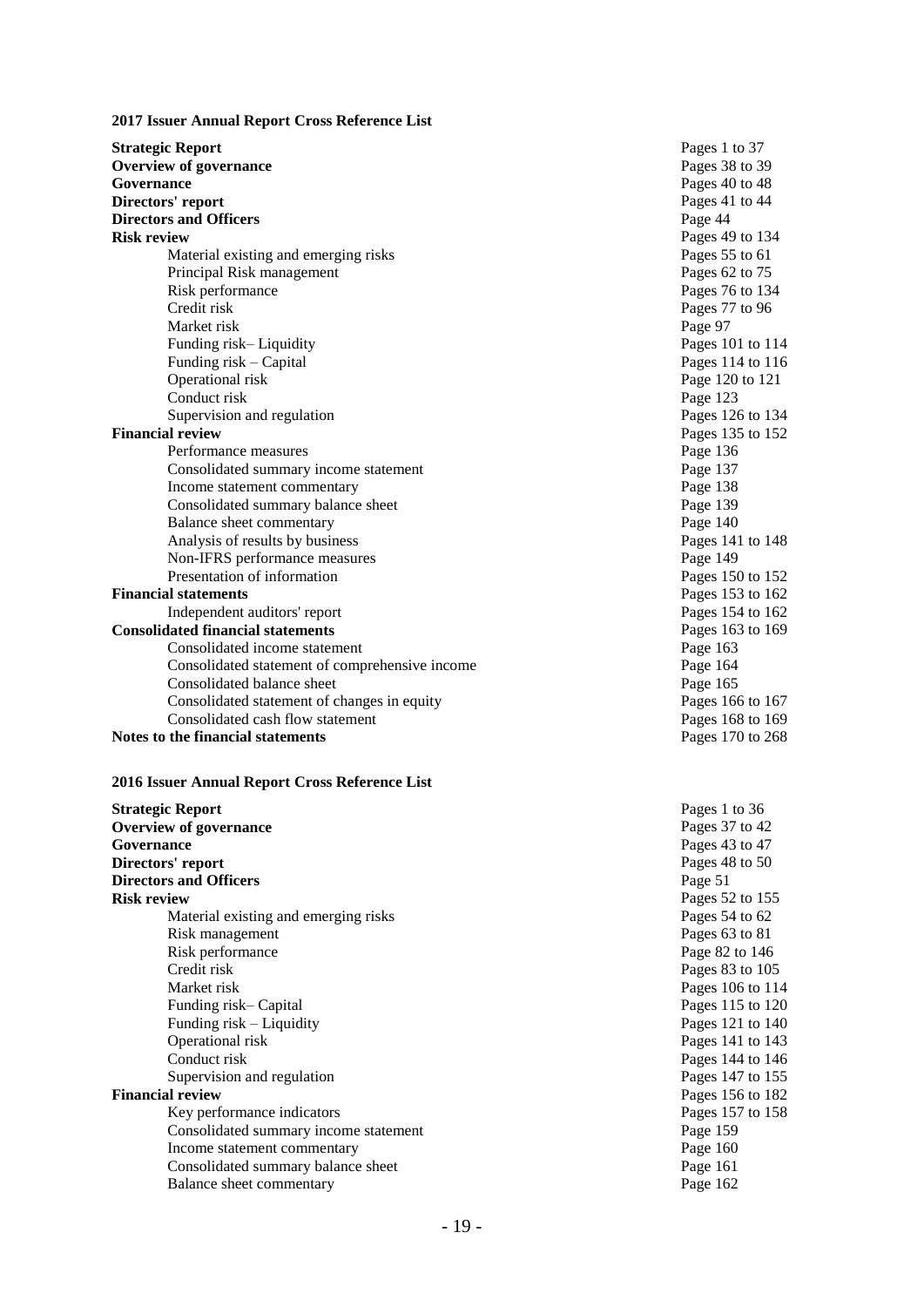| Segmental analysis (audited)                           | Page 163         |
|--------------------------------------------------------|------------------|
| Analysis of results by business                        | Pages 163 to 176 |
| Non-IFRS performance measures                          | Pages 177 to 182 |
| <b>Financial statements</b>                            | Pages 183 to 189 |
| Presentation of information                            | Pages 184 to 186 |
| Independent auditors' report                           | Pages 187 to 188 |
| Independent registered Public Accounting Firm's Report | Page 189         |
| <b>Consolidated financial statements</b>               | Pages 190 to 197 |
| Consolidated income statement                          | Page 190         |
| Consolidated statement of comprehensive income         | Page 191         |
| Consolidated balance sheet                             | Page 192         |
| Consolidated statement of changes in equity            | Pages 193 to 195 |
| Consolidated cash flow statement                       | Page 196 to 197  |
| Notes to the financial statements                      | Pages 198 to 316 |

Each of the Issuer and Barclays PLC has applied IFRS as issued by the International Accounting Standards Board and as adopted by the EU in the financial statements incorporated by reference above. A summary of the significant accounting policies for each of the Issuer and Barclays PLC is included in each of the Joint Annual Report, the 2016 Issuer Annual Report and the 2017 Issuer Annual Report.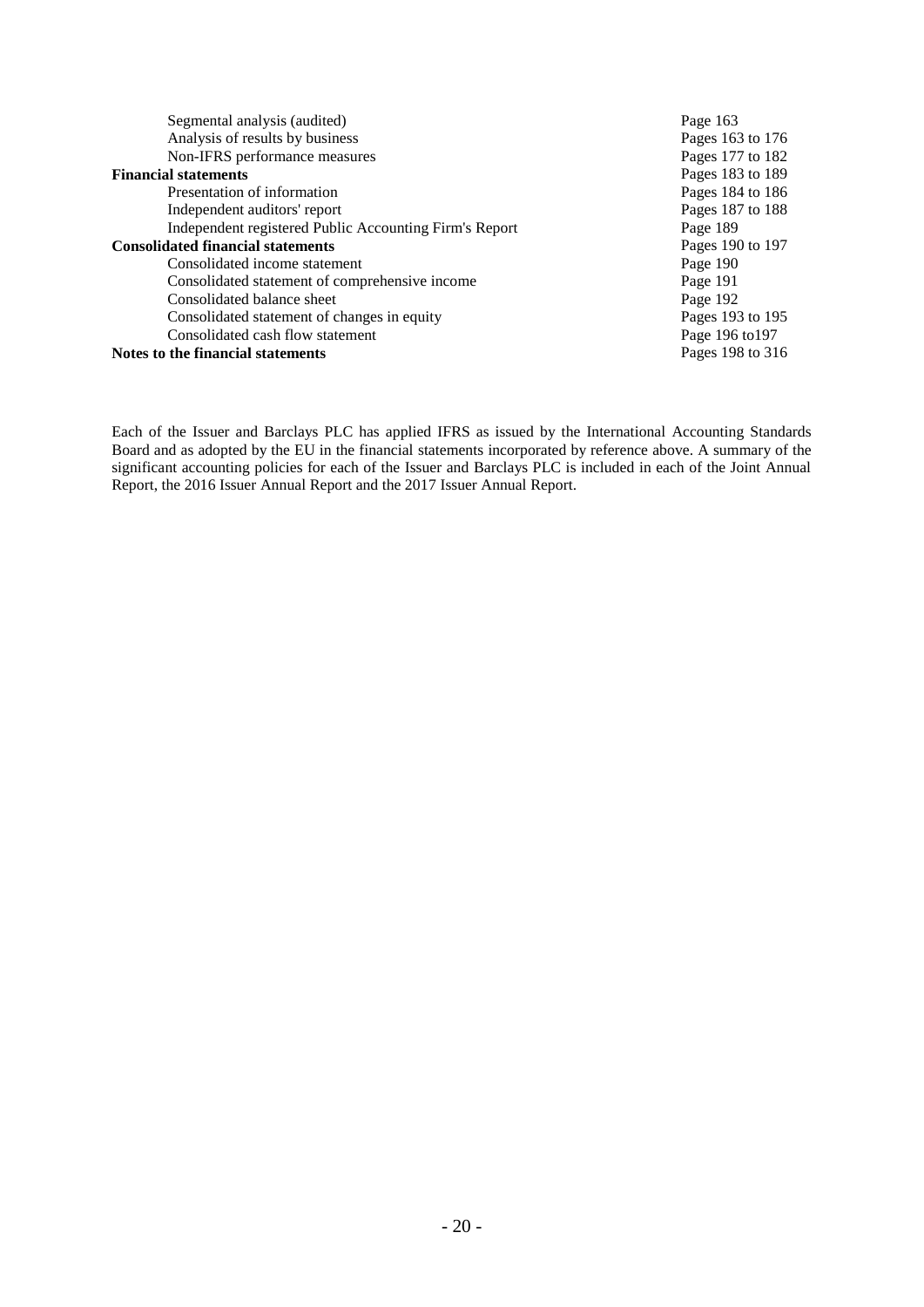#### **FORWARD-LOOKING STATEMENTS**

This Registration Document and certain documents incorporated by reference herein contain certain forwardlooking statements within the meaning of Section 21E of the US Securities Exchange Act of 1934, as amended, and Section 27A of the Securities Act, with respect to the Group. The Issuer cautions readers that no forwardlooking statement is a guarantee of future performance and that actual results or other financial condition or performance measures could differ materially from those contained in the forward-looking statements. These forward-looking statements can be identified by the fact that they do not relate only to historical or current facts. Forward-looking statements sometimes use words such as "may", "will", "seek", "continue", "aim", "anticipate", "target", "projected", "expect", "estimate", "intend", "plan", "goal", "believe", "achieve" or other words of similar meaning. Examples of forward-looking statements include, among others, statements or guidance regarding or relating to the Group's future financial position, income growth, assets, impairment charges, provisions, business strategy, structural reform, capital, leverage and other regulatory ratios, payment of dividends (including dividend payout ratios and expected payment strategies), projected levels of growth in the banking and financial markets, projected costs or savings, any commitments and targets and the impact of any regulatory deconsolidation resulting from the sell down of the Group's interest in Barclays Africa Group Limited, estimates of capital expenditures and plans and objectives for future operations, projected employee numbers, IFRS 9 impacts and other statements that are not historical fact.

By their nature, forward-looking statements involve risk and uncertainty because they relate to future events and circumstances. These may be affected by changes in legislation, the development of standards and interpretations under International Financial Reporting Standards including the implementation of IFRS 9, evolving practices with regard to the interpretation and application of accounting and regulatory standards, the outcome of current and future legal proceedings and regulatory investigations, future levels of conduct provisions, the policies and actions of governmental and regulatory authorities, geopolitical risks and the impact of competition. In addition, factors including (but not limited to) the following may have an effect: capital, leverage and other regulatory rules (including with regard to the future structure of the Group) applicable to past, current and future periods; the United Kingdom ("**UK**"), the United States ("**US**"), Africa, Eurozone and global macroeconomic and business conditions; the effects of continued volatility in credit markets; market related risks such as changes in interest rates and foreign exchange rates; effects of changes in valuation of credit market exposures; changes in valuation of issued securities; volatility in capital markets; changes in credit ratings of any entities within the Group or any securities issued by such entities; the potential for one or more countries exiting the Eurozone; the implications of the exercise by the UK of Article 50 of the Treaty of Lisbon and the disruption that may result in the UK and globally from the withdrawal of the UK from the European Union; and the success of future acquisitions, disposals and other strategic transactions. A number of these influences and factors are beyond the Group's control. As a result, the Group's actual future results, dividend payments, and capital and leverage ratios may differ materially from the plans, goals, expectations and guidance set forth in the Group's forward-looking statements. Additional risks and factors which may impact the Group's future financial condition and performance are identified in the Group's filings with the SEC (including, without limitation, in the Joint Annual Report (as defined in the "*Information Incorporated by Reference*" section above)), which are available on the SEC's website at http://www.sec.gov.

Any forward-looking statements made herein speak only as of the date they are made and it should not be assumed that they have been revised or updated in the light of new information or future events. Except as required by the PRA, the FCA, the London Stock Exchange plc (the "**LSE**") or applicable law, the Group expressly disclaims any obligation or undertaking to release publicly any updates or revisions to any forwardlooking statements contained herein to reflect any change in the Group's expectations with regard thereto or any change in events, conditions or circumstances on which any such statement is based. The reader should, however, consult any additional disclosures that the Group has made or may make in documents it has published or may publish via the Regulatory News Service of the LSE and/or has filed or may file with the SEC.

Subject to the Group's obligations under the applicable laws and regulations of the UK and the US in relation to disclosure and ongoing information, the Issuer does not undertake any obligation to update publicly or revise any forward looking statements, whether as a result of new information, future events or otherwise.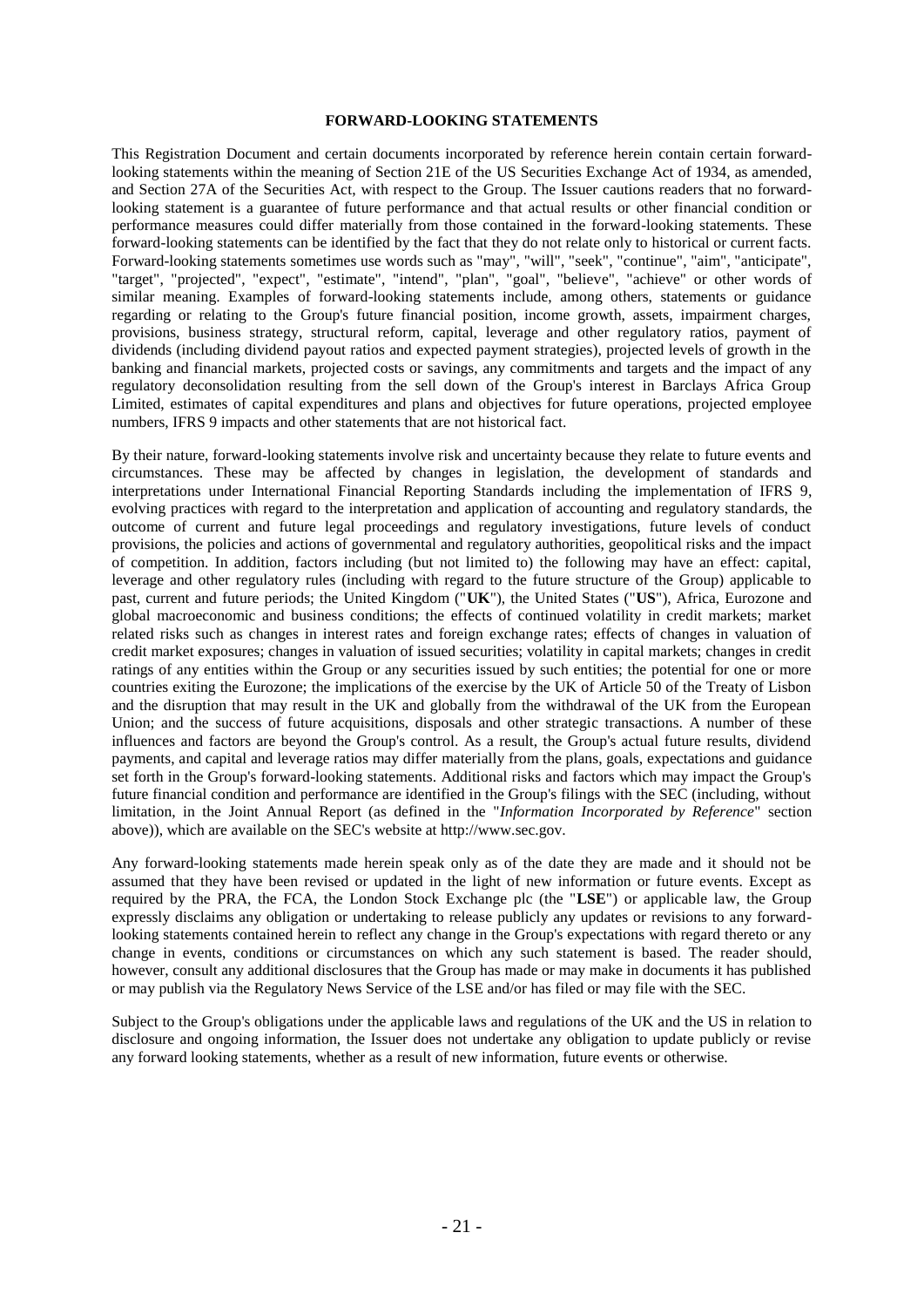#### **THE ISSUER AND THE GROUP**

The Issuer is a public limited company registered in England and Wales under number 1026167. The liability of the members of the Issuer is limited. It has its registered and head office at 1 Churchill Place, London, E14 5HP, United Kingdom (telephone number +44 (0)20 7116 1000). The Issuer was incorporated on 7 August 1925 under the Colonial Bank Act 1925 and on 4 October 1971 was registered as a company limited by shares under the Companies Acts 1948 to 1967. Pursuant to The Barclays Bank Act 1984, on 1 January 1985, the Issuer was re-registered as a public limited company and its name was changed from 'Barclays Bank International Limited' to 'Barclays Bank PLC'. The whole of the issued ordinary share capital of the Issuer is beneficially owned by Barclays PLC. Barclays PLC is the ultimate holding company of the Group.

The Group is a transatlantic consumer and wholesale bank with global reach offering products and services across personal, corporate and investment banking, credit cards and wealth and management, with a strong presence in the Group's two home markets of the UK and the US. The Group is focused on two core divisions – Barclays UK and Barclays International. Barclays UK comprises the UK retail banking operations, UK consumer credit card business, UK wealth management business and corporate banking for smaller businesses. Barclays International comprises the corporate banking franchise, the Investment Bank, the US and international cards business and international wealth management.

Both Barclays UK and Barclays International currently operate within the legal entity Barclays Bank PLC. Barclays UK offers everyday products and services to retail and consumer customers and small to medium sized enterprises based in the UK and Barclays International delivers products and services designed for the Group's larger corporate, wholesale and international banking clients. During April 2018, the Barclays UK division will be formally separated into a new legal entity – the UK Ring-fenced Bank, which will become the Group's UK ring-fenced business. Products and services designed for the Group's larger corporate, wholesale and international banking clients will continue to be offered by Barclays International from within the Issuer. The UK Ring-fenced Bank and the Issuer will operate alongside, but independently from, one another as part of the Group under the listed entity, Barclays PLC.

The short term unsecured obligations of the Issuer are rated A-1 by Standard & Poor's Credit Market Services Europe Limited, P-1 by Moody's Investors Service Ltd. and F1 by Fitch Ratings Limited and the long-term unsecured unsubordinated obligations of the Issuer are rated A by Standard & Poor's Credit Market Services Europe Limited, A1 by Moody's Investors Service Ltd. and A by Fitch Ratings Limited.

Based on the Bank Group's audited financial information for the year ended 31 December 2017, the Bank Group had total assets of £1,129,343m (2016: £1,213,955m), total net loans and advances of £401,762m (2016: £436,417m), total deposits of £467,332m (2016: £472,917m), and total equity of £65,734m (2016: £70,955m) (including non-controlling interests of £1m (2016: £3,522m)). The profit before tax of the Bank Group for the year ended 31 December 2017 was £3,166m (2016: £4,383m) after credit impairment charges and other provisions of £2,336m (2016: £2,373m). The financial information in this paragraph is extracted from the audited consolidated financial statements of the Issuer for the year ended 31 December 2017.

## **Legal Proceedings**

For a description of the governmental, legal or arbitration proceedings that the Issuer and the Group face, see Note 27 (*Provisions*) and Note 29 (*Legal, competition and regulatory matters*) to the financial statements of Barclays PLC on pages 237 to 238 and pages 239 to 247, respectively, of the Joint Annual Report.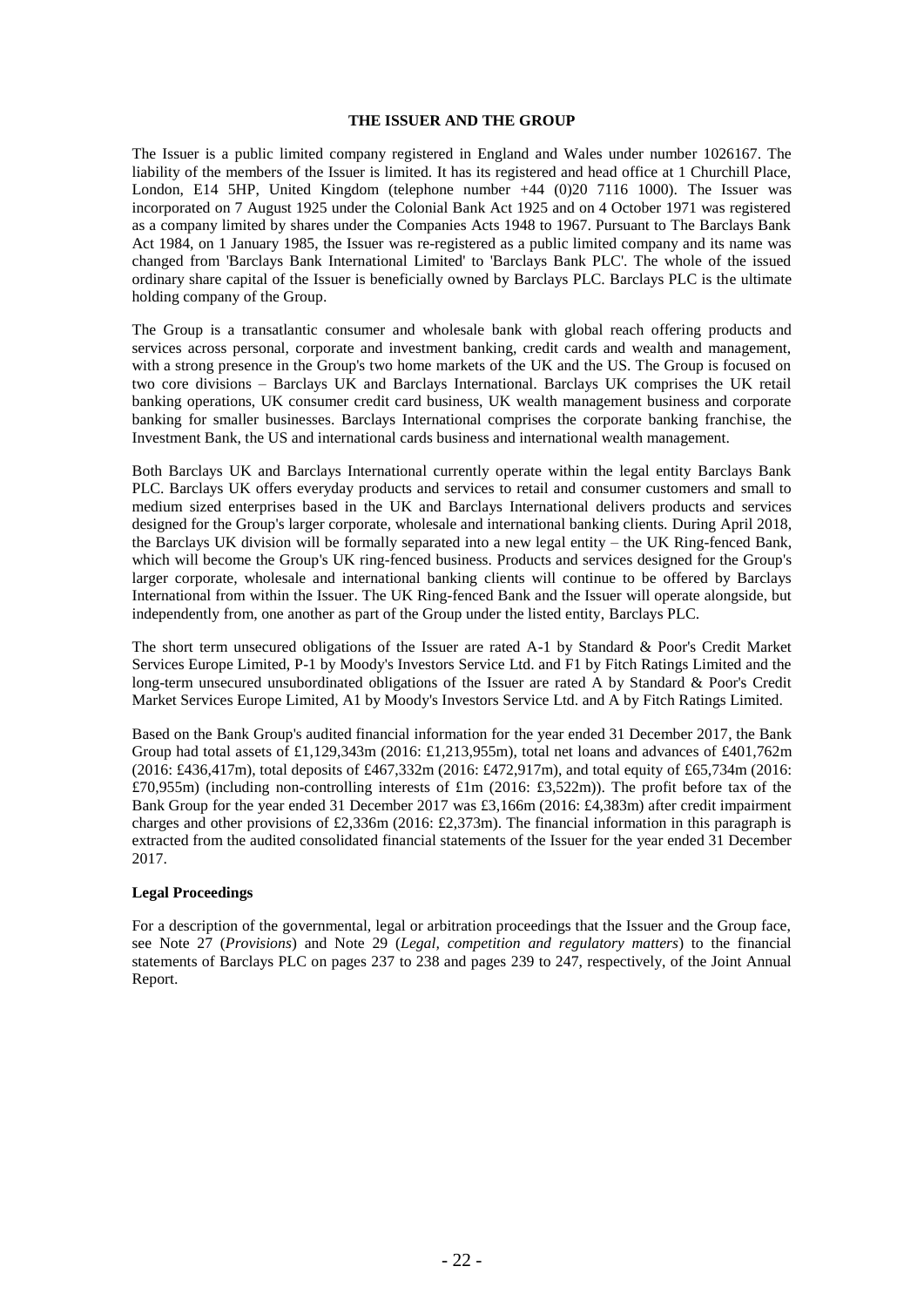## **Directors**

The Directors of the Issuer, each of whose business address is 1 Churchill Place, London E14 5HP, United Kingdom, their functions in relation to the Issuer and their principal outside activities (if any) of significance to the Issuer are as follows:

| <b>Name</b>             | $Function(s)$ within the Issuer                                                            | Principal outside activities                                                                                                                                                                                                                                                                                                                                                                                             |
|-------------------------|--------------------------------------------------------------------------------------------|--------------------------------------------------------------------------------------------------------------------------------------------------------------------------------------------------------------------------------------------------------------------------------------------------------------------------------------------------------------------------------------------------------------------------|
| John McFarlane          | Group Chairman                                                                             | Chairman, Barclays PLC; Non-Executive<br>Westfield<br>Director,<br>Corporation;<br>Non-<br>Executive<br>Director,<br>Old<br>Oak<br>Holdings<br>TheCityUK;<br>Limited; Chairman,<br>Member,<br>Financial Services Trade and Investment<br>Board; Member, European Financial Round<br>Table; Member, President's Committee of the<br>Confederation of British Industry                                                     |
| James Staley            | Group Chief Executive Officer<br>and Executive Director                                    | Chief Executive<br>Officer<br>and<br>Executive<br>Director, Barclays PLC; Member, Institute of<br>International Finance, Inc.                                                                                                                                                                                                                                                                                            |
| Michael Ashley          | Non-Executive Director                                                                     | Director,<br>Barclays<br>PLC:<br>Non-Executive<br>Member, International Ethics Standards Board<br>Accountants;<br>Member,<br>for<br>Institute<br>of<br>Chartered Accountants in England & Wales'<br>Ethics<br><b>Standards</b><br>Committee;<br>Chairman,<br>Government Internal Audit Agency; Member,<br>Board of The Charity Commission                                                                                |
| Tim Breedon             | Non-Executive Director                                                                     | Non-Executive<br>Director,<br><b>Barclays</b><br>PLC:<br>Trustee, Marie Curie; Chairman, Apax Global<br>Alpha Limited; Chairman, The Northview<br>Group                                                                                                                                                                                                                                                                  |
| Sir Ian Cheshire        | Non-Executive Director                                                                     | Non-Executive<br>Director, Barclays<br>PLC:<br>Chairman, Barclays Bank UK PLC; Chairman,<br>Debenhams plc; Chairman, Maisons du Monde<br>S.A.; Chairman, Menhaden Capital PLC                                                                                                                                                                                                                                            |
| Mary Francis            | Non-Executive Director                                                                     | Non-Executive Director, Barclays PLC; Non-<br>Executive Director, Ensco plc; Non-Executive<br>Director, Swiss Re Group; Member, Advisory<br>Panel of The Institute of Business Ethics                                                                                                                                                                                                                                    |
| <b>Crawford Gillies</b> | Non-Executive Director                                                                     | Non-Executive Director, Barclays PLC; Senior<br>Independent Director, SSE plc; Director, The<br><b>Edrington Group Limited</b>                                                                                                                                                                                                                                                                                           |
| Sir Gerald Grimstone    | Chairman,<br>Senior<br>Deputy<br>Independent Director and Non<br><b>Executive Director</b> | Non-Executive<br>Director<br>Senior<br>and<br>Independent<br><b>Barclays</b><br>PLC;<br>Director,<br>Chairman, Standard Life Aberdeen plc; Non-<br>Executive Board Member, Deloitte NWE LLP;<br>Lead non-executive, Ministry of Defence;<br>Member,<br>Financial<br>Services<br>Trade<br>and<br>Investment Board; Chairman, The City UK<br>China Market Advisory Group; Board Advisor,<br>Abu Dhabi Commercial Bank PJSC |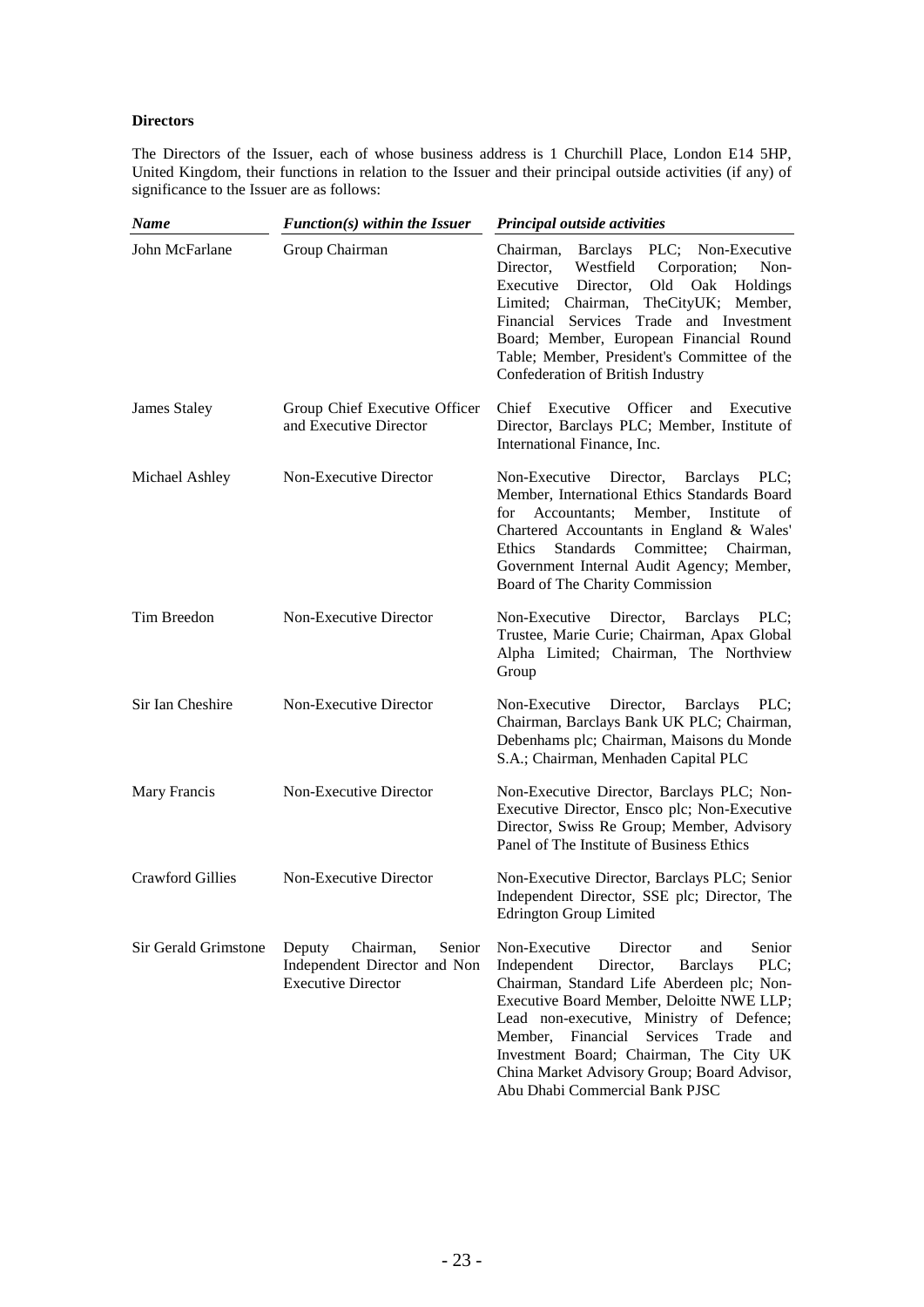| <b>Name</b>           | $Function(s)$ within the Issuer                            | Principal outside activities                                                                                                                                                                                                                                                                                   |
|-----------------------|------------------------------------------------------------|----------------------------------------------------------------------------------------------------------------------------------------------------------------------------------------------------------------------------------------------------------------------------------------------------------------|
| Reuben Jeffery III    | Non-Executive Director                                     | Non-Executive Director, Barclays PLC; Chief<br>Executive Officer, President and Director,<br>Rockefeller & Co., Inc. and Rockefeller<br>Financial Services Inc.; Member, Advisory<br>Board of Towerbrook Capital Partners LP;<br>Director, Financial Services Volunteer Corps;<br>Trustee, The Asia Foundation |
| <b>Matthew Lester</b> | Non-Executive Director                                     | Non-Executive Director, Barclays PLC; Non-<br>Executive Director, Capita plc; Non Executive<br>Director, Man Group plc                                                                                                                                                                                         |
| Tushar Morzaria       | Director:<br>Group<br>Finance<br><b>Executive Director</b> | Executive<br>Finance Director<br>Group<br>and<br>Director, Barclays PLC; Member, Main<br>Committee of the 100 Group                                                                                                                                                                                            |
| Dambisa Moyo          | Non-Executive Director                                     | Non-Executive Director, Barclays PLC; Non-<br>Executive Director, Barrick Gold Corporation;<br>Non-Executive Director, Chevron Corporation                                                                                                                                                                     |
| Diane Schueneman      | Non-Executive Director                                     | Non-Executive Director, Barclays PLC; Non-<br>Director, Barclays US LLC;<br>Executive<br>Chairman, Barclays Services Limited                                                                                                                                                                                   |
| Michael Turner        | Non-Executive Director                                     | Non-Executive Director,<br><b>Barclays</b><br>PLC:<br>Chairman, GKN plc; Chairman, Babcock<br>International Group PLC                                                                                                                                                                                          |

No potential conflicts of interest exist between any duties to the Issuer of the Directors listed above and their private interests or other duties.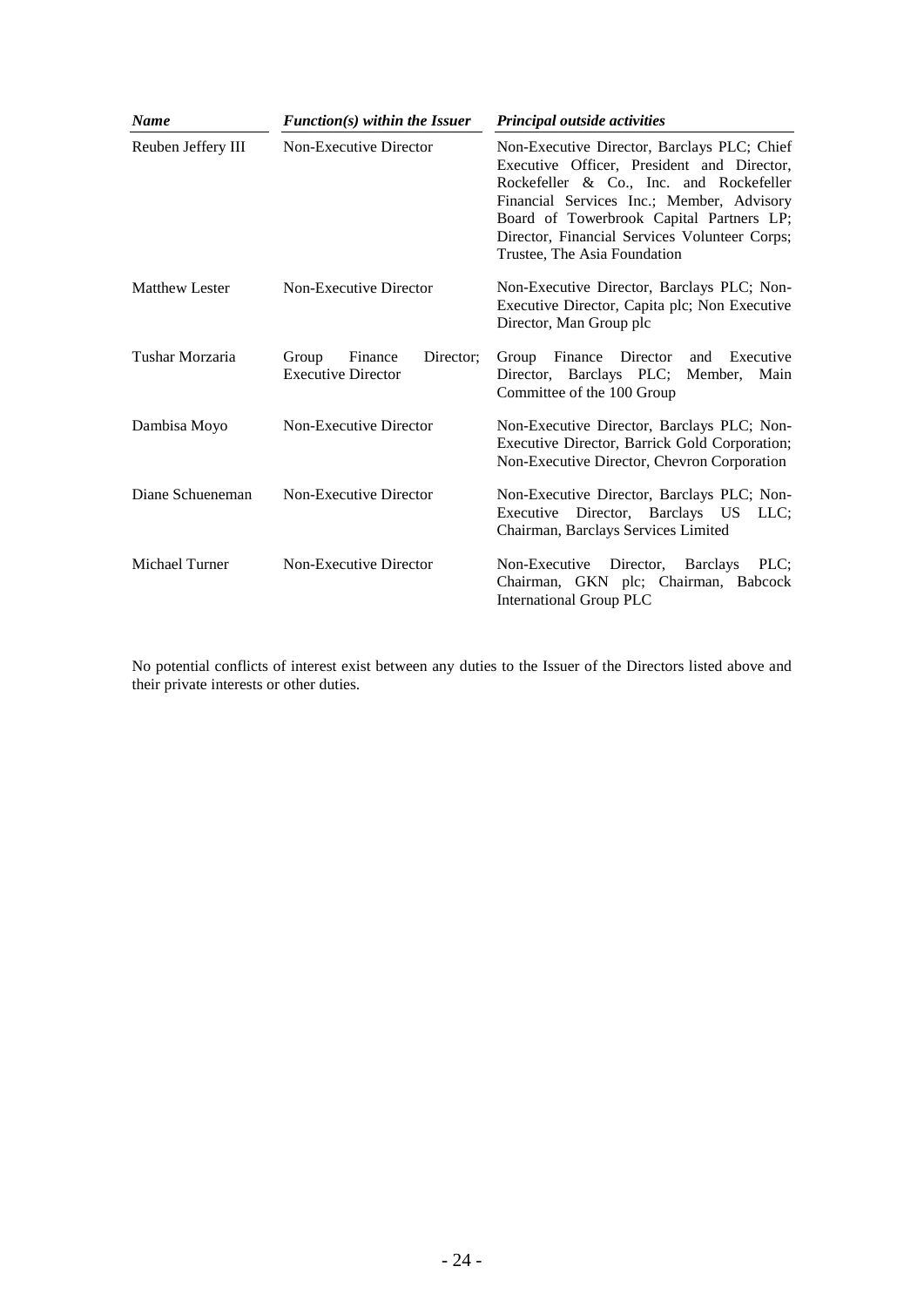## **PRO-FORMA FINANCIAL INFORMATION**

## **UNAUDITED PRO FORMA CONDENSED CONSOLIDATED FINANCIAL INFORMATION OF BARCLAYS BANK PLC AND ITS SUBSIDIARIES**

#### **Certain Definitions**

For the purposes of this document:

- "2017 Financial Statements" means the audited consolidated balance sheet and the related consolidated income statement, consolidated statement of comprehensive income, consolidated statement of changes in equity and consolidated cash flow statement of BBPLC and its subsidiaries as at 31 December 2017, and the results of their operations and their cash flows for the year ended 31 December 2017, in conformity with IFRS, included in the Barclays Bank PLC Annual Report for 2017.
- "Barclays" means Barclays PLC.
- "Barclays Group" means Barclays PLC and its consolidated subsidiaries.
- "Barclays International" means the Barclays International operating segment of BBPLC Group, as determined in accordance with IFRS 8 *Operating Segments*.
- "Barclays UK" means the Barclays UK operating segment of BBPLC Group, as determined in accordance with IFRS 8 *Operating Segments*.
- "Barclays UK Business" means those subsidiaries, assets, liabilities and businesses comprising Barclays UK.
- "BBPLC" means Barclays Bank PLC.
- "BBPLC Group" means BBPLC and its consolidated subsidiaries.
- "BBUKPLC" means Barclays Bank UK PLC.
- "BBUKPLC Group" means BBUKPLC and its consolidated subsidiaries.
- "Court" means the High Court of England & Wales.
- "Group Service Company" means Barclays Services Limited and its consolidated subsidiaries.
- "Head Office" means the Head Office operating segment of BBPLC Group, as determined in accordance with IFRS 8 *Operating Segments*.
- "IFRS" means International Financial Reporting Standards as issued by the International Accounting Standards Board and as endorsed by the European Union.
- "PRA" means the Prudential Regulation Authority.
- "Proposed Disposal" means the proposed transfer by BBPLC of the Barclays UK Business to BBUKPLC and the subsequent proposed distribution by BBPLC of the equity ownership of BBUKPLC to Barclays.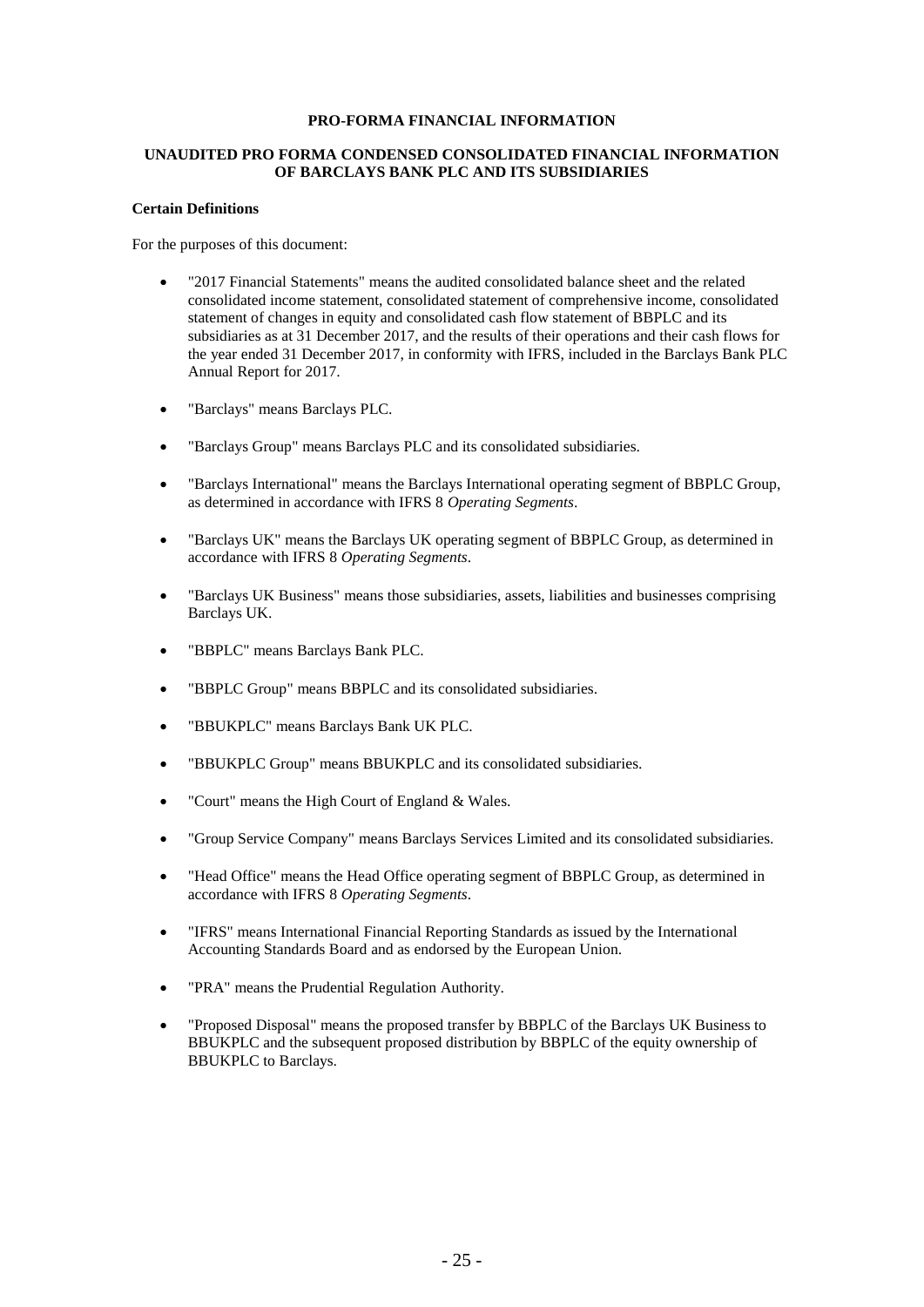## **Background**

As a result of regulatory reforms implemented by the UK government, intended to strengthen the UK financial system following the financial crisis that began in 2008, Barclays intends to establish a ringfenced bank, BBUKPLC, which will be separate from BBPLC, to comply with the terms of the UK ringfencing regime. The two entities will operate alongside, but independently from, one another as part of the Barclays Group. To establish the ring-fenced bank, the Proposed Disposal is currently expected to take place in April 2018.

The unaudited pro forma condensed consolidated financial information (the "Pro Forma Financial Information") set out herein comprises (i) an unaudited pro forma condensed consolidated balance sheet as at 31 December 2017, (ii) an unaudited condensed consolidated income statement for the year ended 31 December 2017 and (iii) explanatory notes, in each case in respect of the BBPLC Group.

The Pro Forma Financial Information is based upon and is consistent with the accounting policies used in the 2017 Financial Statements. The sources of the Pro Forma Financial Information are: (i) the 2017 Financial Statements, (ii) internal management financial information reported for Barclays UK, consistent with the 2017 Financial Statements, and (iii) management adjustments, to adjust for the centrally managed treasury assets, liabilities and equity to be included in the Proposed Disposal.

The Pro Forma Financial Information is presented to depict the possible effect of the Proposed Disposal on the audited income statement of the BBPLC Group as if it had occurred on 1 January 2017 and on the audited balance sheet of the BBPLC Group as if it had occurred on 31 December 2017. The Pro Forma Financial Information has been prepared for illustrative purposes only on the basis of estimates and assumptions about which subsidiaries, businesses, assets and liabilities will be transferred which remain subject to management discretion. The Pro Forma Financial Information addresses a hypothetical situation and does not, therefore, represent BBPLC Group's actual financial position or results, nor is it necessarily indicative of what the BBPLC Group's actual financial position or results would have been had the Proposed Disposal taken place as of the applicable dates. The actual financial position and results of operations of the BBPLC Group may differ significantly from the pro forma amounts reflected herein due to a variety of factors.

It is not certain whether the Proposed Disposal will be effected at the values used to prepare the Pro Forma Financial Information, or at all. No person should place undue reliance on the Pro Forma Financial Information in connection with making an investment decision or for any other purpose and should be aware that changes to the Proposed Disposal (including, without limitation, to the subsidiaries, businesses, assets and liabilities to be transferred or retained, the eventual manner in which such subsidiaries, businesses, assets and liabilities are proposed to be transferred and to the timing pursuant to which they are proposed to be transferred) may be made if required, or determined by BBPLC (in its absolute discretion), a regulator or the Court, to be desirable for commercial or other reasons. Accordingly, nothing in the Pro Forma Financial Information should be taken as (or is) a representation that any of the subsidiaries, businesses, assets and liabilities referred to will be transferred or retained, whether in a manner consistent with the figures contained in this Pro Forma Financial Information, in accordance with the timing set out above, or at all.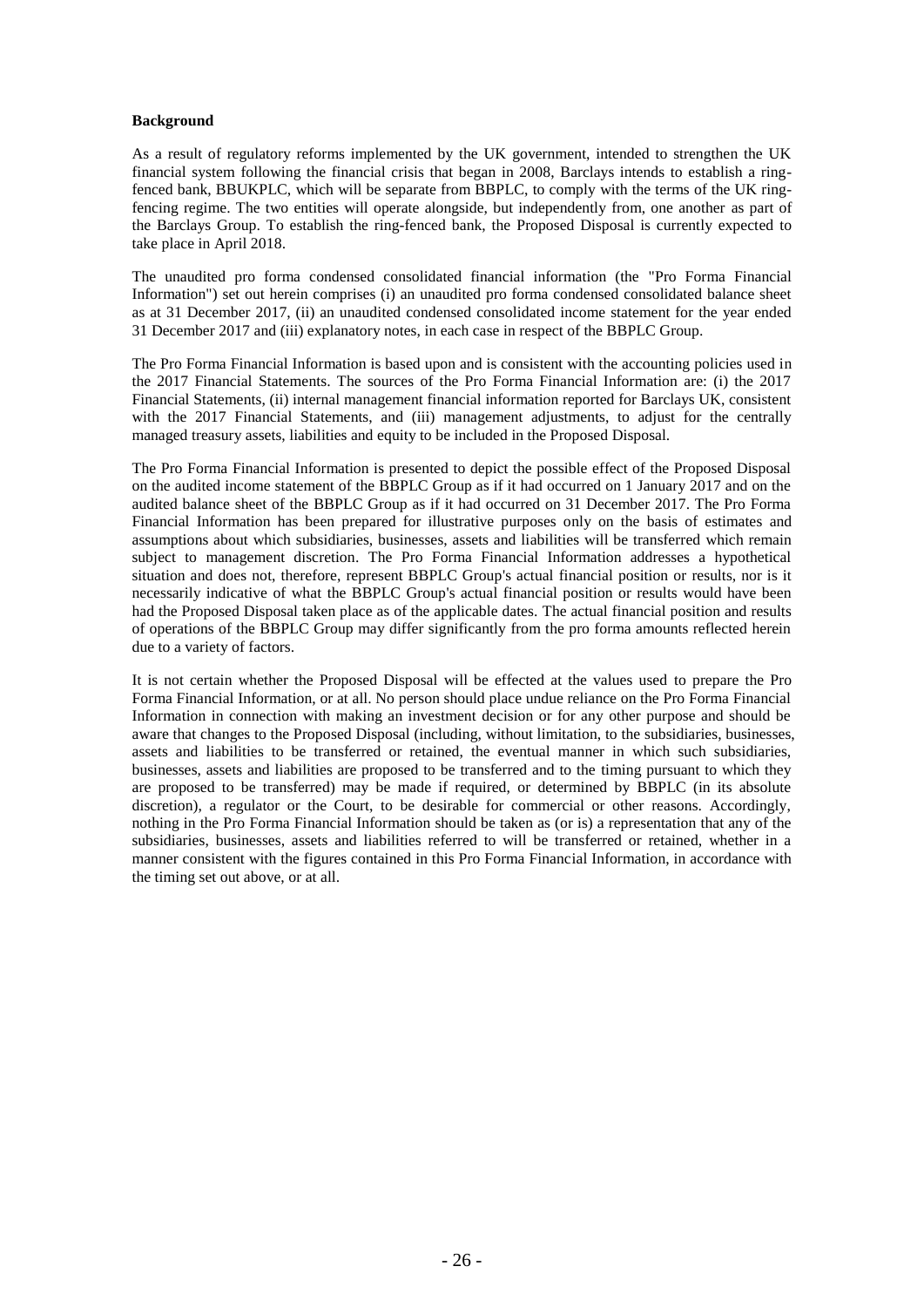## Unaudited Pro Forma Condensed Consolidated Balance Sheet

| As at 31 December 2017 |
|------------------------|
|------------------------|

| $\mathbf{f}_{\mathbf{m}}$                             | <b>BBPLC</b><br>Group $(1)$ | Pro Forma<br>Adjustments<br>(2) | Pro Forma<br>Total $(3)$ | Explanatory<br><b>Notes</b> |
|-------------------------------------------------------|-----------------------------|---------------------------------|--------------------------|-----------------------------|
|                                                       |                             |                                 |                          |                             |
| <b>Assets</b>                                         |                             |                                 |                          |                             |
| Cash, balances at central banks and financial         | 229,999                     | (40, 426)                       | 189,573                  | 2(c)(i)                     |
| investments                                           |                             |                                 |                          |                             |
| Reverse repurchase agreements, similar secured        | 126,301                     | 1,937                           | 128,238                  | 2(c)(i)                     |
| lending and trading portfolio assets                  |                             |                                 |                          |                             |
| Financial assets designated at fair value             | 116,282                     | (7, 193)                        | 109,089                  |                             |
| Derivative financial instruments                      | 237,987                     | 7,794                           | 245,781                  | 2(c)(ii)                    |
| Loans and advances                                    | 401,762                     | (187,962)                       | 213,800                  | 2(b)(i)                     |
| Goodwill and intangible assets                        | 4,885                       | (3,538)                         | 1,347                    |                             |
| Other assets                                          | 12,127                      | (2,086)                         | 10,041                   |                             |
| <b>Total assets</b>                                   | 1,129,343                   | (231, 474)                      | 897,869                  |                             |
|                                                       |                             |                                 |                          |                             |
|                                                       |                             |                                 |                          |                             |
| <b>Liabilities</b>                                    |                             |                                 |                          |                             |
| Deposits from banks and customer accounts             | 467,332                     | (186, 604)                      | 280,728                  | 2(c)(ii)                    |
| Repurchase agreements and other similar secured       | 40,338                      | (8,600)                         | 31,738                   | 2(b)(ii)                    |
| borrowing                                             |                             |                                 |                          |                             |
| Trading portfolio liabilities                         | 37,352                      | (2,425)                         | 34,927                   |                             |
| Financial liabilities designated at fair value        | 173,718                     |                                 | 173,718                  |                             |
| Derivative financial instruments                      | 238,345                     | 1,566                           | 239,911                  | 2(c)(ii)                    |
| Debt securities in issue and subordinated liabilities | 93,579                      | (15,507)                        | 78,072                   | 2(b)(ii)                    |
| Other liabilities                                     | 12,945                      | (4,017)                         | 8,928                    |                             |
| <b>Total liabilities</b>                              | 1,063,609                   | (215, 587)                      | 848,022                  |                             |
|                                                       |                             |                                 |                          |                             |
|                                                       |                             |                                 |                          |                             |
| <b>Total equity</b>                                   | 65,734                      | (15,887)                        | 49,847                   | 2(b)(iii)                   |
|                                                       |                             |                                 |                          |                             |
|                                                       |                             |                                 |                          |                             |
| <b>Total liabilities and equity</b>                   | 1,129,343                   | (231, 474)                      | 897,869                  |                             |

Notes:

(1) This financial information for the BBPLC Group has been extracted from the 2017 Financial Statements.

(2) This column represents adjustments to the estimated value of the assets, liabilities and equity as at 31 December 2017 which are expected to reflect the BBPLC Group post the Proposed Disposal. Unless otherwise referenced in the explanatory notes, the Proposed Disposal relates to Barclays UK. See "Explanatory Notes to Unaudited Pro Forma Financial information" below for further information.

(3) This represents the estimated value of the retained assets, liabilities and equity of the BBPLC Group as at 31 December 2017 assuming the Proposed Disposal had occurred on 31 December 2017.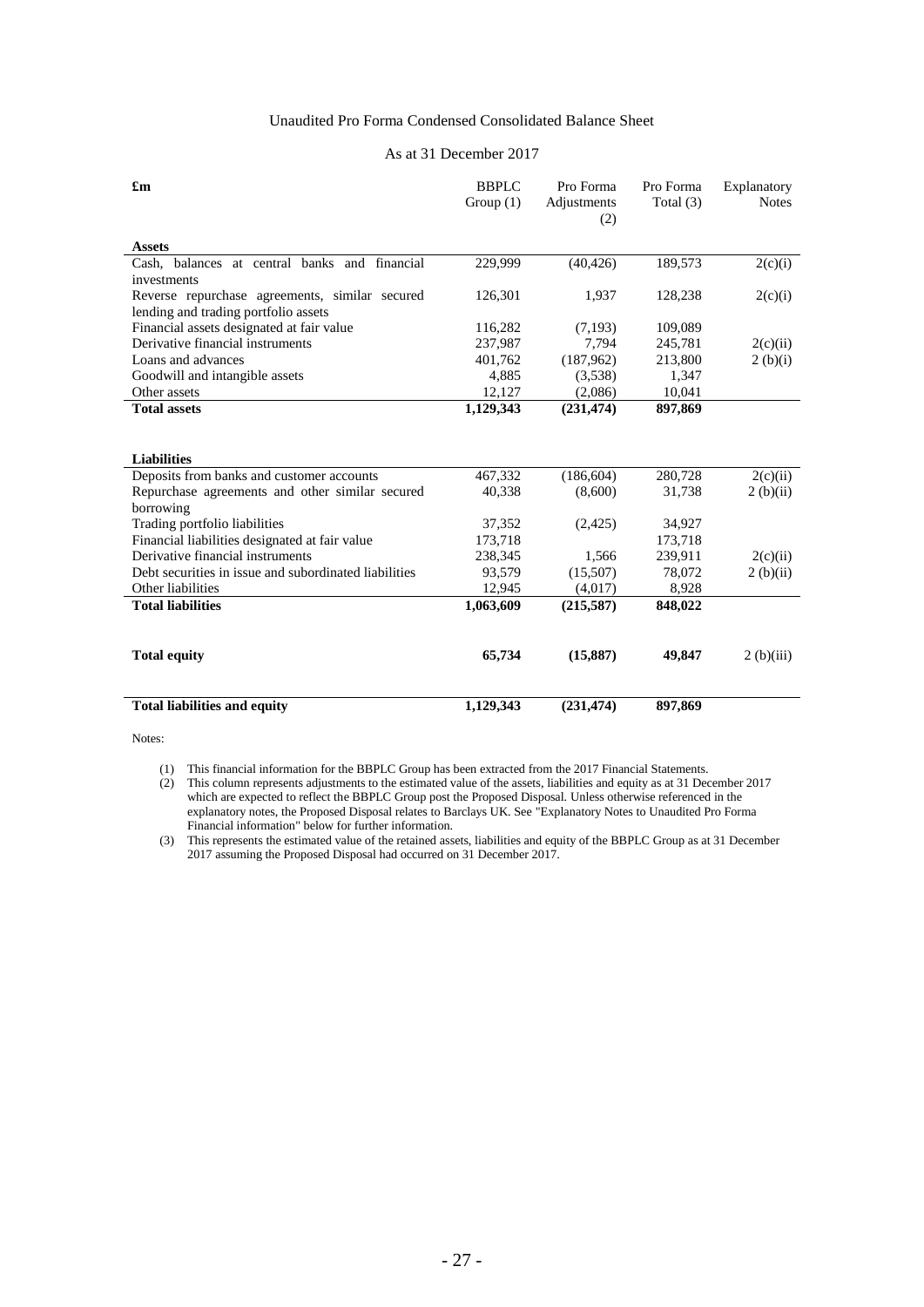## Unaudited Pro Forma Condensed Consolidated Income Statement

## For the Year Ended 31 December 2017

| $\mathbf{f}_{\mathbf{m}}$                               | $R$ $R$ $P$ $C$<br>Group $(1)$ | Pro Forma<br>Adjustments (2) | Pro Forma<br>Total $(3)$ | Explanatory<br><b>Notes</b> |
|---------------------------------------------------------|--------------------------------|------------------------------|--------------------------|-----------------------------|
| <b>Continuing operations</b>                            |                                |                              |                          |                             |
| Net interest income                                     | 9,748                          | (5,753)                      | 3,995                    | 2(b)(iv)                    |
| Net fee and commission income                           | 6,874                          | (1,176)                      | 5,698                    |                             |
| Net trading income                                      | 3,387                          | 9                            | 3,396                    |                             |
| Net investment income                                   | 859                            | (160)                        | 699                      |                             |
| Other income                                            | 69                             | (7)                          | 62                       |                             |
| <b>Total income</b>                                     | 20,937                         | (7,087)                      | 13,850                   |                             |
| Credit impairment charges and other provisions          | (2,336)                        | 783                          | (1,553)                  |                             |
| Net operating income                                    | 18,601                         | (6,304)                      | 12,297                   |                             |
| Staff costs                                             | (6, 445)                       | 2,052                        | (4,393)                  |                             |
| Administration and general expenses                     | (9,244)                        | 2,959                        | (6,285)                  |                             |
| <b>Operating expenses</b>                               | (15,689)                       | 5,011                        | (10,678)                 |                             |
|                                                         |                                |                              |                          |                             |
| Profit on disposal of undertakings and share of results | 254                            | 5                            | 259                      |                             |
| of associates and joint ventures                        |                                |                              |                          |                             |
| <b>Profit before tax</b>                                | 3,166                          | (1,288)                      | 1,878                    |                             |
| Tax                                                     | (2,125)                        | 566                          | (1, 559)                 |                             |
| Profit after tax in respect of continuing operations    | 1,041                          | (722)                        | 319                      |                             |
| Loss after tax in respect of discontinued operations    | (2,195)                        |                              | (2,195)                  |                             |
| Loss after tax                                          | (1,154)                        | (722)                        | (1,876)                  |                             |

Notes:

- (1) This financial information for BBPLC Group has been extracted from the 2017 Financial Statements.
- (2) This column represents adjustments to the income and expenses for the year ended 31 December 2017 which are expected to reflect the BBPLC Group post the Proposed Disposal. Unless otherwise referenced in the explanatory notes, the Proposed Disposal relates to Barclays UK. See "Explanatory Notes to Unaudited Pro Forma Financial information" below for further information.
- (3) This represents the income and expenses for the BBPLC Group for the year ended 31 December 2017 assuming the Proposed Disposal had occurred on 1 January 2017.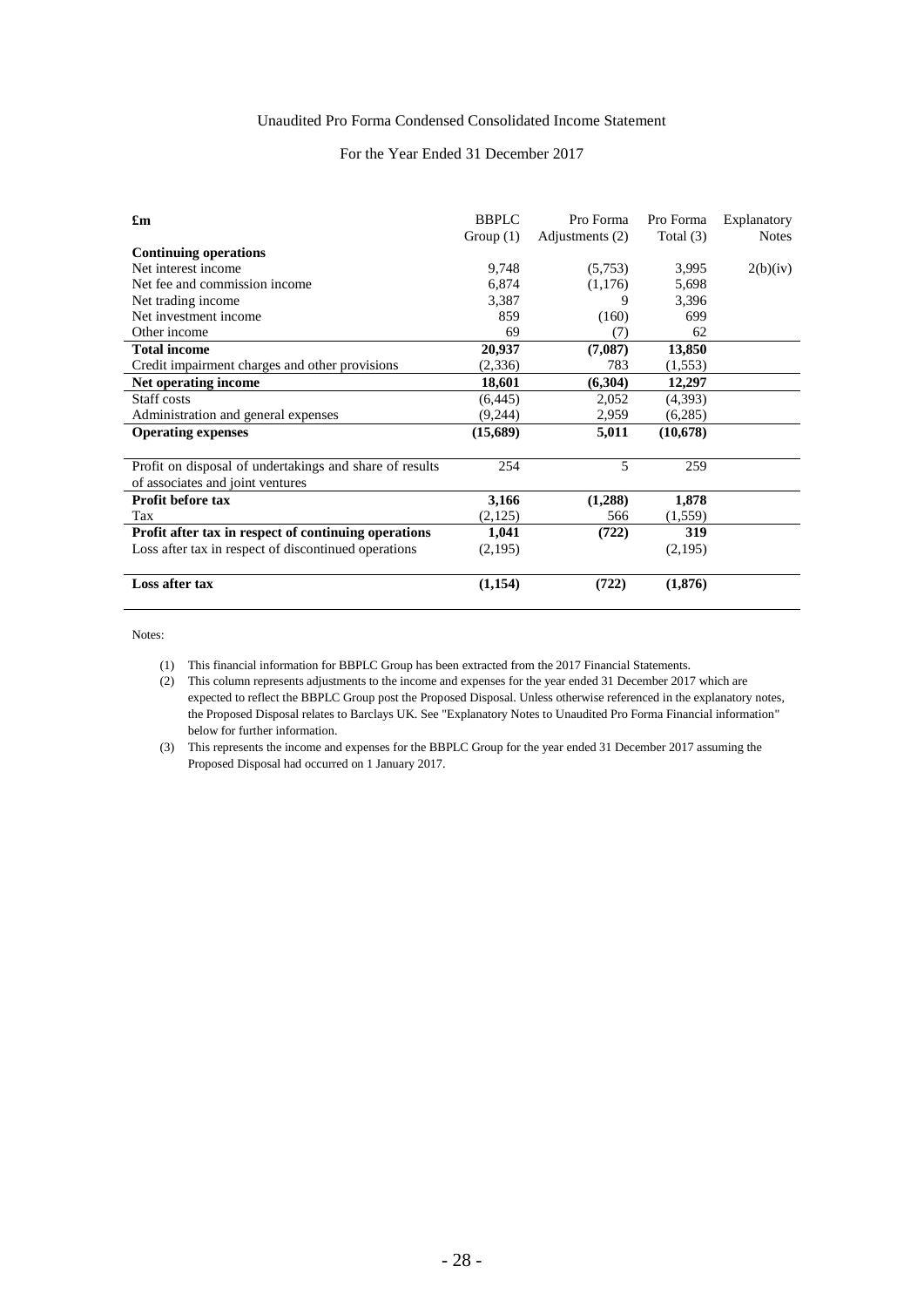## **EXPLANATORY NOTES TO UNAUDITED PRO FORMA FINANCIAL INFORMATION**

#### **(1) Businesses to be transferred as part of the Proposed Disposal**

The businesses to be transferred are those businesses that currently comprise the Barclays UK Business (together with certain related treasury operations as further described under item (2)(b)). Barclays expects those businesses that currently comprise Barclays International and Head Office (excluding Group Service Company) will remain in the BBPLC Group. There are certain differences in the financial results of these operating segments at the Barclays Group level compared to the BBPLC Group level, in particular due to funding structures, the Group Service Company and cash flow hedging, which primarily impact the results of operations in Head Office.

#### **(2) Basis of preparation**

The sources of the Pro Forma Financial Information are: (i) the 2017 Financial Statements, (ii) internal management financial information reported for Barclays UK, consistent with the 2017 Financial Statements, and (iii) management adjustments, to adjust for the centrally managed treasury assets and liabilities to be included in the Proposed Disposal.

The Proposed Disposal represents management's best estimate of the relevant subsidiaries, businesses, assets and liabilities, which are expected to be transferred by BBPLC to BBUKPLC, in order to comply with UK ring-fencing legislation. The same recognition and measurement principles have been applied as in the preparation of the 2017 Financial Statements in accordance with International Financial Reporting Standards as issued by the IASB and as adopted by the European Union.

The unaudited pro forma condensed consolidated balance sheet of the BBPLC Group as at 31 December 2017 is presented to show the effect of the Proposed Disposal as if it had occurred on 31 December 2017. The unaudited pro forma condensed consolidated income statement of the BBPLC Group for the year ended 31 December 2017 is presented to show the effect of the Proposed Disposal as if it had occurred on 1 January 2017.

Following the closure of the Non-Core segment on 1 July 2017, certain former Non-Core assets and liabilities were reintegrated into the Barclays UK Business. The effect of these on the income statement for the six months ended 30 June 2017 for the purposes of determining the effect of the Proposed Disposal on the BBPLC Group has not been reflected on the basis that it cannot be reasonably estimated and is expected to be immaterial.

There are no material non-recurring charges or credits (and related tax effects) expected to result directly from the Proposed Disposal.

The Pro Forma Financial Information has been prepared on the following basis:

- (a) Barclays UK is fully reflected within the Proposed Disposal.
- (b) Certain treasury items, currently reported in the Head Office, will be transferred to BBUKPLC Group. This includes income, costs, assets, liabilities and equity associated with funding, risk management and maintaining the liquidity buffer. The assets, liabilities and equity to be transferred are based on the 31 December 2017 balance sheet managed by the Barclays UK treasury function and management adjustments, to adjust for the centrally managed treasury assets, liabilities and equity expected to be included in the Proposed Disposal. This includes the following material items:
	- i. £1.4bn of loans and advances to banks primarily representing collateral placed with the Bank of England.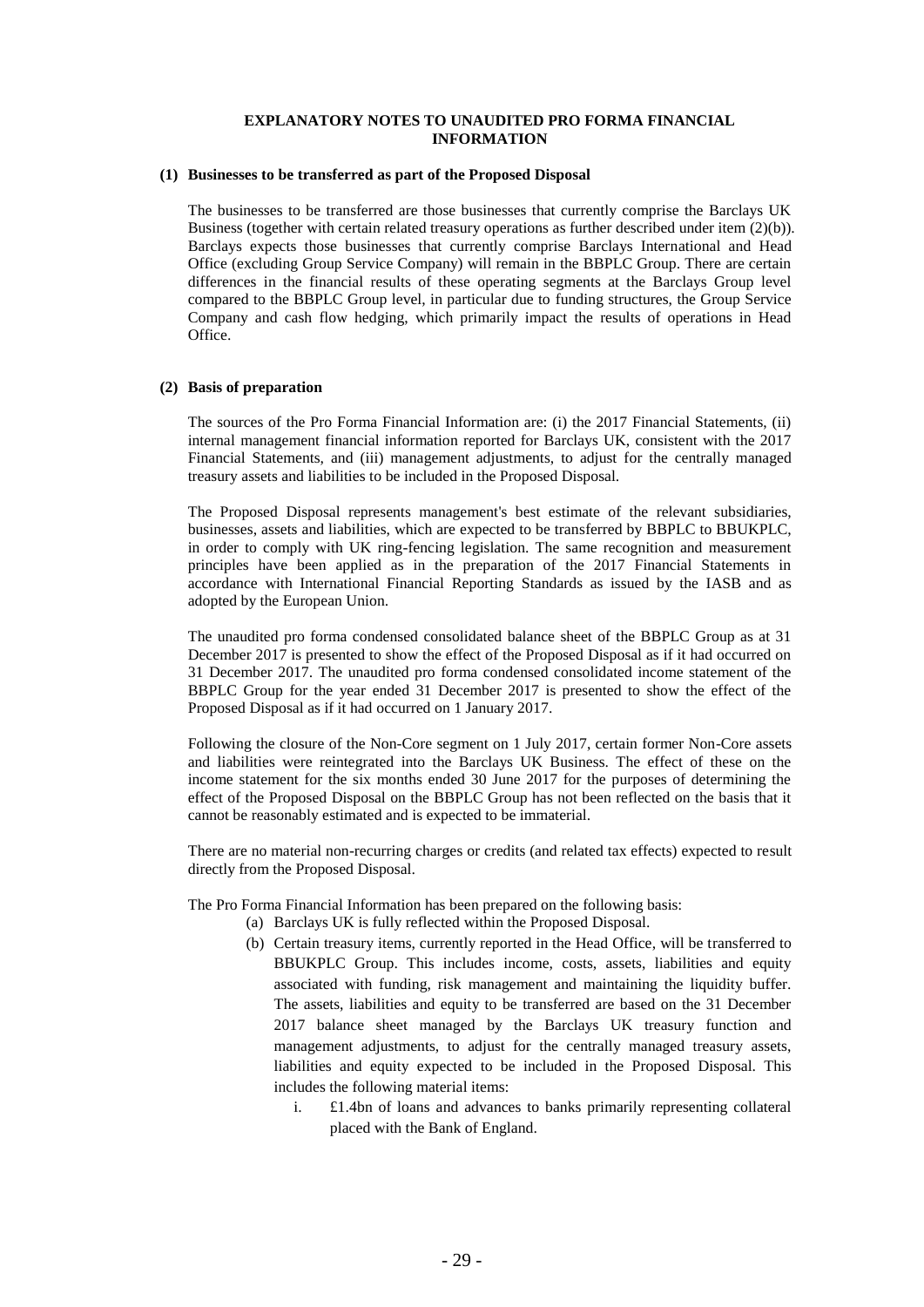- ii. £23.4bn of liabilities primarily comprised of £14.7bn of debt securities in issue and subordinated liabilities and £8.6bn of repurchase agreements and other similar secured borrowing.
- iii. £15.9bn of equity, including share capital and share premium, and other equity instruments, reflecting management's current expectation regarding the level of capital required by BBUKPLC Group.
- iv. The BBPLC Group treasury function currently hedges Barclays UK interest rate risk. Following the Proposed Disposal, new external hedges would be put in place for both BBPLC Group and BBUKPLC Group. These new hedges, with associated new hedge accounting arrangements, would be executed based on prevailing interest rates at the time of the Proposed Disposal and therefore the Pro Forma Financial Information (which is based on 1 January 2017 interest rates) may not be fully reflective of such new hedge arrangements. The Pro Forma Financial Information includes as part of the Proposed Disposal, an estimated reduction of £0.3bn in net interest expense, when compared to Barclays UK.
- (c) Transactions internal to the 2017 Financial Statements becoming external to BBPLC Group. This includes:
	- i. £1.9bn increase in reverse repurchase agreements offset by a £1.9bn decrease in cash at central banks.
	- ii. £8.4bn increase in derivative assets and £8.4bn increase in derivative liabilities and deposits from banks and customer accounts (which includes cash collateral).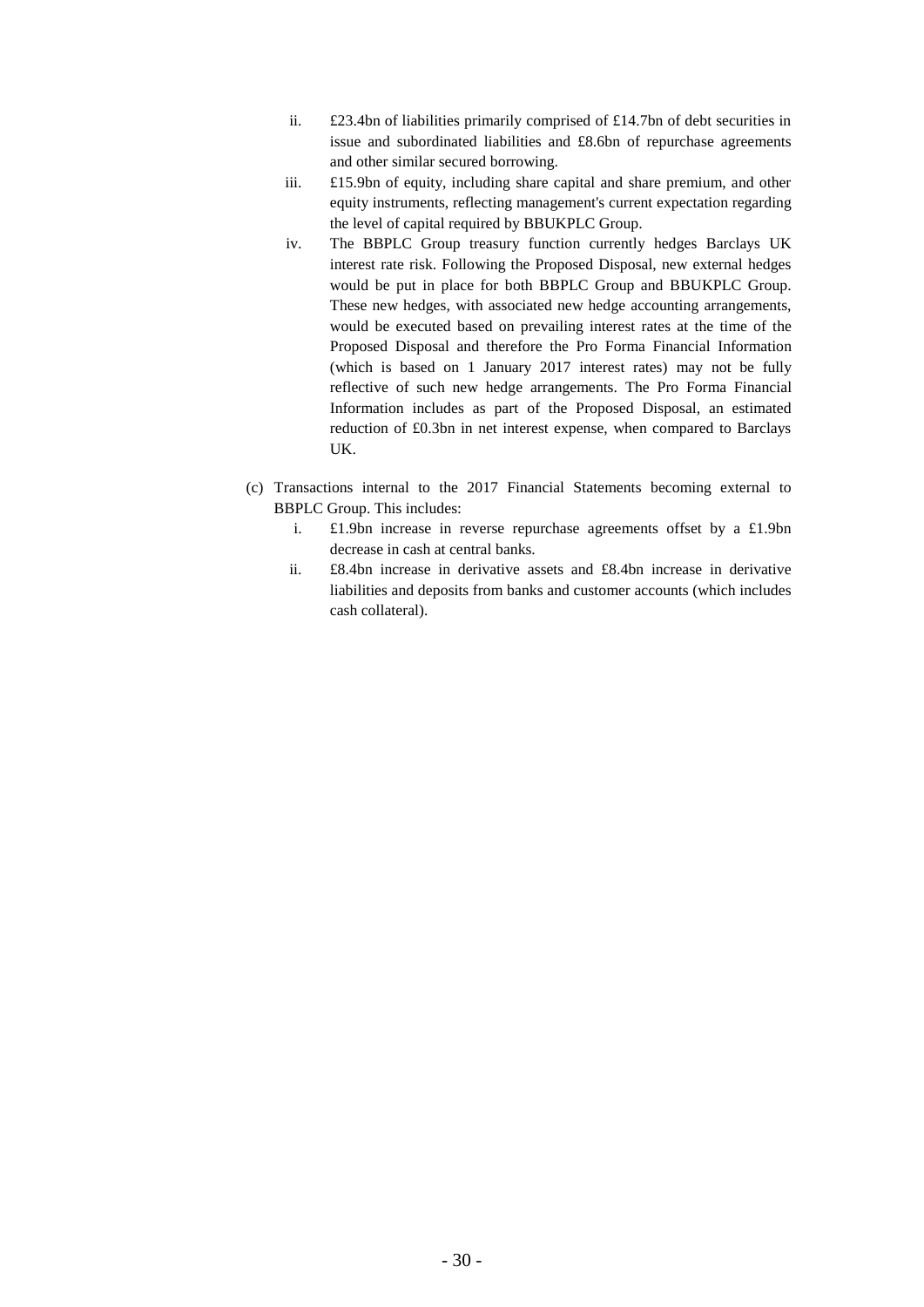

## **Accountant's report on pro forma financial information**

The Directors Barclays Bank PLC 1 Churchill Place London E14 5HP

16 March 2018

Ladies and Gentlemen

### **Inclusion in a Registration Document of pro forma financial information to reflect the proposed disposal of Barclays UK by Barclays Bank PLC**

We report on the pro forma financial information (the 'Pro forma financial information') set out on pages 27 to 30 of the Registration Document dated 16 March 2018, which has been prepared on the basis described in the explanatory notes to the Pro forma financial information, for illustrative purposes only, to provide information about how the transaction might have affected the financial information presented on the basis of the accounting policies adopted by Barclays Bank PLC in preparing the financial statements for the period ended 31 December 2017. This report is required by paragraph 7 of Annex II of the Prospectus Directive Regulation and is given for the purpose of complying with that paragraph and for no other purpose.

#### **Responsibilities**

It is the responsibility of the directors of Barclays Bank PLC to prepare the Pro forma financial information in accordance with Annex II of the Prospectus Directive Regulation.

It is our responsibility to form an opinion, as required by paragraph 7 of Annex II of the Prospectus Directive Regulation, as to the proper compilation of the Pro forma financial information and to report that opinion to you.

In providing this opinion we are not updating or refreshing any reports or opinions previously made by us on any financial information used in the compilation of the Pro forma financial information, nor do we accept responsibility for such reports or opinions beyond that owed to those to whom those reports or opinions were addressed by us at the dates of their issue.

Save for any responsibility arising under Prospectus Rule 5.5.4R (2)(f) to any person as and to the extent there provided, to the fullest extent permitted by law we do not assume any responsibility and will not accept any liability to any other person for any loss suffered by any such other person as a result of, arising out of, or in connection with this report or our statement, required by and given solely for the purposes of complying with paragraph 7 of Annex II of the Prospectus Directive Regulation, consenting to its inclusion in the Registration Document.

## **Basis of Opinion**

We conducted our work in accordance with the Standards for Investment Reporting issued by the Auditing Practices Board in the United Kingdom. The work that we performed for the purpose of making this report, which involved no independent examination of any of the underlying financial information, consisted primarily of comparing the unadjusted financial information with the source documents, considering the evidence supporting the adjustments and discussing the Pro forma financial information with the directors of Barclays Bank PLC.

We planned and performed our work so as to obtain the information and explanations we considered necessary in order to provide us with reasonable assurance that the Pro forma financial information has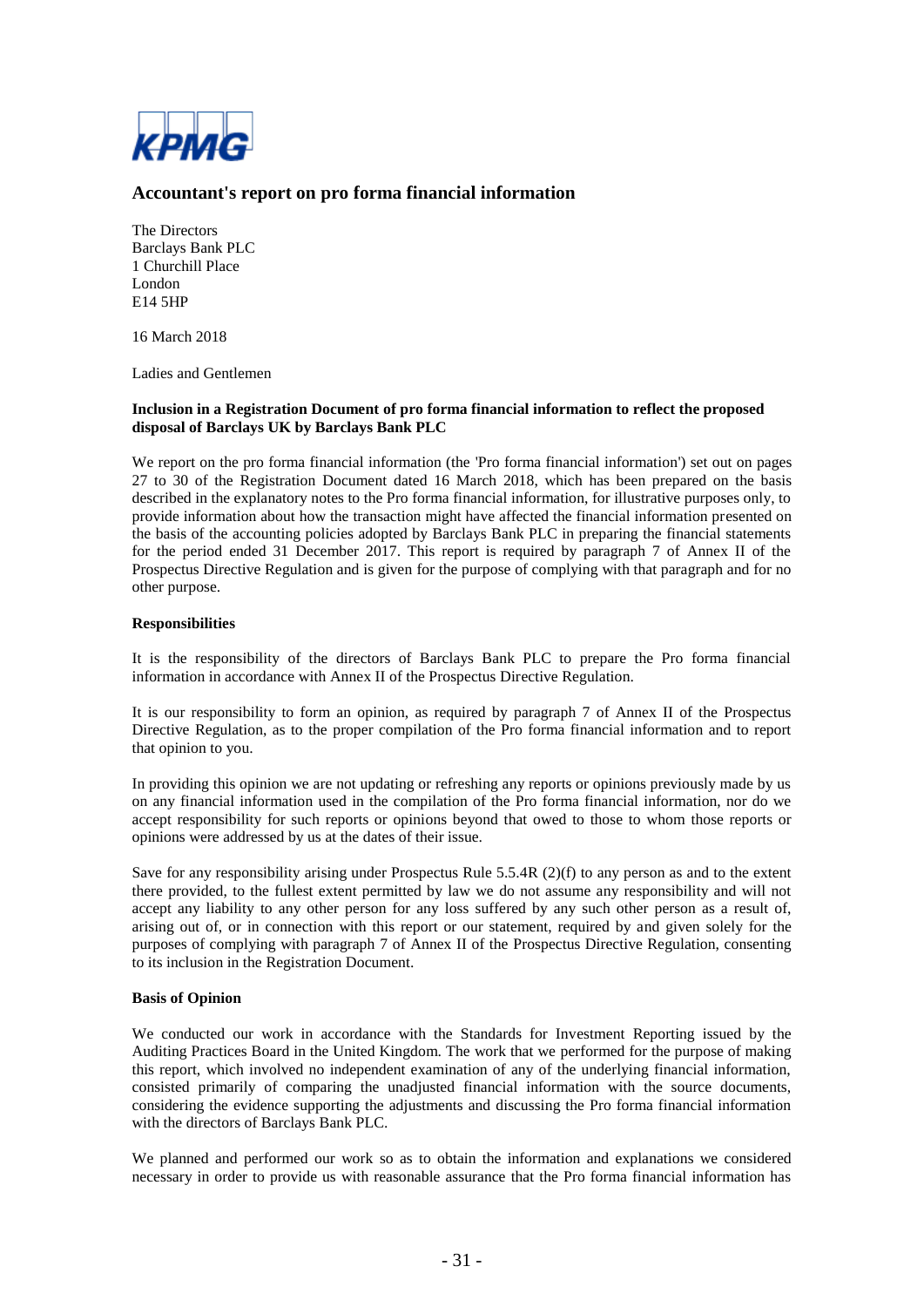been properly compiled on the basis stated and that such basis is consistent with the accounting policies of Barclays Bank PLC.

Our work has not been carried out in accordance with auditing or other standards and practices generally accepted in the United States of America and accordingly should not be relied upon as if it had been carried out in accordance with those standards and practices.

## **Opinion**

In our opinion:

- the Pro forma financial information has been properly compiled on the basis stated; and
- such basis is consistent with the accounting policies of Barclays Bank PLC.

#### **Declaration**

For the purposes of Prospectus Rule 5.5.4R (2)(f) we are responsible for this report as part of the Registration Document and declare that we have taken all reasonable care to ensure that the information contained in this report is, to the best of our knowledge, in accordance with the facts and contains no omission likely to affect its import. This statement is included in the Registration Document in compliance with paragraph 7 of Annex II of the Prospectus Directive Regulation.

Yours faithfully

KPMG LLP Chartered Accountants 15 Canada Square London E14 5GL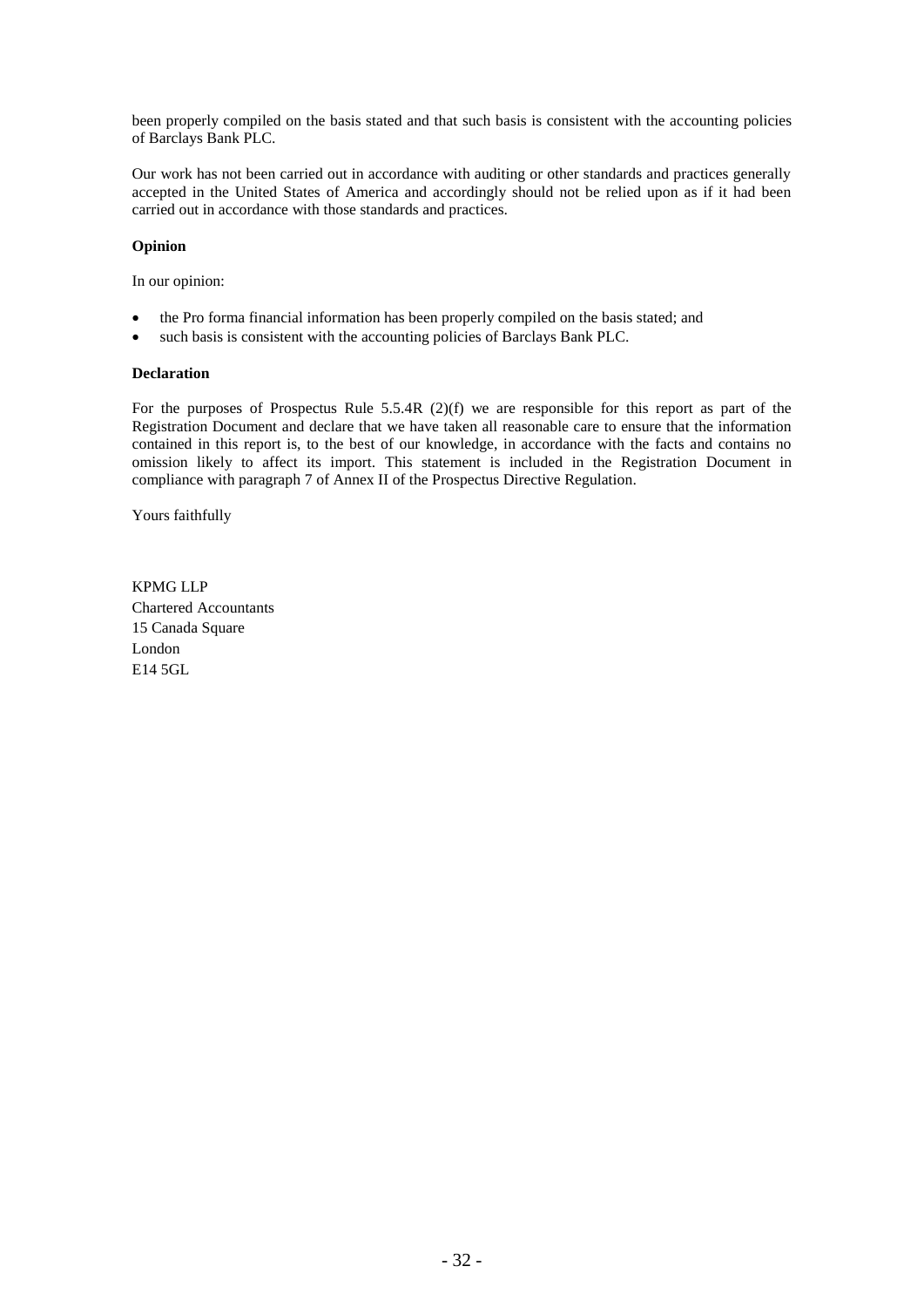### **GENERAL INFORMATION**

#### **Significant Change Statement**

There has been no significant change in the financial or trading position of the Bank Group since 31 December 2017.

#### **Material Adverse Change Statement**

There has been no material adverse change in the prospects of the Issuer since 31 December 2017.

## **Legal Proceedings**

Save as disclosed under Note 27 (*Provisions*) and Note 29 (*Legal, competition and regulatory matters*) to the financial statements of Barclays PLC as set out on pages 237 to 238 and pages 239 to 247, respectively, of the Joint Annual Report, there are no governmental, legal or arbitration proceedings (including any such proceedings which are pending or threatened of which the Issuer is aware), which may have or have had during the 12 months preceding the date of this Registration Document, a significant effect on the financial position or profitability of the Issuer and/or the Bank Group.

#### **Auditors**

The annual consolidated and unconsolidated financial statements of the Issuer for the year ended 31 December 2016 have been audited without qualification by PricewaterhouseCoopers LLP("**PricewaterhouseCoopers**"), chartered accountants and registered auditors (a member of the Institute of Chartered Accountants in England and Wales) of 1 Embankment Place, London WC2N 6RH, United Kingdom. The annual consolidated and unconsolidated financial statements of the Issuer for the year ended 31 December 2017 have been audited without qualification by KPMG LLP ("**KPMG**"), chartered accountants and registered auditors (a member of the Institute of Chartered Accountants in England and Wales), of 15 Canada Square, London E14 5GL, United Kingdom.

The financial information contained in this Registration Document in relation to the Issuer does not constitute its statutory accounts for the two years ended 31 December 2017. Statutory accounts for the year ended 31 December 2016 have been delivered to the Registrar of Companies in England, and statutory accounts for the year ended 31 December 2017 will be delivered to the Registrar of Companies in England in due course. The auditor reports on these statutory accounts delivered by PricewaterhouseCoopers and KPMG respectively were (i) unqualified, (ii) did not include a reference to any matters to which the auditor drew attention by way of emphasis without qualifying their report, and (iii) did not contain a statement under section 498(2) or (3) of the Companies Act 2006.

## **Ratings**

-

The credit ratings included or referred to in this Registration Document, or any document incorporated by reference are, for the purposes of Regulation (EC) No 1060/2009 on credit rating agencies (the "**CRA Regulation**"), issued by Fitch Ratings Limited ("**Fitch**"), Moody's Investors Service Ltd. ("**Moody's**") and Standard & Poor's Credit Market Services Europe Limited ("**Standard & Poor's**"), each of which is established in the European Union and has been registered under the CRA Regulation\*.

As of the date of this Registration Document, the short-term unsecured obligations of the Issuer are rated A-1 by Standard & Poor's<sup>1</sup>, P-1 by Moody's<sup>2</sup>, and F1 by Fitch<sup>3</sup> and the long-term obligations of the Issuer

**\*Notes on Issuer ratings:** The information in these footnotes has been extracted from information made available by each rating agency referred to below. The Issuer confirms that such information has been accurately reproduced and that, so far as it is aware, and is able to ascertain from information published by such rating agencies, no facts have been omitted which would render the reproduced information inaccurate or misleading.

<sup>1</sup> A short-term obligation rated 'A-1' is rated in the highest category by S&P Global Ratings. The obligor's capacity to meet its financial commitments on the obligation is strong. Within this category, certain obligations are designated with a plus sign (+). This indicates that the obligor's capacity to meet its financial commitments on these obligations is extremely strong.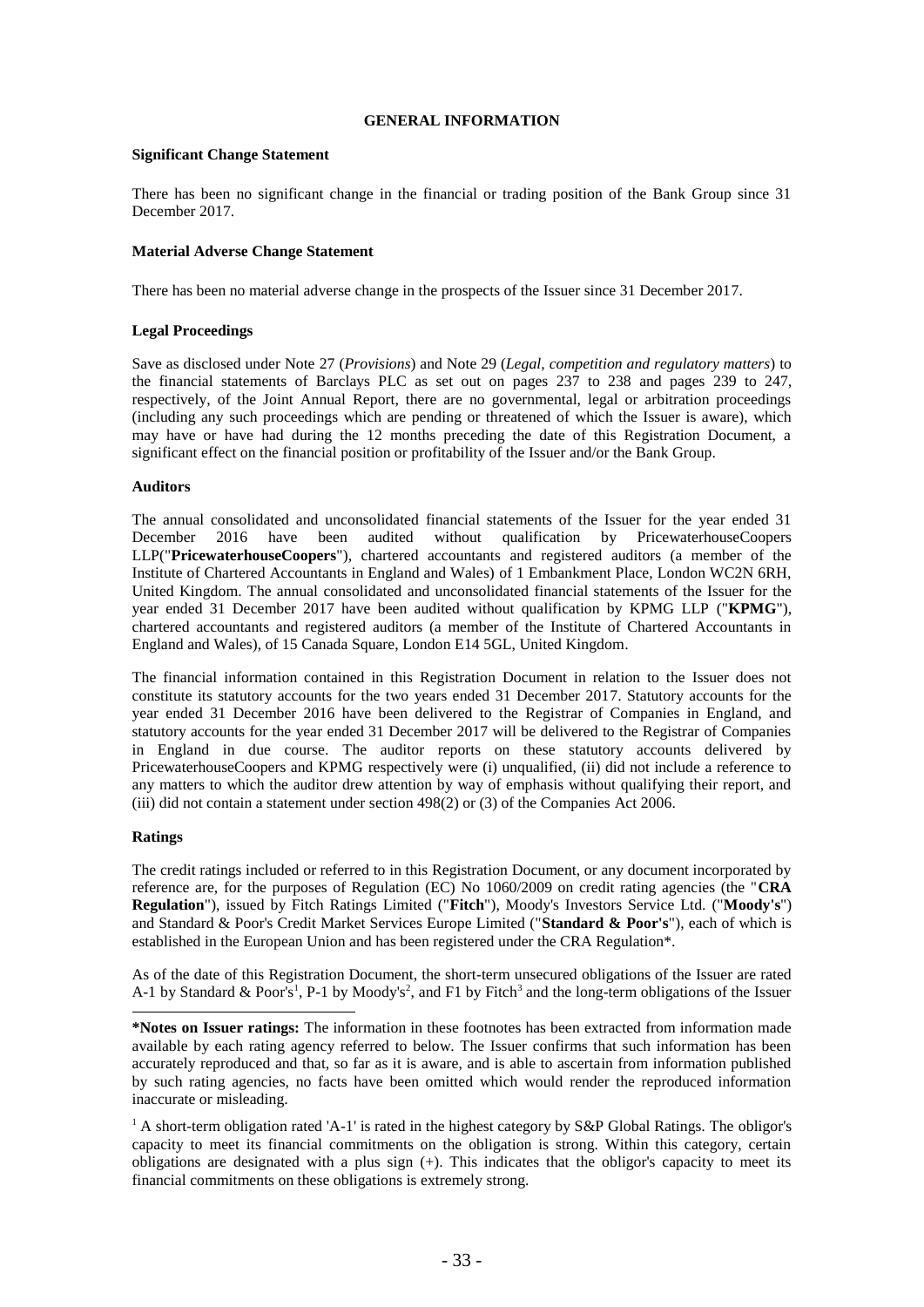are rated A by Standard & Poor's<sup>4</sup>, A1 by Moody's<sup>5</sup>, and A by Fitch<sup>6</sup>.

### **Documents Available**

-

For as long as this Registration Document remains in effect or any Securities issued in conjunction with this Registration Document remain outstanding, copies of the following documents will, when available, be made available during usual business hours on a weekday (Saturdays, Sundays and public holidays excepted) for inspection and in the case of (b), (c), (d) and (e) below shall be available for collection, free of charge, at the registered office of the Issuer and at http://www.barclays.com/barclays-investorrelations/results-and-reports/results.html and https://www.home.barclays/prospectuses-anddocumentation/structured-securities/prospectuses.html.

- (a) the constitutional documents of the Issuer;
- (b) the documents set out in the "*Information Incorporated by Reference*" section of this Registration Document;
- (c) all future annual reports and semi-annual financial statements of the Issuer;
- (d) the current Registration Document; and
- (e) any other documents included or referred to in this Registration Document.

 $2$  'P-1' Issuers (or supporting institutions) rated Prime-1 have a superior ability to repay short-term debt obligations.

<sup>&</sup>lt;sup>3</sup> An 'F1' rating indicates the strongest intrinsic capacity for timely payment of financial commitments; may have an added "+" to denote any exceptionally strong credit feature.

<sup>4</sup> An obligation rated 'A' is somewhat more susceptible to the adverse effects of changes in circumstances and economic conditions than obligations in higher-rated categories. However, the obligor's capacity to meet its financial commitments on the obligation is still strong. The ratings from 'AA' to 'CCC' may be modified by the addition of a plus (+) or minus (-) sign to show relative standing within the major rating categories.

 $<sup>5</sup>$  Obligations rated 'A1' are judged to be upper-medium grade and are subject to low credit risk. Note:</sup> Moody's appends numerical modifiers 1, 2, and 3 to each generic rating classification from 'Aa' through 'Caa'. The modifier 1 indicates that the obligation ranks in the higher end of its generic rating category; the modifier 2 indicates a mid-range ranking; and the modifier 3 indicates a ranking in the lower end of that generic rating category.

 $6$  An 'A' ratings denote strong prospects for ongoing viability. Fundamental characteristics are strong and stable, such that it is unlikely that the bank would have to rely on extraordinary support to avoid default. This capacity may, nevertheless, be more vulnerable to adverse business or economic conditions than is the case for higher ratings.